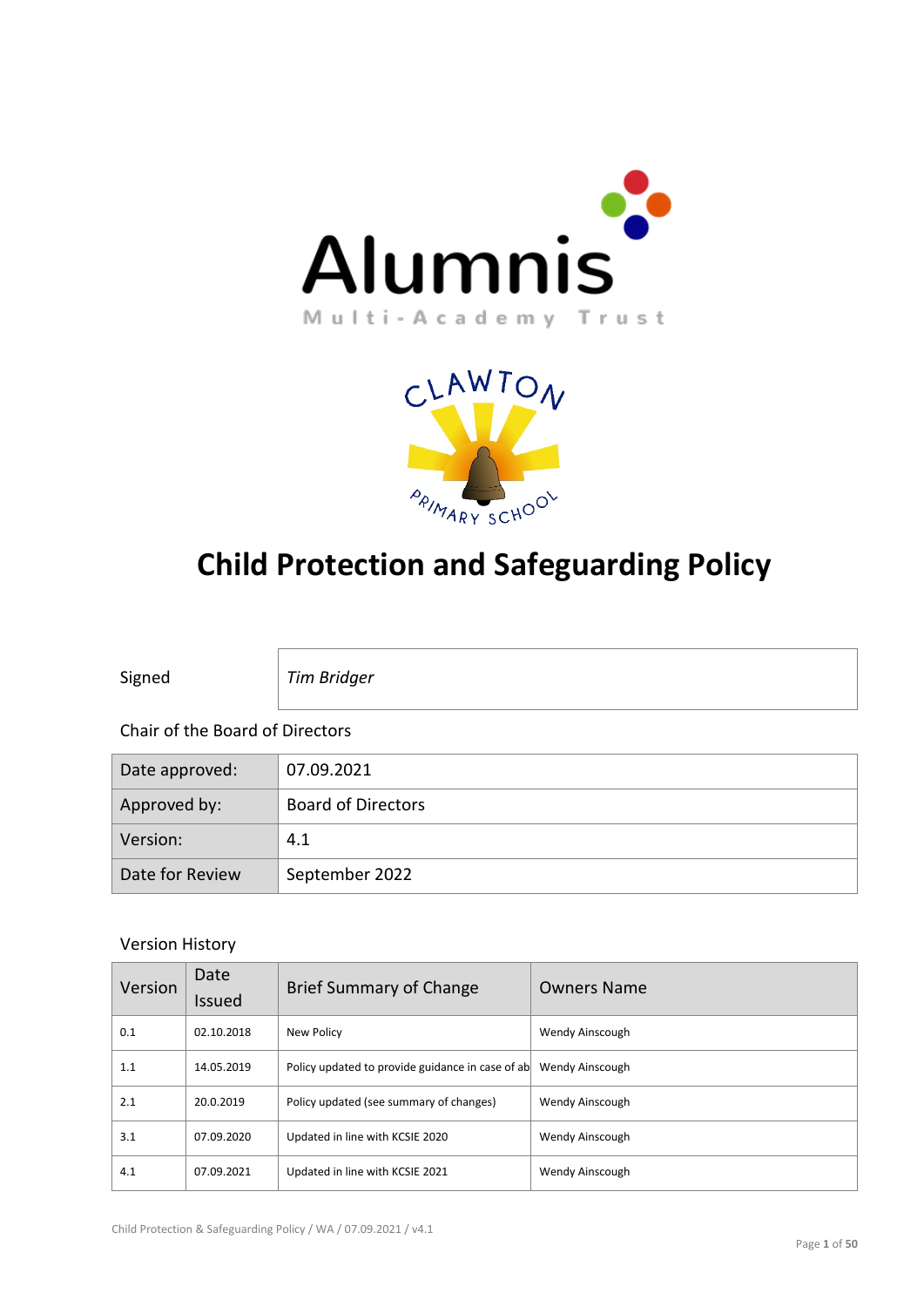## **COVID-19 school response**

Previous Government Covid 19 non-statutory guidance on safeguarding in schools, colleges and other providers 2020 has been withdrawn and the Department for Education signposts schools to the 'Schools Covid 19 operational guidance' last up dated August 27<sup>th</sup> 2021.

Should Government or LA advice alter and/or new guidance issued The Alumnis Multi-Academy Trust will review its Child Protection and Safeguarding Policies and where necessary add a supporting appendix. This new addition to the Child Protection and Safeguarding policy once ratified will be shared with all staff.

| <b>Title Page</b>          | Covid 19 - schools response amended to reflect withdrawal of non-              |  |  |
|----------------------------|--------------------------------------------------------------------------------|--|--|
|                            | statutory guidance                                                             |  |  |
| Contents                   | Contents list amended is response to changes made in policy                    |  |  |
| Safeguarding               | Sentence added to clarify the sharing of information, informing                |  |  |
| Statement p6               | parents/carers of reporting and making pupils aware of who they                |  |  |
|                            | can talk to and that they will be taken seriously as well are                  |  |  |
|                            | identifying a zero tolerance to abuse.                                         |  |  |
|                            |                                                                                |  |  |
|                            | Key personnel table, footnote added re: holiday/emergency                      |  |  |
|                            | contact number sharing                                                         |  |  |
| Para 1                     | 7 <sup>th</sup> bullet point to read Keeping Children Safe in Education 2021   |  |  |
| Introduction               |                                                                                |  |  |
| Para 3                     | Bullet points re ordered and bullet point 1 (of previous policy) now           |  |  |
| <b>Policy Aims</b>         | bullet points 4 and 5                                                          |  |  |
| Para 4                     | Last bullet point added - that victims will be taken seriously and             |  |  |
| <b>Supporting Children</b> | will be supported and kept safe.                                               |  |  |
|                            |                                                                                |  |  |
| Prevention<br>and          | 4 <sup>th</sup> bullet point – peer on peer/sexual violence and harassment and |  |  |
| Protection                 | consent added to examples                                                      |  |  |
| Para 5                     | $1st$ bullet point – 'governors' added and reference to the sharing of         |  |  |
| Safe School, Safe Staff    | Annex A for those staff not working directly with children as well             |  |  |
|                            | as reading Annex B                                                             |  |  |
|                            | $9th$ bullet point – new statement – all staff will understand their           |  |  |
|                            | role in early help                                                             |  |  |
|                            | 13 <sup>th</sup> bullet point - Annex A changed to B                           |  |  |
| Para 6                     | 4 <sup>th</sup> bullet point - reference made to Annex A if suitable           |  |  |
| Roles<br>&                 |                                                                                |  |  |
| Responsibilities           | $5th$ bullet point – restructured                                              |  |  |
| The DSL                    | $8th$ bullet point – new statement – victims will be reassured                 |  |  |

Summary of changes since September 2020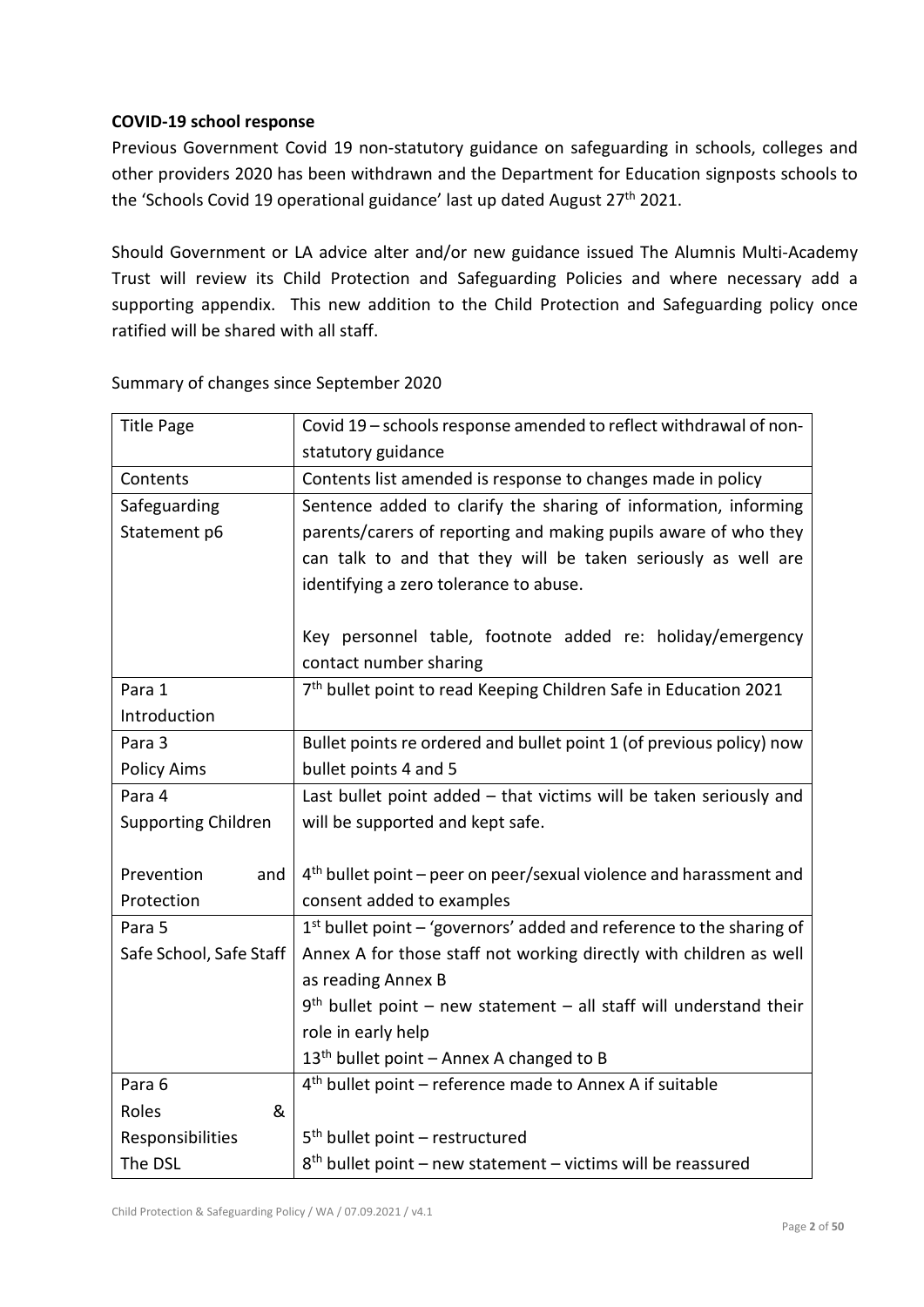| <b>School Staff</b>          |                                                                          |  |
|------------------------------|--------------------------------------------------------------------------|--|
| Para 8                       | 1 <sup>st</sup> bullet point - removal of '(e.g. via the internet).'     |  |
| Child<br>Protection          | $5th$ bullet point – addition of child criminal exploitation to the list |  |
| Procedures                   | and sexual harassment                                                    |  |
|                              |                                                                          |  |
| If staff are concerned       | 5 <sup>th</sup> bullet point – added 'records should include'            |  |
| child's<br>about<br>a        |                                                                          |  |
| welfare                      |                                                                          |  |
| Para 9                       | Last two bullet points added - identifying persistent absence as a       |  |
| Children<br><b>WO</b><br>are | vulnerable factor and those children at risk of 'honour' based           |  |
| particularly                 | violence                                                                 |  |
| vulnerable                   |                                                                          |  |
| Para 14                      | $4th$ sentence – addition of (who themselves may be victims of           |  |
| Child<br>Sexual              | exploitation)                                                            |  |
| Exploitation & Child         |                                                                          |  |
| <b>Criminal Exploitation</b> | Third para – sentence added to explain that girls can have a very        |  |
|                              | different experience of being criminally exploited than boys             |  |
|                              | Fourth para added- to give more info on CSE                              |  |
| Para 19                      | Footnote link added - 'Mental health and behaviour in schools:           |  |
| Mental health                | guidance'                                                                |  |
| Para 24                      | Title - changed to 'Peer on Peer'                                        |  |
| Peer on peer (Child on       | First sentence - 'section' changed to Part 5 in KCSiE 2021               |  |
| child)<br>incl<br>sexual     | Additional information added to give more examples of possible           |  |
| violence and sexual          | peer on peer abuse                                                       |  |
| harassment                   |                                                                          |  |
| Para 25                      | Second paragraph UKCIS new guidance added 'Sharing nudes and             |  |
| Youth<br>produced            | semi-nudes: how to respond to an incident'                               |  |
| sexual imagery               | Footnote 19 added - link to UKCIS guidance                               |  |
| Appendix 3                   | Additional info added about CCE and CSE                                  |  |
|                              | Hyperlink added for - 'Child sexual exploitation: guide for              |  |
|                              | practitioners'                                                           |  |
|                              | Hyperlink added for $-$ 'Criminal exploitation of children and           |  |
|                              | vulnerable adults: county lines guidance'                                |  |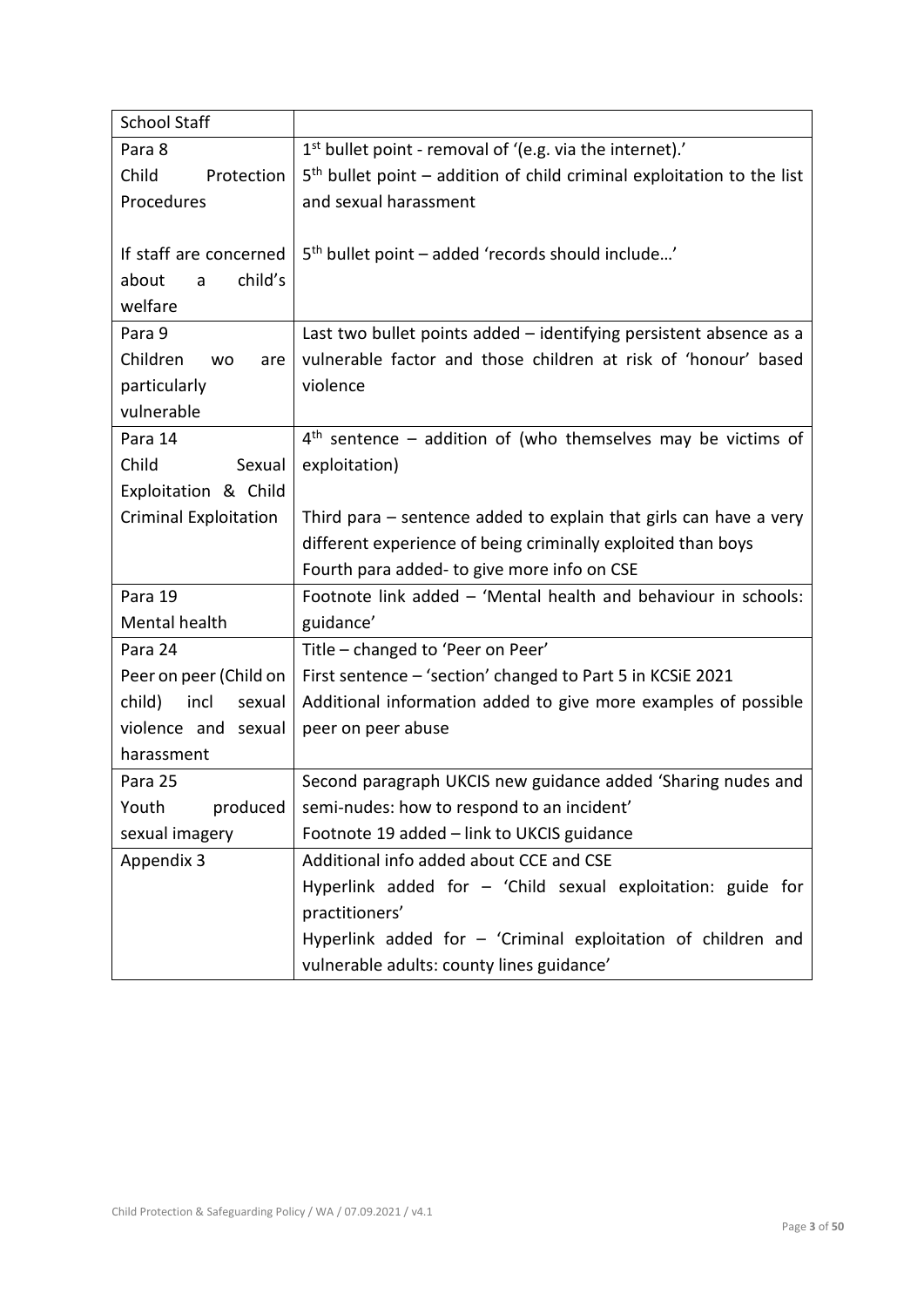Child Protection and Safeguarding Policy

| Safeguarding Local School Committee Member: | Amanda Allin     |
|---------------------------------------------|------------------|
| Designated Safeguarding Lead:               | Rachael Sharpe   |
| Status & Review Cycle:                      | Statutory/Annual |
| Next Review Date:                           | September 2022   |
|                                             |                  |

## Safeguarding Statement

Clawton Primary School recognise our moral and statutory responsibility to safeguard and promote the welfare of all pupils and expects all staff, member of Trust Governance and volunteers to share this commitment. We endeavour to provide a safe and welcoming environment where children are respected and valued. We are alert to the signs of abuse and neglect and follow our procedures to ensure that children receive effective support, protection and justice. We listen to our pupils and take seriously what they tell us, children are aware of the adults they can talk to if they have a concern. When there are concerns for a child's welfare we may need to share information and work in partnership with other agencies. We will ensure concerns are discussed with parents/carers first unless we have reason to believe that by doing so would be contrary to the child's welfare. Child protection forms part of the school's safeguarding responsibilities and we take a zero tolerance approach to abuse. The Child Protection and Safeguarding policy underpins and guides Clawton Primary School procedures and protocols to ensure its pupils and staff are safe.

#### Key Personnel

| Role                   | <b>Name</b>           | Email                    | Telephone    |
|------------------------|-----------------------|--------------------------|--------------|
| Designated             | Rachael Sharpe        | r.sharpe@alumnismat.org  | 01409 253618 |
| Safeguarding<br>Lead   |                       |                          |              |
| $(DSL)*/**$            |                       |                          |              |
| Deputy DSL(s)*/**      | Jaime Paget           | j.paget@alumnismat.org   | 01409 253618 |
|                        | <b>Tracey Vickery</b> | t.vickery@alumnismat.org |              |
| Headteacher*           | Rachael Sharpe        | r.sharpe@alumnismat.org  | 01409 253618 |
| Chair of Local Schools | Sally Lowson          | s.lowson@alumnismat.org  | 01409 253618 |
| Committee*             | Simon Forbes          | s.forbes@alumnismat.org  |              |

## \*Out of hours contact details will be made available to staff

\*\*Holiday/emergency contacts will be shared with the appropriate agencies and LA safeguarding boards/hubs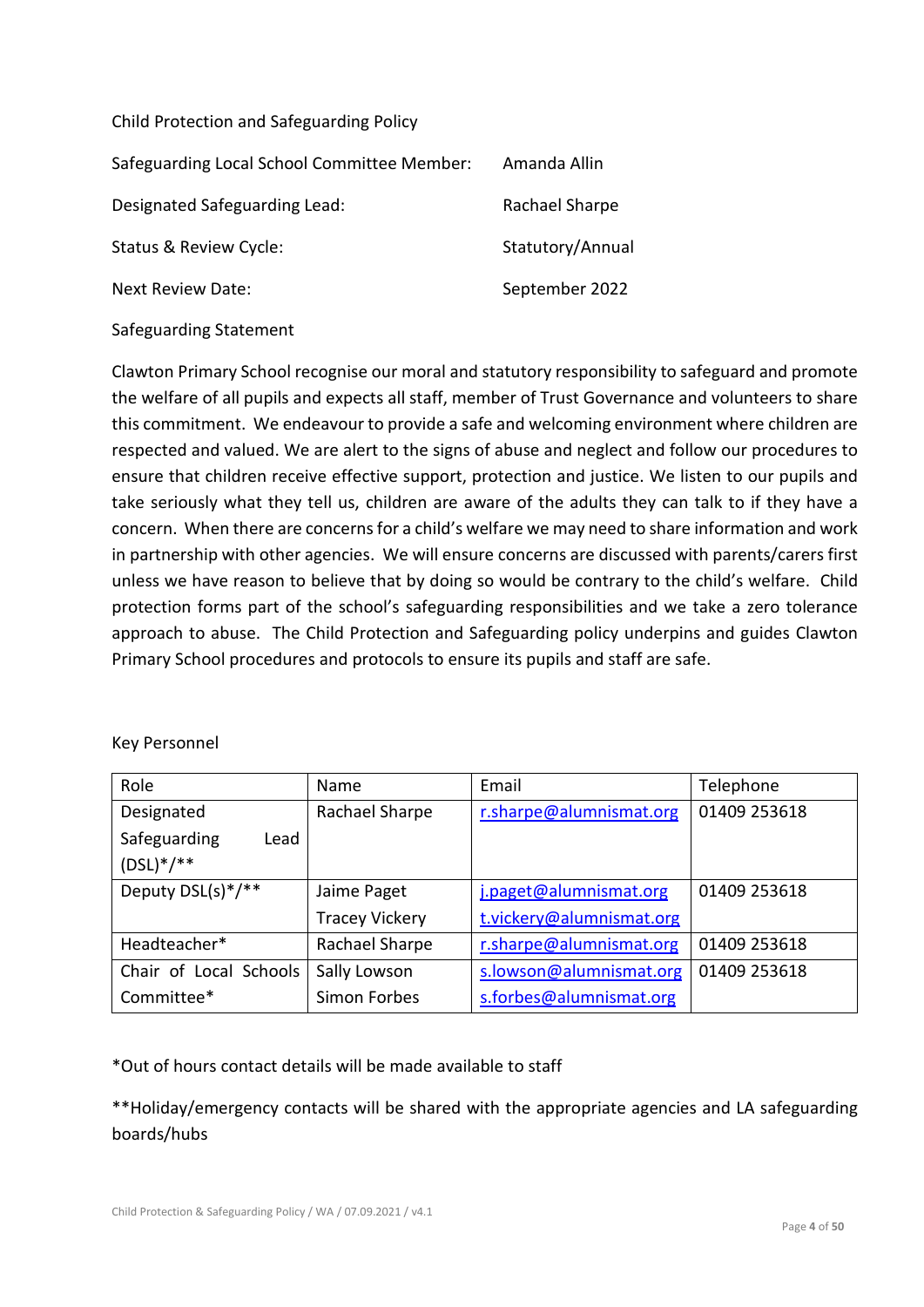## Terminology

Safeguarding and promoting the welfare of children is defined as:

- protecting children from maltreatment;
- preventing impairment of children's mental and physical health or development;
- ensuring that children grow up in circumstances consistent with the provision of safe and effective care; and
- taking action to enable all children to have the best outcomes.

Child Protection is a part of safeguarding and promoting welfare. It refers to the activity that is undertaken to protect specific children who are suffering, or are likely to suffer, significant harm.

Staff refers to all those working for or on behalf of the school, full or part time, temporary or permanent, in either a paid or voluntary capacity.

Child includes everyone under the age of 18.

Parents refers to birth parents and other adults who are in a parenting role, for example stepparents, foster carers, adoptive parents and LA corporate parents.

#### 1. Introduction

Safeguarding legislation and guidance

The following safeguarding legislation and guidance has been considered when drafting this policy:

- Section 175 of the Education Act 2002 (maintained schools only)
- Section 157 of the Education Act 2002 (Independent schools only, including academies and CTCs)
- The Education (Independent Schools Standards) (England) Regulations 2003 (Independent schools only, including academies and CTCs)
- The Safeguarding Vulnerable Groups Act 2006
- The Teacher Standards 2012
- Working Together to Safeguarding Children 2018
- Keeping Children Safe in Education 2021
- Information Sharing 2018
- What to do if you're worried a child is being abused 2015

#### 2. Policy Principles

The welfare of the child is paramount.

• All children regardless of age, gender, culture, language, race, ability, sexual identity or religion have equal rights to protection, safeguarding and opportunities.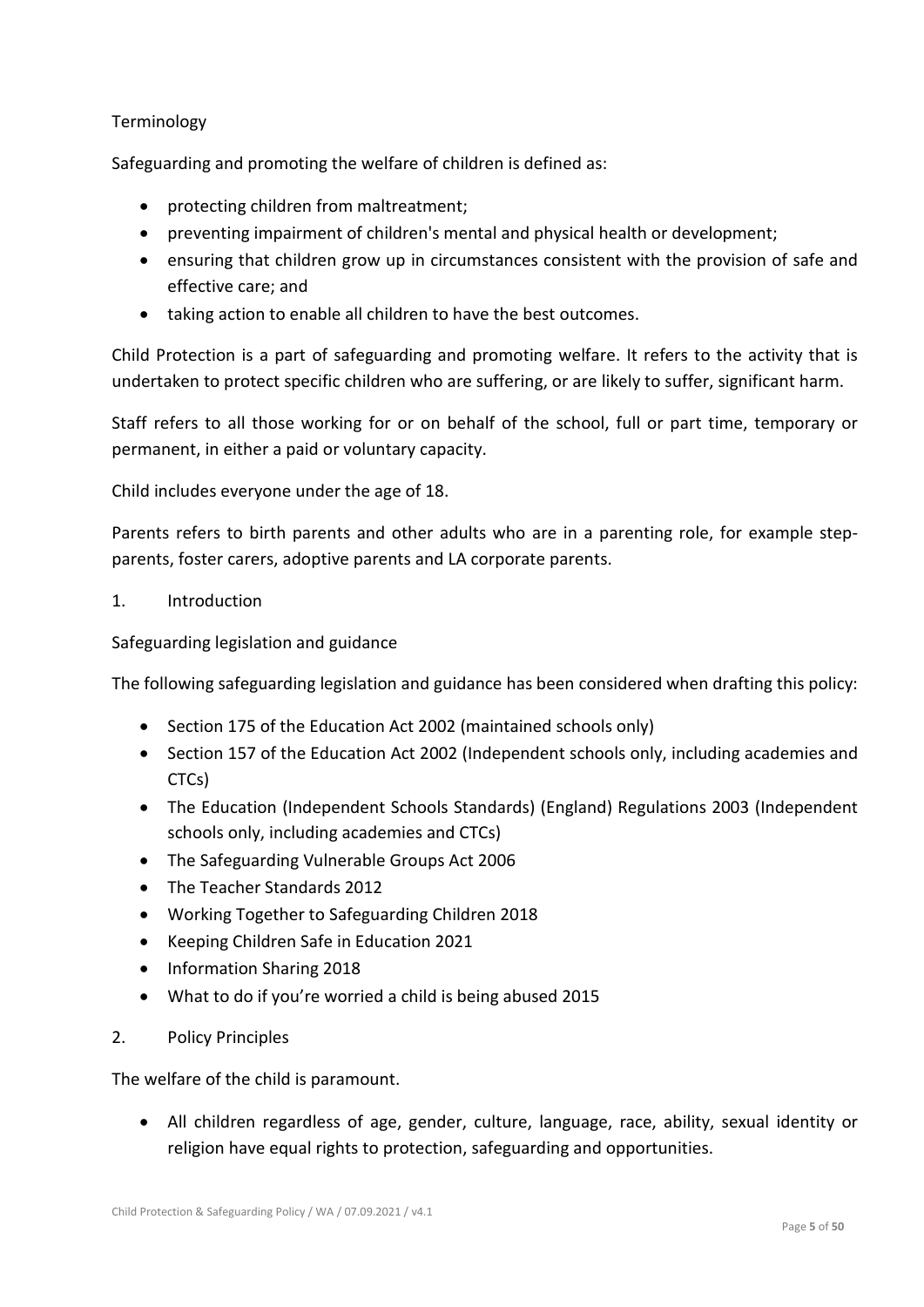- We recognise that all adults, including temporary staff<sup>[1](#page-5-0)</sup>, volunteers and members of Trust Governance, have a full and active part to play in protecting our pupils from harm and have an equal responsibility to act on any suspicion or disclosure that may suggest a child is at risk of harm.
- All staff believe that our school should provide a caring, positive, safe and stimulating environment that promotes the social, physical, mental wellbeing and moral development of the individual child.
- Pupils and staff involved in child protection issues will receive appropriate support and supervision.

## 3. Policy Aims

- To raise the awareness of all teaching and non-teaching staff of the need to safeguard children and of their responsibilities in identifying and reporting possible cases of abuse.
- To provide an environment in which children and young people feel safe, secure, valued and respected, and feel confident to, and know how to approach adults if they are in difficulties, believing they will be effectively listened to.
- To demonstrate the school's commitment with regard to safeguarding and child protection to pupils, parents and other partners.
- Safeguarding incidents and/or behaviours can be associated with factors both in and outside of school or college; and abusers can be both adult/s to child/ren or child/ren to child/ren (peer on peer). All staff (but especially the DSL or deputy) will be considering the context within which such incidents and/ or behaviours occur: familial or contextual.
- To ensure the Designated Safeguarding Lead (or deputy) and all staff will give full consideration to the use of appropriate assessments, resources and agency support when identifying the factors present in a child's life that are a threat to their safety and/or welfare. (Familial or contextual.)
- To provide a systematic means of monitoring children known or thought to be at risk of harm, and ensure we, the school, contribute to assessments of need and support packages for those children.
- To emphasise the need for good levels of communication between all members of staff.
- To develop a structured procedure within the school which will be followed by all members of the school community in cases of suspected abuse.
- To develop and promote effective working relationships with other partnership agencies, especially the Police (health and CSC), and MASH.
- To support the child's development in ways that will foster security, confidence and independence.
- To ensure that all staff working within our school who have substantial access to children have been checked as to their suitability, including verification of their identity,

<span id="page-5-0"></span>Child Protection & Safeguarding Policy / WA / 07.09.2021 / v4.1 1 Wherever the word "staff" is used, it covers ALL staff on site, including ancillary supply and self-employed staff, contractors, volunteers working with children etc. and Members of Trust Governance.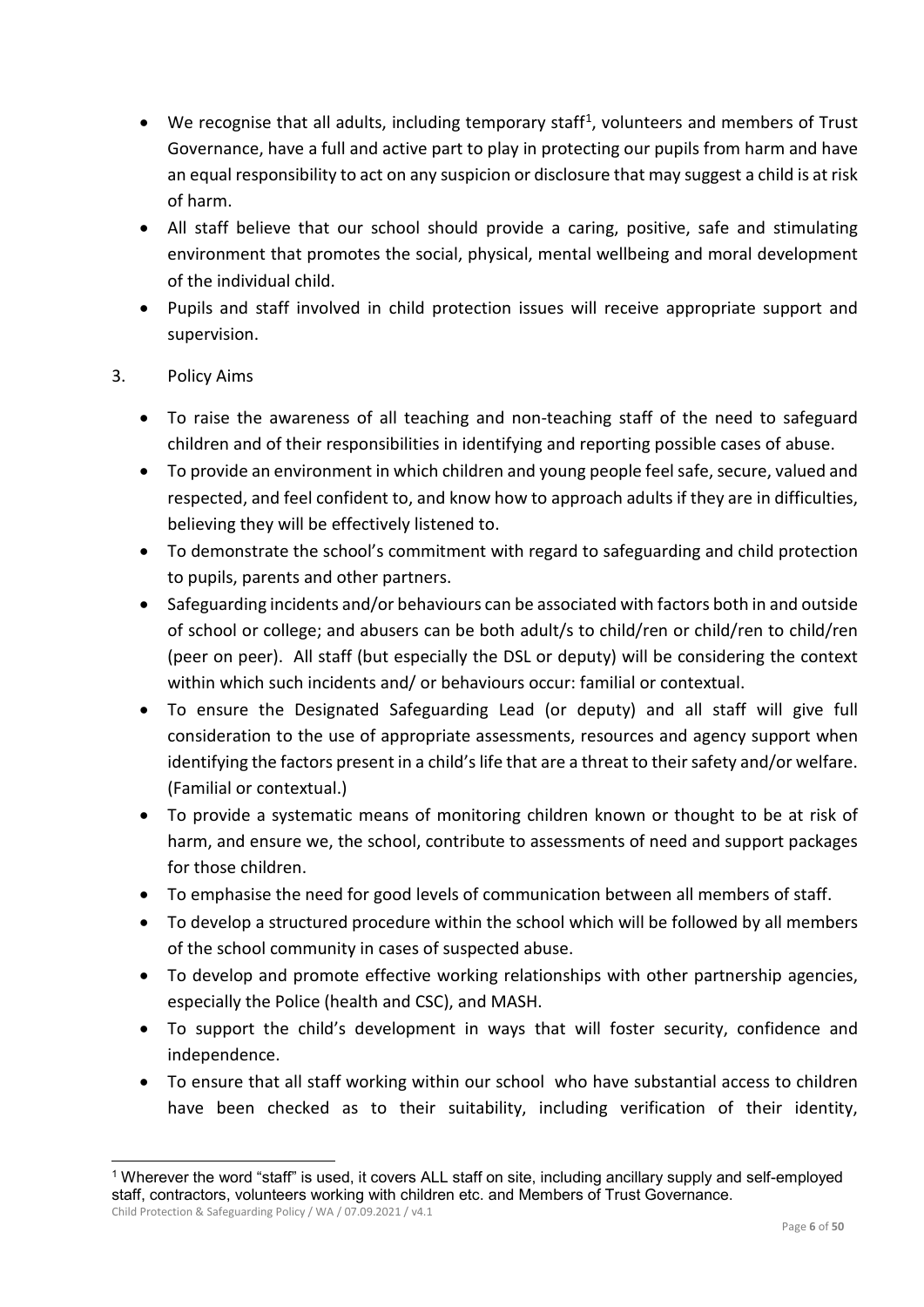qualifications, and a satisfactory DBS check (according to guidance)<sup>[2](#page-6-0)</sup>, and a single central record is kept for audit.

## 4. Values

Supporting Children.

- We recognise that a child who is abused or witnesses violence may feel helpless and humiliated, may blame themselves, and find it difficult to develop and maintain a sense of self-worth.
- We recognise that the school may provide the only stability in the lives of children who have been abused or who are at risk of harm.
- We accept that research shows that the behaviour of a child in these circumstances may range from that which is perceived to be normal to aggressive or withdrawn as well as exhibiting signs of mental health problems.
- We understand the impact on a child's mental health, behaviour and education when experiencing difficulties, abuse and/or neglect.

Our school will support all children by:

- encouraging self-esteem and self-assertiveness, through the curriculum as well as our relationships, whilst not condoning aggression or bullying;
- promoting a caring, safe and positive environment within the school;
- responding sympathetically to any requests for time out to deal with distress and anxiety;
- offering details of helplines, counselling or other avenues of external support;
- liaising and working together with all other settings, support services and those agencies involved in the safeguarding of children;
- notifying MASH as soon as there is a significant concern;
- providing continuing support to a child about whom there have been concerns who leaves the school by ensuring that appropriate information is copied under confidential cover to the child's new setting and ensuring the school medical records are forwarded as a matter of priority;
- children are taught to understand and manage risk through our Personal, Social, Health and Economic (PSHE) education and Relationship and Sex Education (RSE) and through all aspects of school life. This includes online safety;
- by accessing and utilising the necessary resources, guidance and toolkits to support the identification of children requiring mental health support, support services and assessments and the subsequent systems and processes: and
- reassuring victims that they are being taken seriously and that they will be supported and kept safe.

<span id="page-6-0"></span>Child Protection & Safeguarding Policy / WA / 07.09.2021 / v4.1 2 Guidance regarding DBS checks recently updated by the Protection of Freedoms Act 2012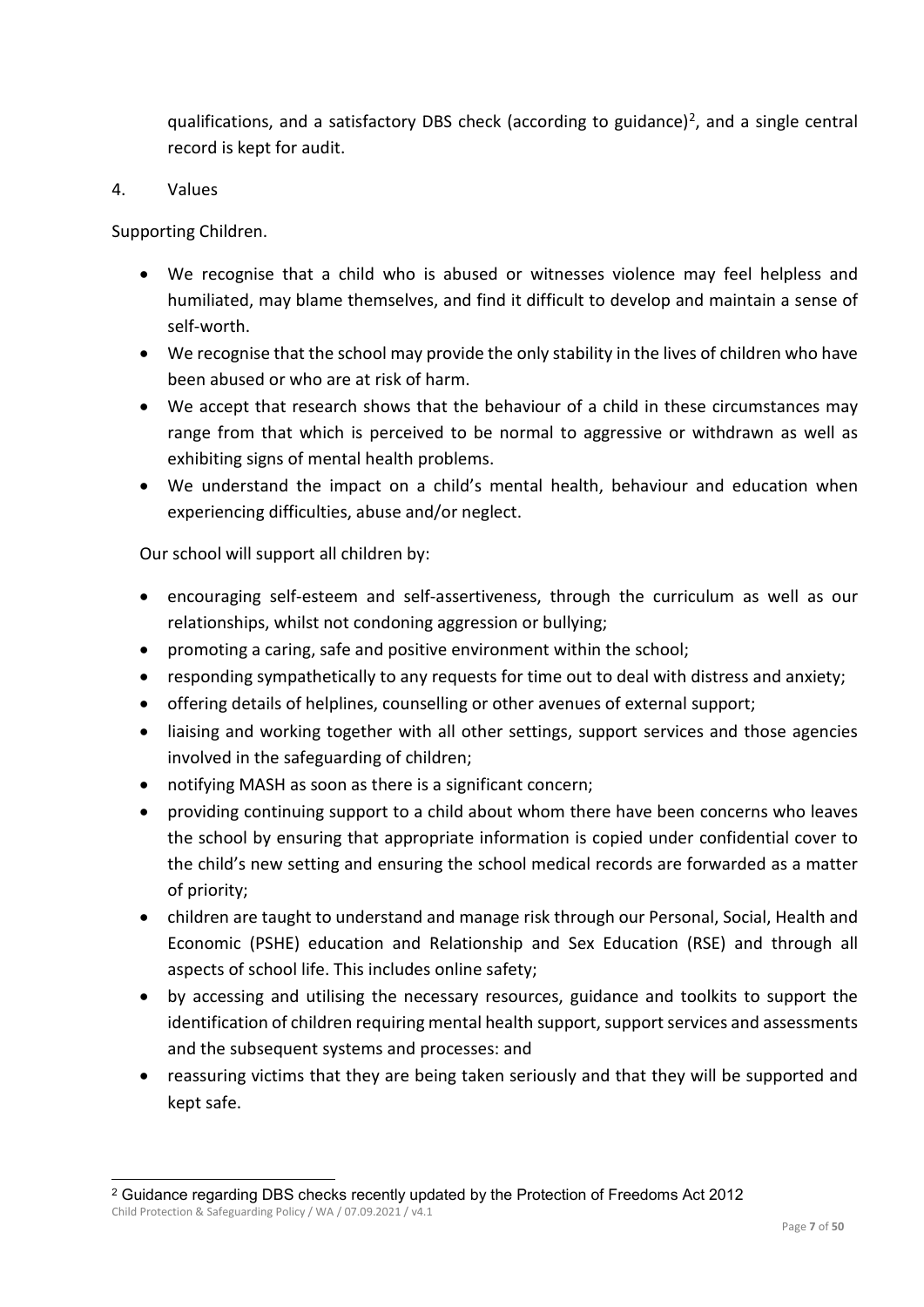## Prevention / Protection

• We recognise that the school plays a significant part in the prevention of harm to our children by providing children with good lines of communication with trusted adults, supportive friends and an ethos of protection.

The school community will therefore:

- work to establish and maintain an ethos where children feel secure, are encouraged to talk and are always listened to;
- include regular consultation with children e.g. through safety questionnaires, participation in anti-bullying week, asking children to report whether they have had happy/sad lunchtimes/playtimes;
- ensure that all children know there are adults in the school whom they can approach if they are worried or in difficulty;
- include safeguarding across the curriculum, including PSHE, opportunities which equip children with the skills they need to stay safe from harm and to know to whom they should turn for help; in particular this will include anti-bullying work, information about peer on peer abuse (sexual harassment and sexual violence, consent), online-safety, road safety, pedestrian and cycle training; provide focussed activities to prepare key year groups for transition to new settings and/or key stages e.g. more personal safety/independent travel; and
- ensure all staff, pupils and parent are aware of school guidance for their use of mobile technology and the safeguarding issues around the use of mobile technologies and their associated risks have been shared.
- 5. Safe School, Safe Staff

We will ensure that;

- all staff, members of Trust Governance and volunteers read KCSiE Part 1<sup>\*</sup> and Annex B annually and sign to say they read and understood it;
- all staff receive information about the school's safeguarding arrangements, the school's safeguarding statement, staff behaviour policy (code of conduct)<sup>3</sup>, child protection and safeguarding policy, behaviour policy, the safeguarding response to children who go missing from education, the role and names of the Designated Safeguarding Lead and their deputy(ies), and sign to say they have read, understood and will abide by it;
- all staff receive safeguarding and child protection information, including online safety, at induction;

Child Protection & Safeguarding Policy / WA / 07.09.2021 / v4.1

<span id="page-7-0"></span><sup>&</sup>lt;sup>3</sup> The code of conduct should include acceptable use of technology, staff & pupil relationship boundaries and communications, including the use of social media.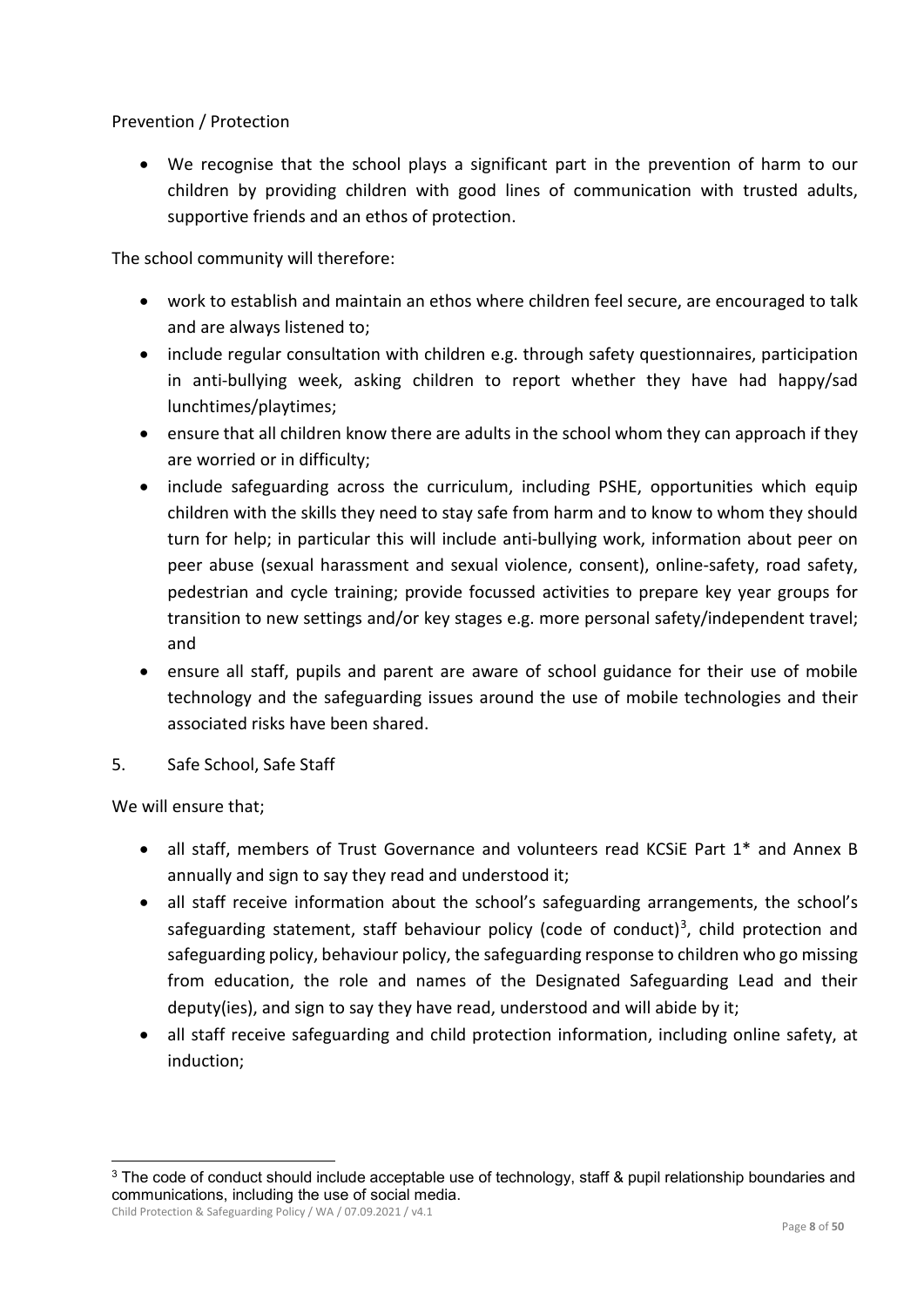- all staff receive safeguarding and child protection training, including online safety, in line with advice from Devon Children and Families Partnership which is regularly updated (for example, via email, e-bulletins and staff meetings), as required, but at least annually;
- all members of staff are trained in and receive regular updates in online safety and reporting concerns;
- all staff and members of Trust Governance have annual Level 2 child protection awareness training, updated by the DSL as appropriate, to maintain their understanding of the signs and indicators of abuse;
- the Child Protection and Safeguarding policy is made available via the school website or other means and that parents/carers are made aware of this policy and their entitlement to have a copy via the school handbook/newsletter/website. All parents/carers are made aware of the responsibilities of staff members with regard to child protection procedures through the publication of the Child Protection and Safeguarding policy and reference to it in the school's handbook;
- the school provides a coordinated offer of Early Help when additional needs of children are identified and contributes to early help arrangements and inter-agency working and plans; assessments and plans are recorded on the R4C system;
- all staff will understand their role in the early help process;
- our lettings policy will seek to ensure the suitability of adults working with children on school sites at any time, for example, by having evidence of DBS checks having been undertaken;
- community users organising activities for children are aware of the school's Child Protection and Safeguarding policy, guidelines and procedures;
- the name of the designated members of staff for child protection, the Designated Safeguarding Lead and deputy(ies), are clearly advertised in the school with a statement explaining the school's role in referring and monitoring cases of suspected abuse; and
- all members of Trust Governance will be given a copy of Part 2 and Annex B of Keeping Children Safe in Education 2021 and will sign to say they have read, understood and will abide by the information contained.

## 6. Roles and Responsibilities

- All members of The Board of Directors understand and fulfil their responsibilities, namely to ensure that there is a Child Protection and Safeguarding policy together with a Staff Behaviour policy (Code of Conduct).
- Child protection, safeguarding, recruitment and managing allegations policies and procedures, including the staff behaviour policy (code of conduct), are consistent with Devon Children and Families Partnership and statutory requirements, are reviewed annually and that the Child Protection and Safeguarding policy is publicly available on the school website or by other means.
- Ensures that all staff including temporary staff and volunteers are provided with the school's Child Protection and Safeguarding policy and staff Code of Conduct.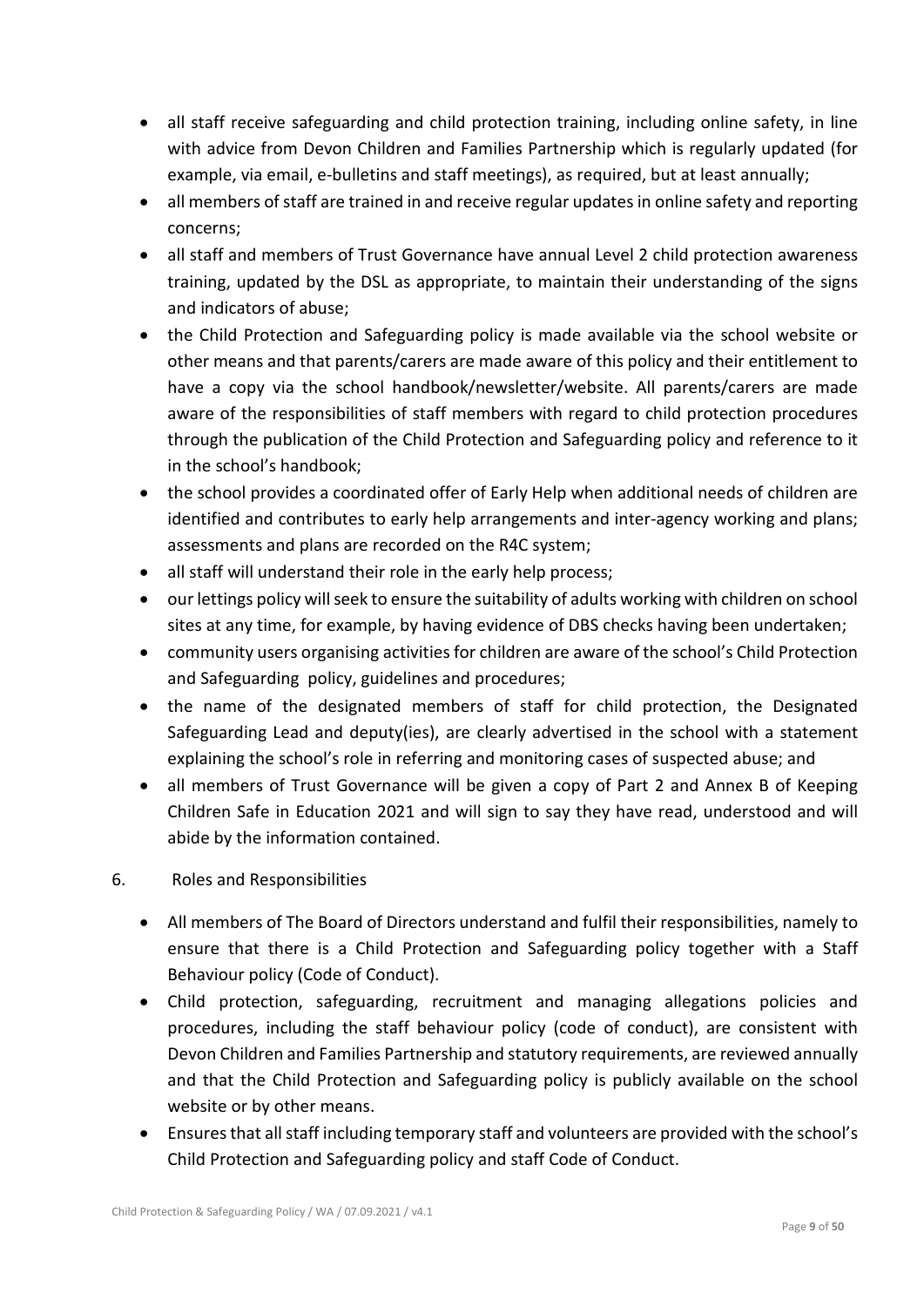- All staff have read Keeping Children Safe in Education (2021) Part 1 and Annex B\* and that mechanisms are in place to assist staff in understanding and discharging their roles and responsibilities as set out in the guidance.
- The school operates a safer recruitment procedure that includes statutory checks on staff suitability to work with children and disqualification by association regulations and by ensuring that there is at least one person on every recruitment panel who has completed safer recruitment training.
- The school has procedures for dealing with allegations of abuse against staff (including the Headteacher),supply staff, volunteers and against other children and that a referral is made to the DBS if a person in regulated activity has been dismissed or removed due to safeguarding concerns, or would have had they not resigned.
- A member of the Board of Directors, usually the Chair, is nominated to liaise with the LA on Child Protection issues and in the event of an allegation of abuse made against the Headteacher.
- A member of the senior leadership team has been appointed as the Designated Safeguarding Lead (DSL) by the Board of Directors who will take lead responsibility for safeguarding and child protection and that the role is explicit in the role holder's job description.
- On appointment, the DSL and deputy(ies) undertake appropriate Level 3 identified training offered by DCFP or other provider every two years.
- All other staff have safeguarding training updated as appropriate; but at least annually.
- At least one member of the Board of Directors has completed safer recruitment training to be repeated every five years.
- Children are taught about safeguarding (including online safety) as part of a broad and balanced curriculum covering relevant issues through personal social health and economic education (PSHE) and/or for maintained schools through relationship and sex education (RSE).
- Appropriate safeguarding responses are in place for children who go missing from education, particularly on repeat occasions, to help identify the risk of abuse and neglect including sexual abuse or exploitation and to help prevent the risks of their going missing in future.
- Appropriate online filtering and monitoring systems are in place.
- Enhanced DBS checks are in place for all Members of Trust Governance.
- Any weaknesses in Child Protection are remedied immediately.

The Headteacher will ensure that:

- the Child Protection and Safeguarding policy and procedures are implemented and followed by all staff;
- sufficient time, training, support, resources, including cover arrangements where necessary, is allocated to the DSL and deputy(ies) DSL(s) to carry out their roles effectively, including the assessment of pupils and attendance at strategy discussions and other necessary meetings;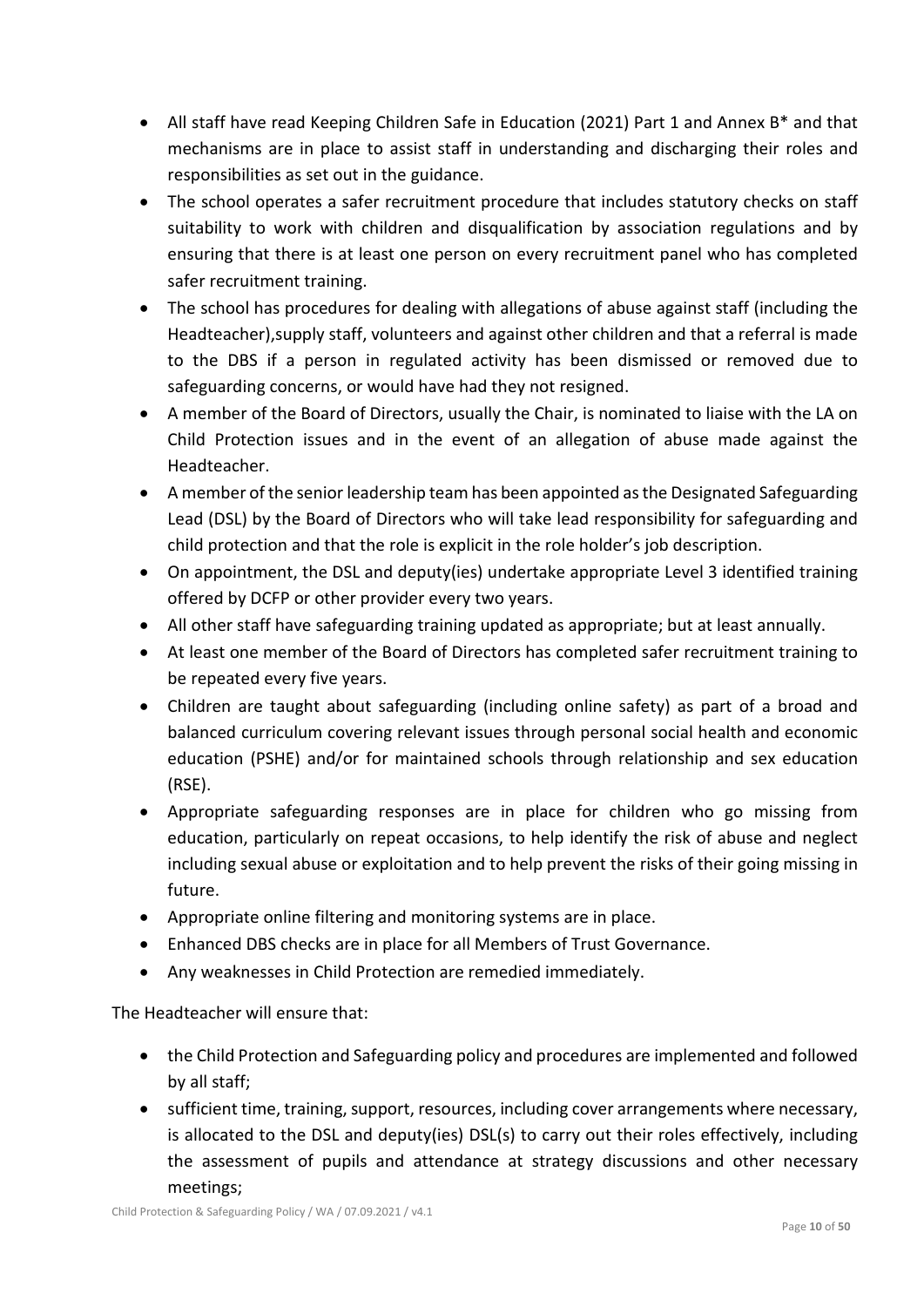- where there is a safeguarding concern that the child's wishes and feelings are taken into account when determining what action to take and what services to provide;
- systems are in place for children to express their views and give feedback which operate with the best interest of the child at heart;
- all staff feel able to raise concerns about poor or unsafe practice and that such concerns are handled sensitively and in accordance with the whistle-blowing procedures;
- that pupils are provided with opportunities throughout the curriculum to learn about safeguarding, including keeping themselves safe online;
- they liaise with the Local Authority Designated Officer (LADO), before taking any action and on an ongoing basis, where an allegation is made against a member of staff, supply staff or volunteer; and
- anyone who has harmed or may pose a risk to a child is referred to the Disclosure and Barring Service.

The Designated Safeguarding Lead:

- holds ultimate responsibility for safeguarding and child protection (including online safety) in the school and is a member of the SLT;
- acts as a source of support and expertise in carrying out safeguarding duties for the whole school community;
- will have the necessary knowledge and understanding to recognise possible children at risk of contextual and/or familial abuse or exploitation;
- encourages a culture of listening to children and taking account of their wishes and feelings;
- refreshes every two years their knowledge and skills to enable them to carry out the role and at regular intervals but at least annually accesses updates to keep up with any developments relevant to their role;
- will refer a child if there are concerns about possible abuse, to the MASH<sup>4</sup>, and act as a focal point for staff to discuss concerns. Enquiries<sup>[5](#page-10-1)</sup> must be followed up in writing, if referred by telephone;
- will keep detailed, accurate records, either written or using appropriate online software, of all concerns about a child even if there is no need to make an immediate referral;
- will ensure that all such records are kept confidential, stored securely and are separate from pupil records, until the child's 25th birthday;
- will ensure that an indication of the existence of the additional file is marked on the pupil records;
- will ensure that when a pupil leaves the school, relevant child protection information is passed to the new school (separately from the main pupil file) as soon as possible, ensuring secure transit and that confirmation of receipt is obtained;

<span id="page-10-0"></span> <sup>4</sup> All new enquiries go to the MASH, DSLs can consult on 0345 155 1071. In an emergency out of hours referrals can be made to the Emergency Duty Team on 0845 6000 388 or Police. <sup>5</sup> Online forms are available via **Devon County Council or DCFP**.

<span id="page-10-1"></span>Child Protection & Safeguarding Policy / WA / 07.09.2021 / v4.1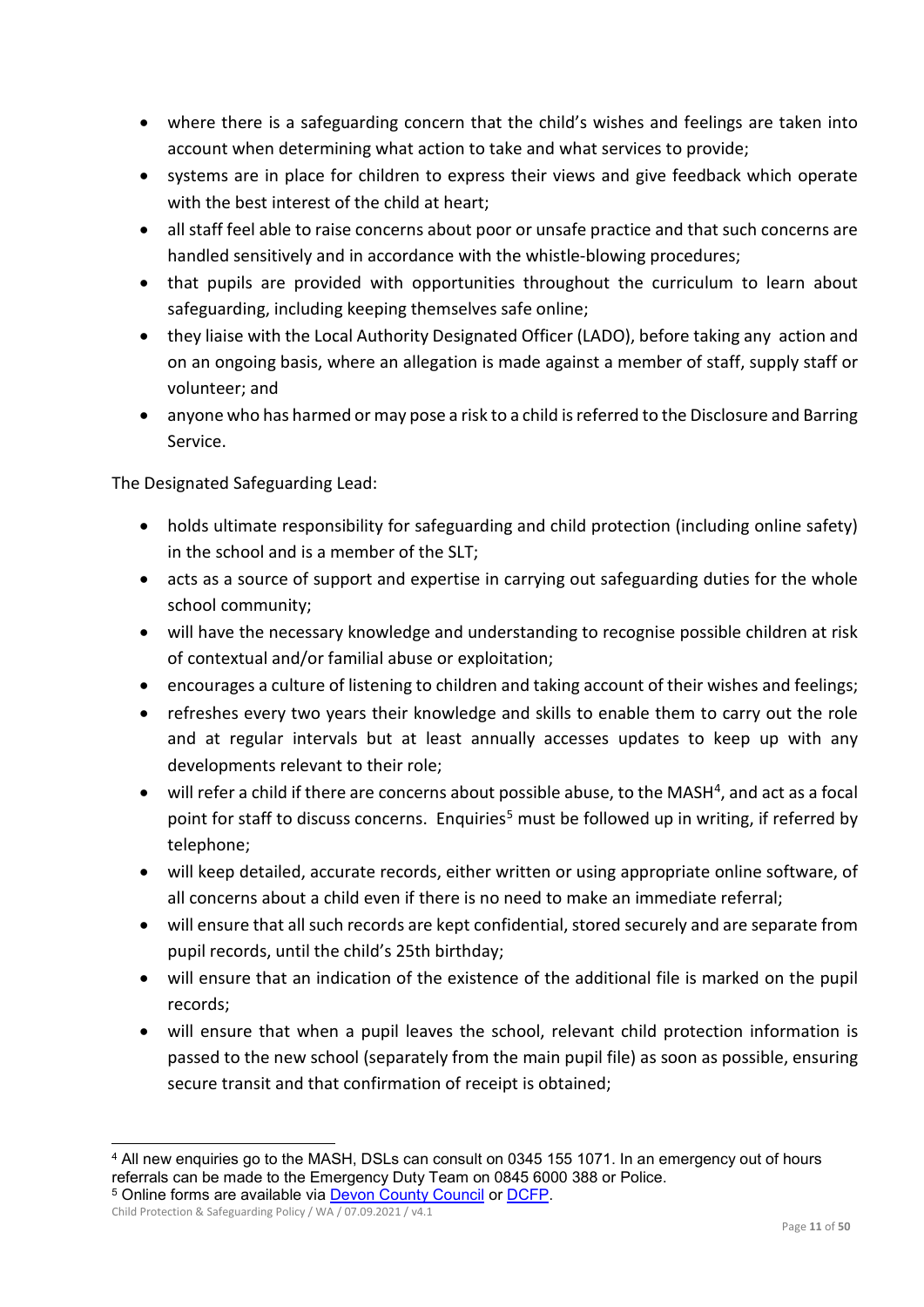- in addition to the child protection file, the designated safeguarding lead should also consider if it would be appropriate to share any information with the DSL of the new school or college in advance of a child leaving; for example, information that would allow the new school or college to continue supporting victims of abuse and have that support in place for when the child arrives. All transfers should be made securely;
- will liaise with the Local Authority, its safeguarding partners<sup>[6](#page-11-0)</sup> and work with other agencies and professionals in line with Working Together to Safeguard Children;
- has a working knowledge of DCFP procedures;
- will ensure that either they, or another staff member, attend case conferences, core groups, or other multi-agency planning meetings, contribute to assessments, and provide a report where required which has been shared with the parents;
- will ensure that any pupil currently with a child protection plan who is absent in the educational setting without explanation for two days is referred to their social worker;
- will ensure that all staff sign to say they have read, understood and agree to work within the School's Child Protection policy, Behaviour policy, staff Code of Conduct and Keeping Children Safe in Education Part 1\* and Annex B and ensure that the policies are used appropriately;
- will organise child protection and safeguarding induction, regularly updated training and a minimum of annual updates (including online safety) for all school staff, keep a record of attendance and address any absences;
- will contribute to and provide, with the Headteacher and Board of Directors, the "Audit of Statutory Duties and Associated Responsibilities" (S175/157 audit) to be submitted annually to the Education Safeguarding Team working on behalf of Devon County Council;
- has an understanding of locally agreed processes for providing early help and intervention and will support members of staff where Early Help and/or Safer Me (concerns around exploitation) is appropriate; and
- will ensure that the name of the designated members of staff for Child Protection, the Designated Safeguarding Lead and deputies, are clearly advertised in the school, with a statement explaining the school's role in referring and monitoring cases of suspected abuse.

The Deputy Designated Safeguarding Lead(s):

• is/ are trained to the same standard as the Designated Safeguarding Lead and, in the absence of the DSL, carries out those functions necessary to ensure the ongoing safety and protection of pupils. In the event of the long-term absence of the DSL the deputy will assume all of the functions above.

All School Staff:

Child Protection & Safeguarding Policy / WA / 07.09.2021 / v4.1

<span id="page-11-0"></span> $6$  NPCC – when to call the police will support DSLs understand when they should consider contacting the police and what to expect when they do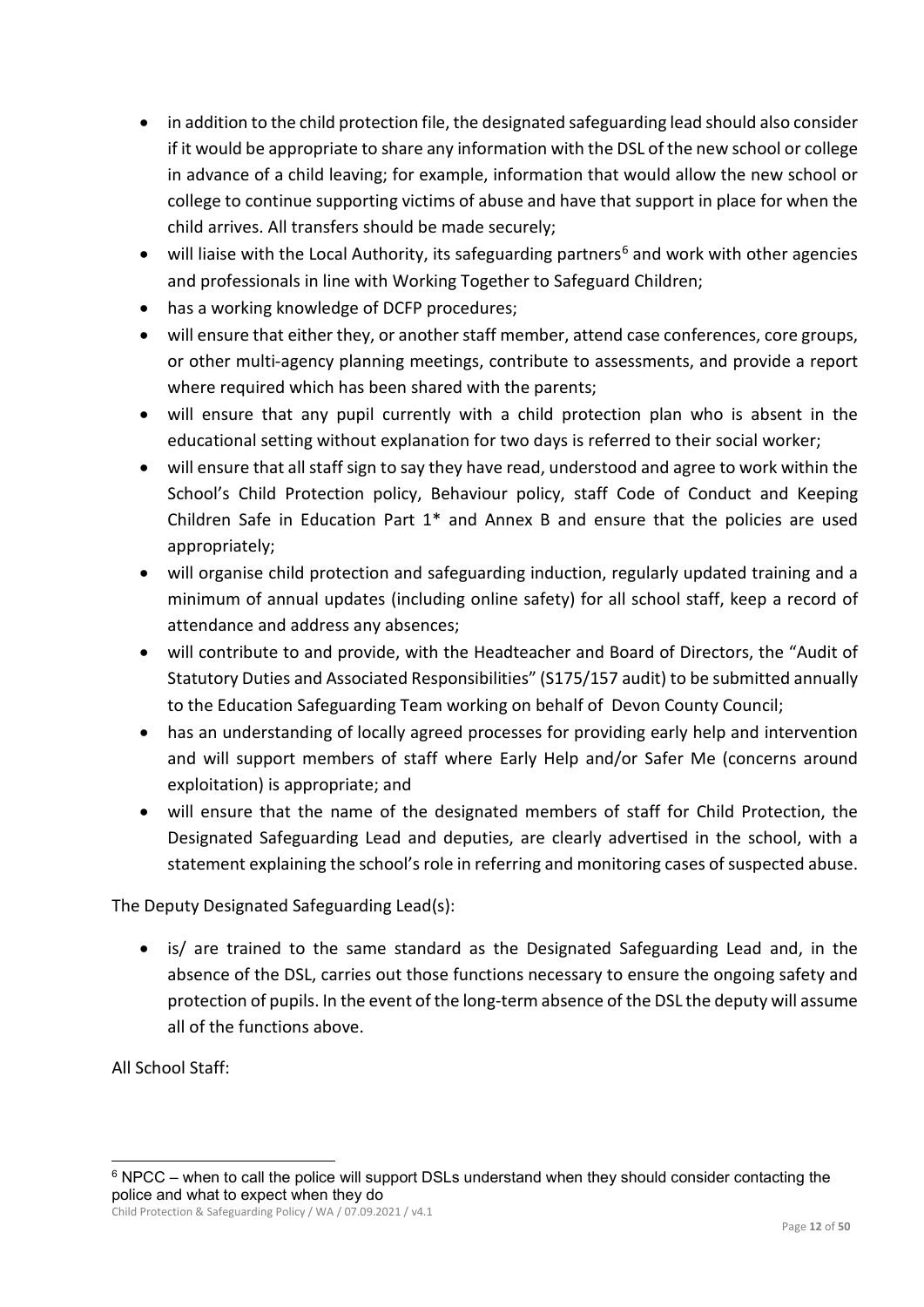- understand that it is everyone's responsibility to safeguard and promote the welfare of children and that they have a role to play in identifying concerns, sharing information and taking prompt action;
- consider, at all times, what is in the best interests of the child;
- will be aware of the indicators of abuse and neglect both familial and contextual; and recognise that contextual harm can take a variety of different forms;
- know how to respond to a pupil who discloses abuse through delivery of 'Working together to Safeguard Children', and 'What to do if you're worried a child is being abused';
- will refer any safeguarding or child protection concerns to the DSL or if necessary where the child is at immediate risk to the police or MASH;
- will be aware of the Case Resolution protocol or the duty to report concerns if the DSL fails to do so without reasonable cause;
- are aware of the Early Help<sup>7</sup> process and understand their role within it including identifying emerging problems for children who may benefit from an offer of Early Help, liaising with the DSL in the first instance and supporting other agencies and professionals in an early help assessment through information sharing. In some cases staff may act as the Lead Professional in Early Help cases;
- will provide a safe environment in which children can learn; and
- will be able to reassure victims that they are being taken seriously.
- 7. Confidentiality
	- Clawton Primary School recognises that in order to effectively meet a child's needs, safeguard their welfare and protect them from harm the school must contribute to interagency working in line with Working Together to Safeguard Children (2018) and share information between professionals and agencies where there are concerns.
	- All staff must be aware that they have a professional responsibility to share information with other agencies in order to safeguard children and that the Data Protection Act 2018[8](#page-12-1) is not a barrier to sharing information where the failure to do so would place a child at risk of harm.
	- All staff must be aware that they cannot promise a child to keep secrets which might compromise the child's safety or wellbeing.
	- However, we also recognise that all matters relating to child protection are personal to children and families. Therefore, in this respect they are confidential and the Headteacher or DSLs will only disclose information about a child to other members of staff on a need to know basis.
	- We will always undertake to share our intention to refer a child to MASH with their parents /carers unless to do so could put the child at greater risk of harm, or impede a criminal investigation. If in doubt, we will contact the MASH consultation line.

<span id="page-12-1"></span><span id="page-12-0"></span> <sup>7</sup> Detailed information on early help can be found in Chapter 1 of [Working Together to safeguard children](https://www.gov.uk/government/uploads/system/uploads/attachment_data/file/592101/Working_Together_to_Safeguard_Children_20170213.pdf) <sup>8</sup> The UK Data Protection Act 2018 (DPA 2018) is supplementary to the General Data Protection Regulation 2016 (the GDPR) and replaces DPA 1998.

Child Protection & Safeguarding Policy / WA / 07.09.2021 / v4.1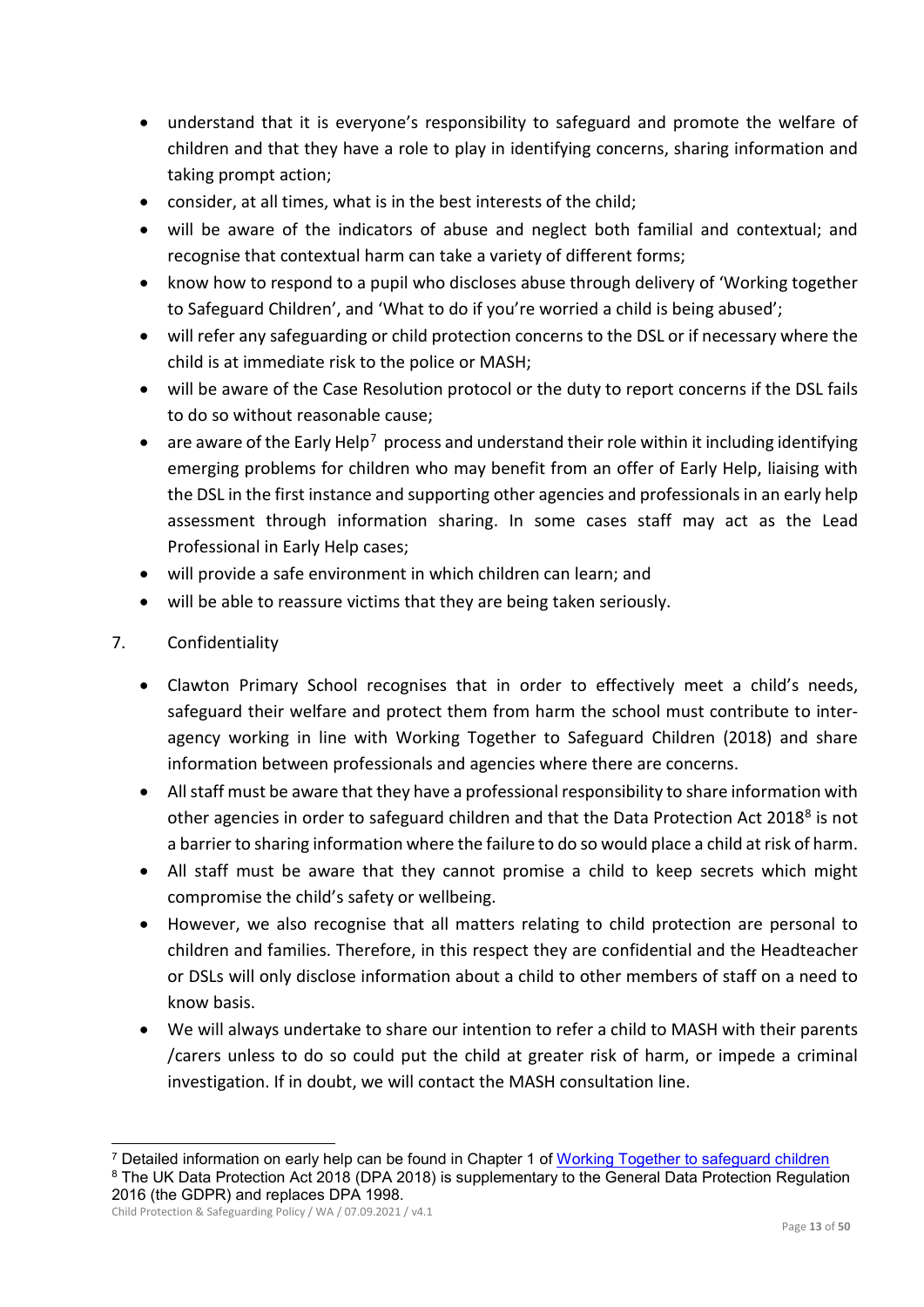## 8. Child Protection Procedures

- Abuse and neglect are forms of maltreatment of a child. Somebody may abuse or neglect a child by inflicting harm or by failing to act to prevent harm. Children may be abused in the family or in an institutional or community setting by those known to them or, more rarely, by others. Abuse can take place wholly online, or technology may be used to facilitate off line abuse. They may be abused by an adult or adults or by another child or children.
- Abuse and Neglect may also take place outside of the home, contextual safeguarding, and this may include (but not limited to), sexual exploitation criminal exploitation, serious youth violence, radicalisation.
- Further information about the four categories of abuse; physical, emotional, sexual and neglect, and indicators that a child may be being abused can be found in appendices 1 and 2.
- Any child in any family in any school could become a victim of abuse. Staff should always maintain an attitude of "It could happen here".
- There are also a number of specific safeguarding concerns that we recognise our pupils may experience;
	- child missing from education
	- child missing from home or care
	- child sexual exploitation (CSE), child criminal exploitation (CCE)
	- bullying including cyberbullying
	- domestic abuse
	- drugs
	- fabricated or induced illness
	- faith abuse
	- female genital mutilation (FGM)
	- forced marriage
	- gangs and youth violence
	- gender-based violence/violence against women and girls (VAWG)
	- mental health
	- private fostering
	- radicalisation
	- youth produced sexual imagery (sexting)
	- teenage relationship abuse
	- trafficking
	- peer on peer abuse
	- upskirting
	- serious violence
	- sexual harassment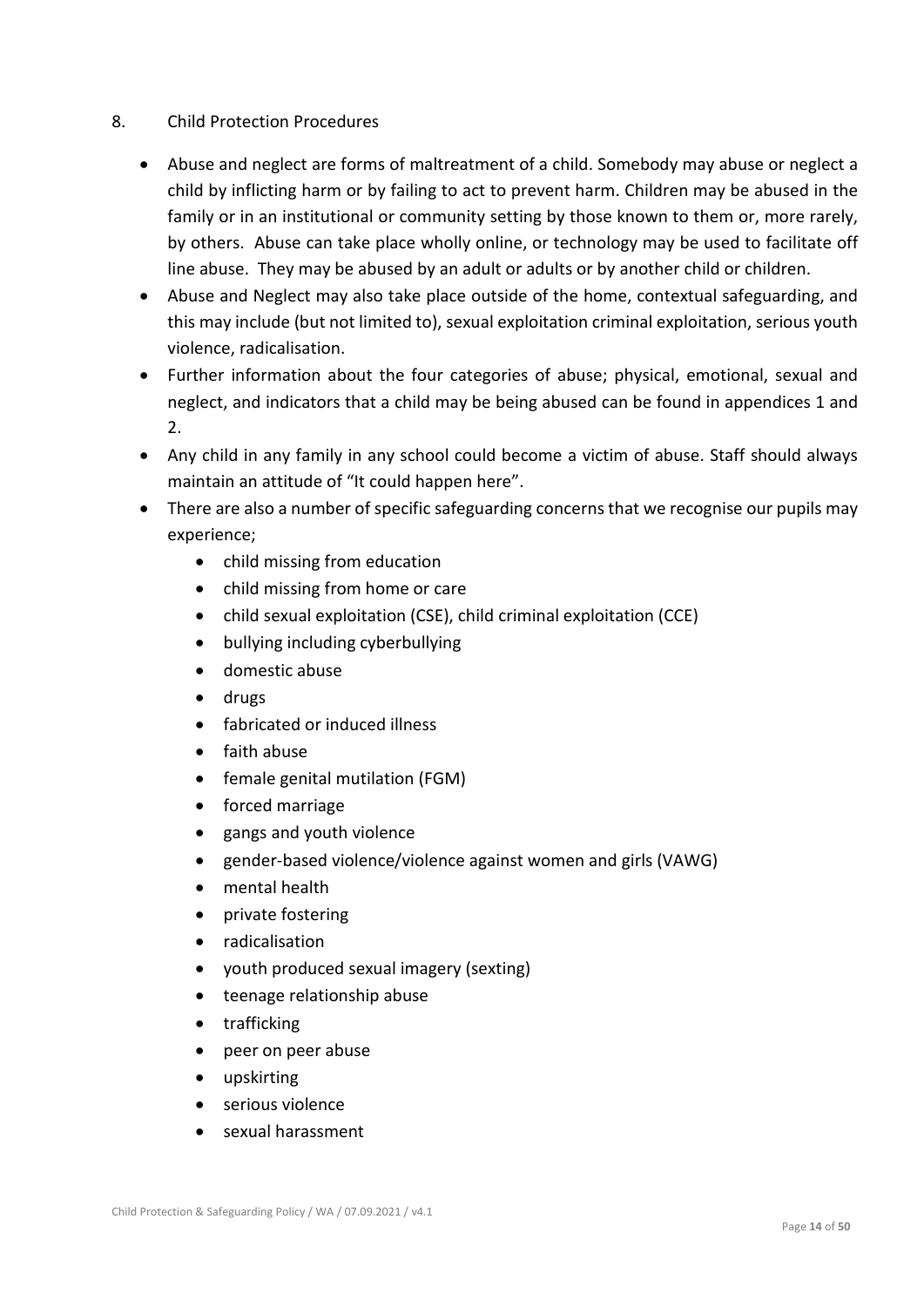Staff are aware that behaviours linked to drug taking, alcohol abuse, truanting and sexting put children in danger and that safeguarding issues can manifest themselves via peer on peer abuse.

We also recognise that abuse, neglect and safeguarding issues are complex and are rarely standalone events that can be covered by one definition or label. Staff are aware that in most cases multiple issues will overlap one another.

If staff are concerned about a child's welfare

- If staff notice any indicators of abuse/neglect or signs that a child may be experiencing a safeguarding issue they should record these concerns on CPOMS, this will be passed to the DSL. They may also discuss their concerns in person with the DSL but the details of the concern should be recorded in writing.
- There will be occasions when staff may suspect that a pupil may be at risk, but have no 'real' evidence. The pupil's behaviour may have changed, their artwork could be bizarre, and they may write stories or poetry that reveal confusion or distress, or physical or inconclusive signs may have been noticed.
- Clawton Primary School recognise that the signs may be due to a variety of factors, for example, a parent has moved out, a pet has died, a grandparent is very ill or an accident has occurred. However, they may also indicate a child is being abused or is in need of safeguarding.
- In these circumstances staff will try to give the child the opportunity to talk. It is fine for staff to ask the pupil if they are OK or if they can help in any way.
- Following an initial conversation with the pupil, if the member of staff remains concerned they should discuss their concerns with the DSL and put them in writing. Records should include:
	- a clear and comprehensive summary of the concern;
	- details of how the concern was followed up and resolved;
	- a note of any action taken, decisions reached and the outcome.
- If the pupil does begin to reveal that they are being harmed, staff should follow the advice below regarding a pupil making a disclosure.

If a pupil discloses to a member of staff

- We recognise that it takes a lot of courage for a child to disclose they are being abused. They may feel ashamed, guilty or scared, their abuser may have threatened that something will happen if they tell, they may have lost all trust in adults or believe that was has happened is their fault. Sometimes they may not be aware that what is happening is abuse.
- A child who makes a disclosure may have to tell their story on a number of subsequent occasions to the police and/or social workers. Therefore, it is vital that their first experience of talking to a trusted adult is a positive one.

During their conversation with the pupil staff will;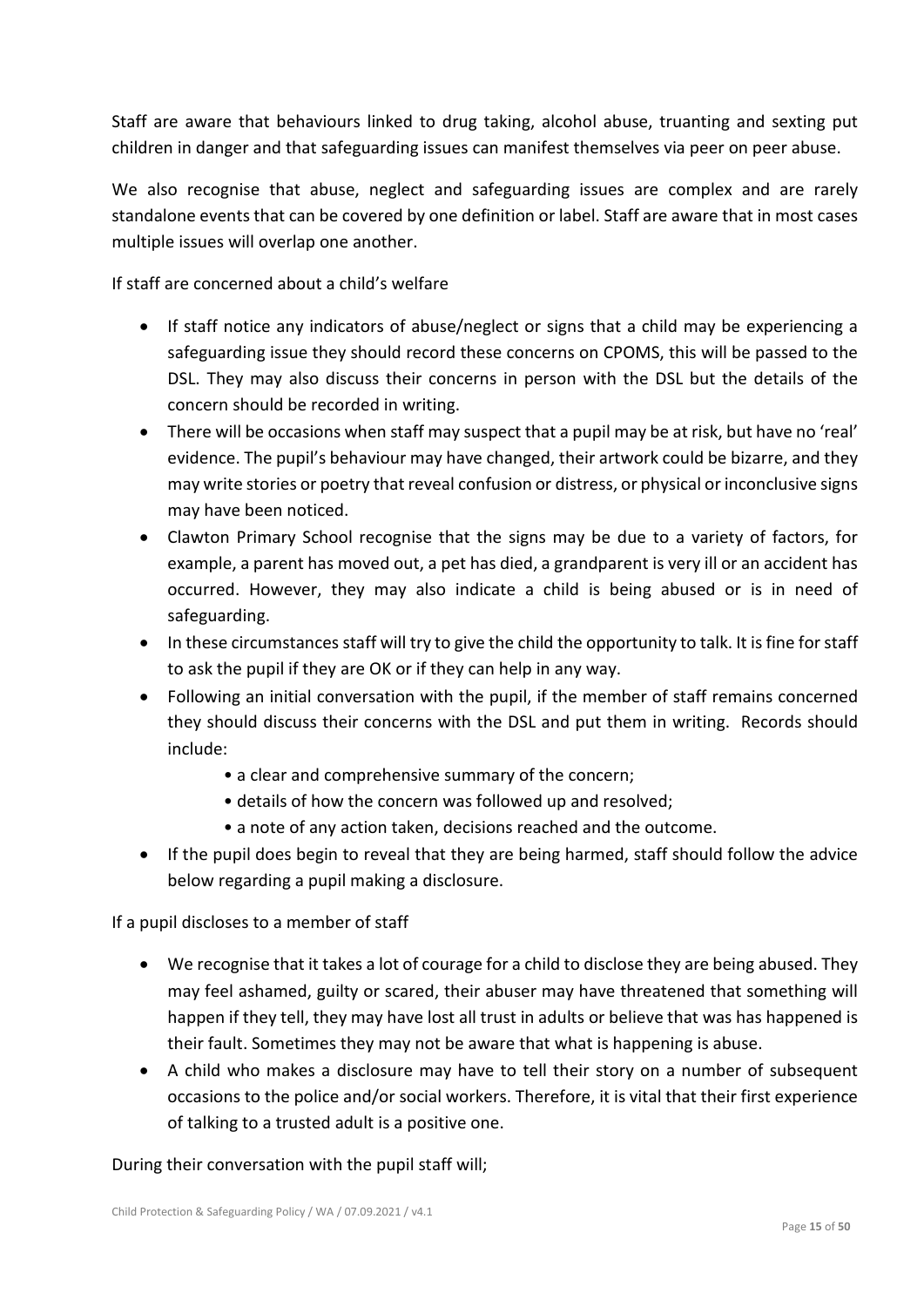- listen to what the child has to say and allow them to speak freely;
- remain calm and not overact or act shocked or disgusted the pupil may stop talking if they feel they are upsetting the listener;
- reassure the child that it is not their fault and that they have done the right thing in telling someone;
- not be afraid of silences staff must remember how difficult it is for the pupil and allow them time to talk;
- take what the child is disclosing seriously;
- ask open questions and avoid asking leading questions;
- avoid jumping to conclusions, speculation or make accusations;
- not automatically offer any physical touch as comfort. It may be anything but comforting to a child who is being abused;
- avoid admonishing the child for not disclosing sooner. Saying things such as 'I do wish you had told me about it when it started' may be the staff member's way of being supportive but may be interpreted by the child to mean they have done something wrong; and
- tell the child what will happen next.

If a pupil talks to any member of staff about any risks to their safety or wellbeing the staff member will let the child know that they will have to pass the information on – staff are not allowed to keep secrets.

The member of staff should write up their conversation as soon as possible on CPOMS in the child's own words. Staff should make this a matter of priority. The record should be signed and dated, the member of staff's name should be printed and it should also detail where the disclosure was made and who else was present. The record should be handed to the DSL.

## Notifying Parents

The School will normally seek to discuss any concerns about a pupil with their parents. This must be handled sensitively and normally the DSL/DDSL will make contact with the parent in the event of a concern, suspicion or disclosure.

However, if the school believes that notifying parents could increase the risk to the child or exacerbate the problem, advice will first be sought from children's MASH e.g. familial sexual abuse.

Where there are concerns about forced marriage or honour based abuse parents should not be informed a referral is being made as to do so may place the child at a significantly increased risk. In some circumstances it would be appropriate to contact the police.

#### Making a referral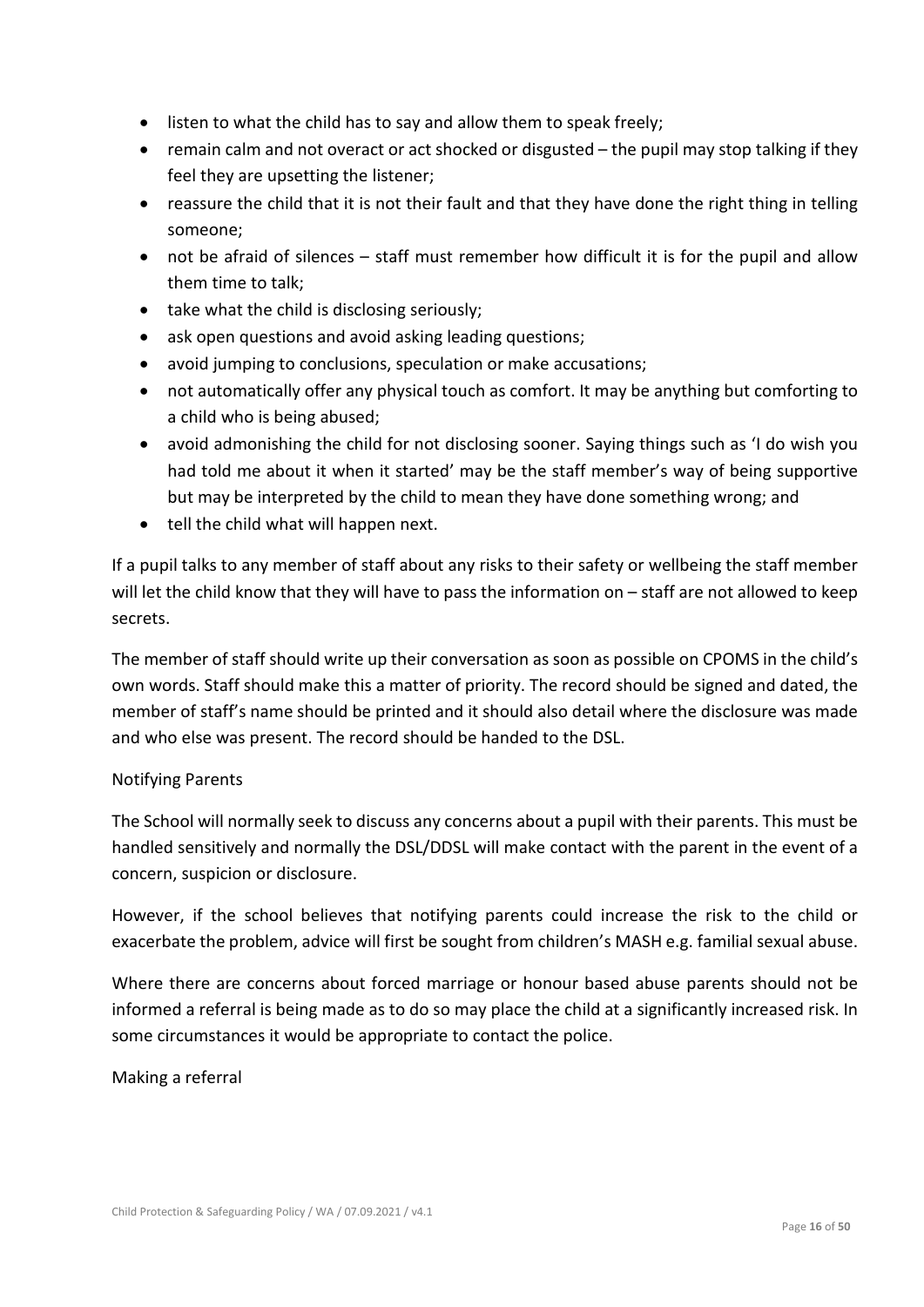- Concerns about a child or a disclosure should be immediately raised with the DSL who will help decide whether a referral to children's MASH or other support is appropriate in accordance with Devon Children and Families Partnership Threshold Tool[9.](#page-16-0)
- If a referral is needed then the DSL should make this rapidly and have the necessary systems in place to enable this to happen. However, anyone can make a referral and if for any reason a staff member thinks a referral is appropriate and one hasn't been made they can and should consider making a referral themselves.
- The child (subject to their age and understanding) and the parents will be told that a referral is being made, unless to do so would increase the risk to the child.
- If after a referral the child's situation does not appear to be improving the designated safeguarding lead (or the person that made the referral) should press for re-consideration to ensure their concerns have been addressed, and most importantly the child's situation improves.
- If a child is in immediate danger or is at risk of harm a referral should be made to children's MASH and/or the police immediately. Anybody can make a referral.
- Where referrals are not made by the DSL, the DSL should be informed as soon as possible.

## Supporting our Staff

- We recognise that staff working in the school who have become involved with a child who has suffered harm, or appears to be likely to suffer harm may find the situation stressful and upsetting.
- We will support such staff by providing an opportunity to talk through their anxieties with the DSLs and to seek further support as appropriate.
- 9. Children who are particularly vulnerable

Clawton Primary School recognises that some children are more vulnerable to abuse and neglect and that additional barriers exist when recognising abuse for some children.

We understand that this increase in risk is due more to societal attitudes and assumptions or child protection procedures which fail to acknowledge children's diverse circumstances, rather than the individual child's personality, impairment or circumstances.

In some cases possible indicators of abuse such as a child's mood, behaviour or injury might be assumed to relate to the child's impairment or disability rather than giving a cause for concern. Or a focus may be on the child's disability, special educational needs or situation without consideration of the full picture. In other cases, such as bullying, the child may be disproportionately impacted by the behaviour without outwardly showing any signs that they are experiencing it.

Some children may also find it harder to disclose abuse due to communication barriers, lack of access to a trusted adult or not being aware that what they are experiencing is abuse.

<span id="page-16-0"></span>Child Protection & Safeguarding Policy / WA / 07.09.2021 / v4.1 9 DCFP Threshold Tool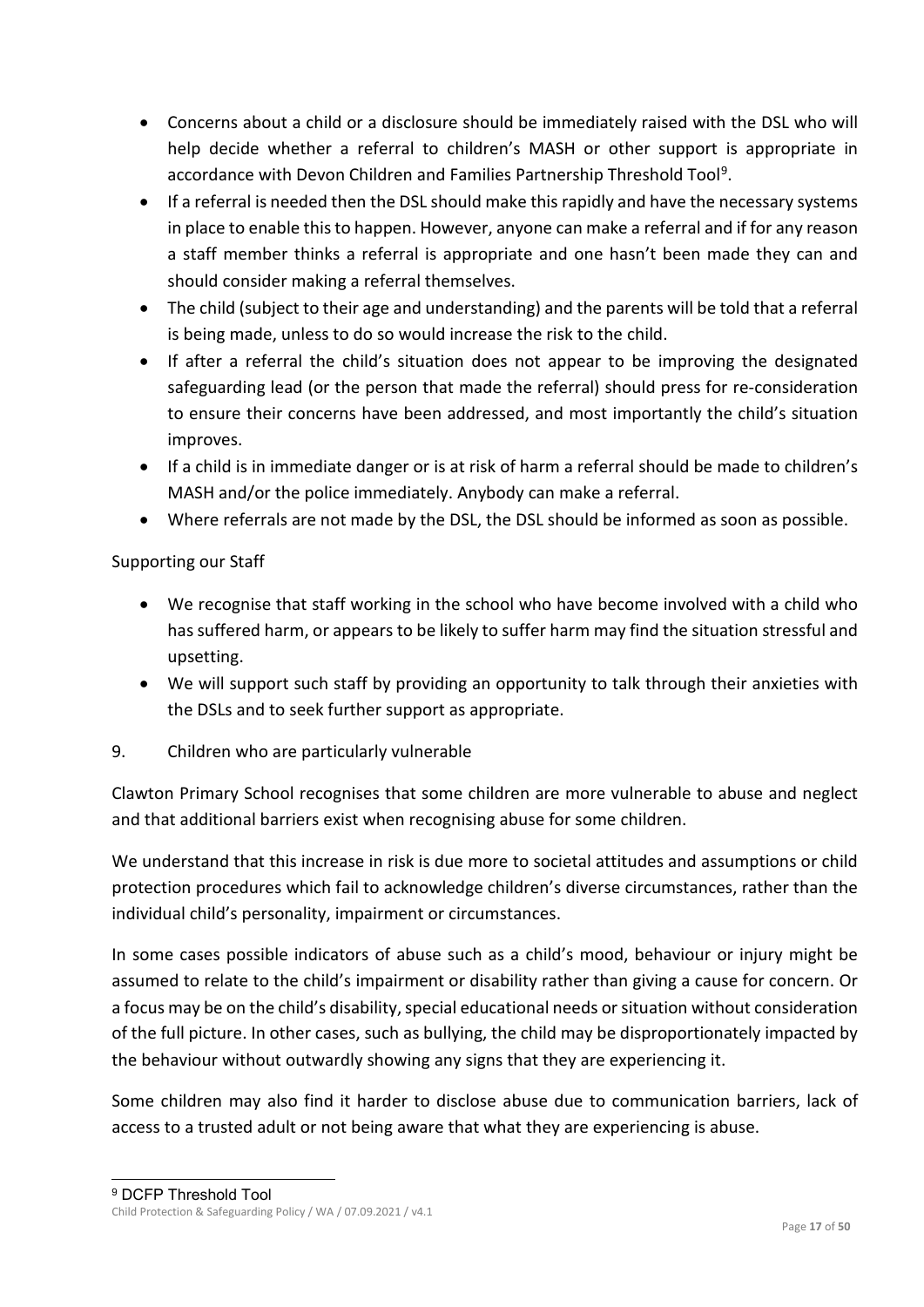Any child may benefit from early help, but all school and college staff should be particularly alert to the potential need for early help for a child who:

- is disabled and has specific additional needs;
- has special educational needs (whether or not they have a statutory education, health and care plan);
- is a young carer;
- is showing signs of being drawn in to anti-social or criminal behaviour, including gang involvement and association with organised crime groups;
- is frequently missing/goes missing from care or from home;
- is misusing drugs or alcohol themselves;
- is at risk of modern slavery, trafficking or exploitation;
- is in a family circumstance presenting challenges for the child, such as substance abuse, adult mental health problems or domestic abuse;
- has returned home to their family from care;
- is showing early signs of abuse and/or neglect;
- is at risk of being radicalised or exploited;
- is a privately fostered child;
- has an imprisoned parent;
- is experiencing mental health, wellbeing difficulties;
- is persistently absent from education (including persistently absent for part of the school day);
- is at risk of 'honour' based abuse such as FGM or Forced Marriage
- 10. Anti-Bullying/Cyberbullying

Our school policy on anti-bullying is set out in a separate document and acknowledges that to allow or condone bullying may lead to consideration under child protection procedures. This includes all forms e.g. cyber, racist, homophobic and gender related bullying. We keep a record of known bullying incidents which is shared with and analysed by the Local School Committee. All staff are aware that children with SEND and / or differences/perceived differences are more susceptible to being bullied / victims of child abuse.

If the bullying is particularly serious, or the anti-bullying procedures are seen to be ineffective, the Headteacher and the DSL will consider implementing child protection procedures.

The subject of bullying is addressed at regular intervals in PHSE education.

#### 11. Racist Incidents

Our policy on racist incidents is set out separately, and acknowledges that repeated racist incidents or a single serious incident may lead to consideration under child protection procedures. We keep a record of racist incidents and report them to the Local Authority.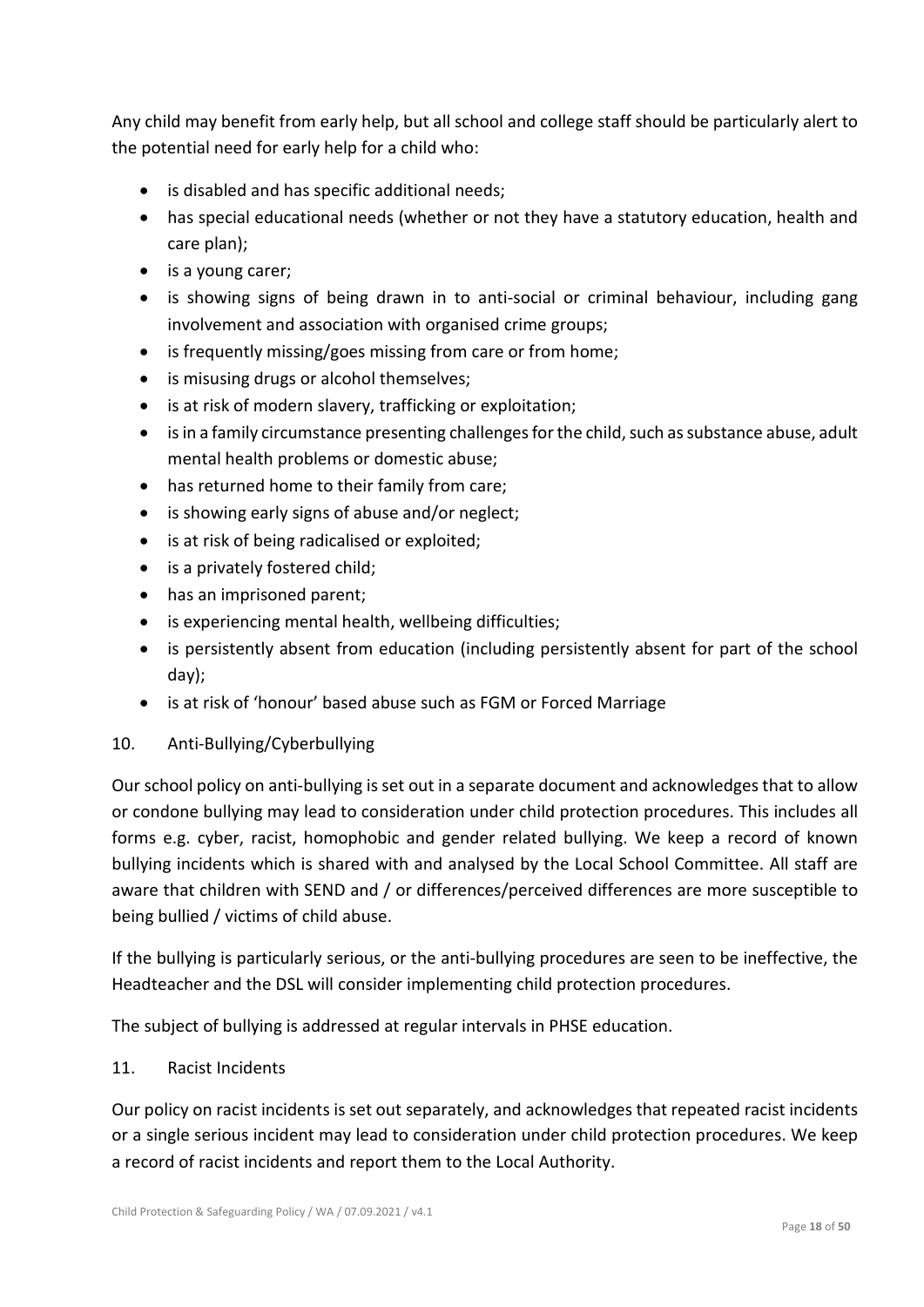#### 12. Radicalisation and Extremism

The Prevent Duty for England and Wales (2015) under section 26 of the Counter-Terrorism and Security Act 2015 places a duty on education and other children's services to have due regard to the need to prevent people from being drawn into terrorism.

Extremism is defined as 'as 'vocal or active opposition to fundamental British values, including democracy, the rule of law, individual liberty and mutual respect and tolerance of different faiths and beliefs'. We also include in our definition of extremism calls for the death of members of our armed forces, whether in this country or overseas.

Some children are at risk of being radicalised; adopting beliefs and engaging in activities which are harmful, criminal or dangerous.

Clawton Primary School is clear that exploitation of vulnerable children and radicalisation should be viewed as a safeguarding concern and follows the Department for Education guidance for schools and childcare providers on preventing children and young people from being drawn into terroris[m10.](#page-18-0)

Clawton Primary School seeks to protect children and young people against the messages of all violent extremism including, but not restricted to, those linked to Islamist ideology, or to Far Right / Neo Nazi / White Supremacist ideology, Irish Nationalist and Loyalist paramilitary groups, and extremist Animal Rights movements.

School staff receive training to help identify early signs of radicalisation and extremism. Indicators of vulnerability to radicalisation are in detailed in Appendix 6.

Opportunities are provided in the curriculum to enable pupils to discuss issues of religion, ethnicity and culture and the school follows the DfE advice Promoting Fundamental British Values as part of SMSC (spiritual, moral, social and cultural education) in Schools (2014)<sup>11</sup>.

The Board of Directors, the Headteacher and the Designated Safeguarding Lead (DSL) will assess the level of risk within the school and put actions in place to reduce that risk. Risk assessment may include, the use of school premises by external agencies, anti-bullying policy and other issues specific to the school's profile, community and philosophy.

When any member of staff has concerns that a pupil may be at risk of radicalisation or involvement in terrorism, they should speak with the DSL. They should then follow normal safeguarding procedures. If the matter is urgent then Devon & Cornwall Police must be contacted by dialling 999. In non-urgent cases where police advice is sought then dial 101. The Department of Education has also set up a dedicated telephone helpline for staff and Members of Trust Governance to raise concerns around Prevent (020 7340 7264).

<span id="page-18-0"></span> <sup>10</sup> [The Prevent duty](https://www.gov.uk/government/uploads/system/uploads/attachment_data/file/439598/prevent-duty-departmental-advice-v6.pdf)

<span id="page-18-1"></span><sup>11</sup> [Promoting Fundamental British Values](https://www.gov.uk/government/uploads/system/uploads/attachment_data/file/380595/SMSC_Guidance_Maintained_Schools.pdf)

Child Protection & Safeguarding Policy / WA / 07.09.2021 / v4.1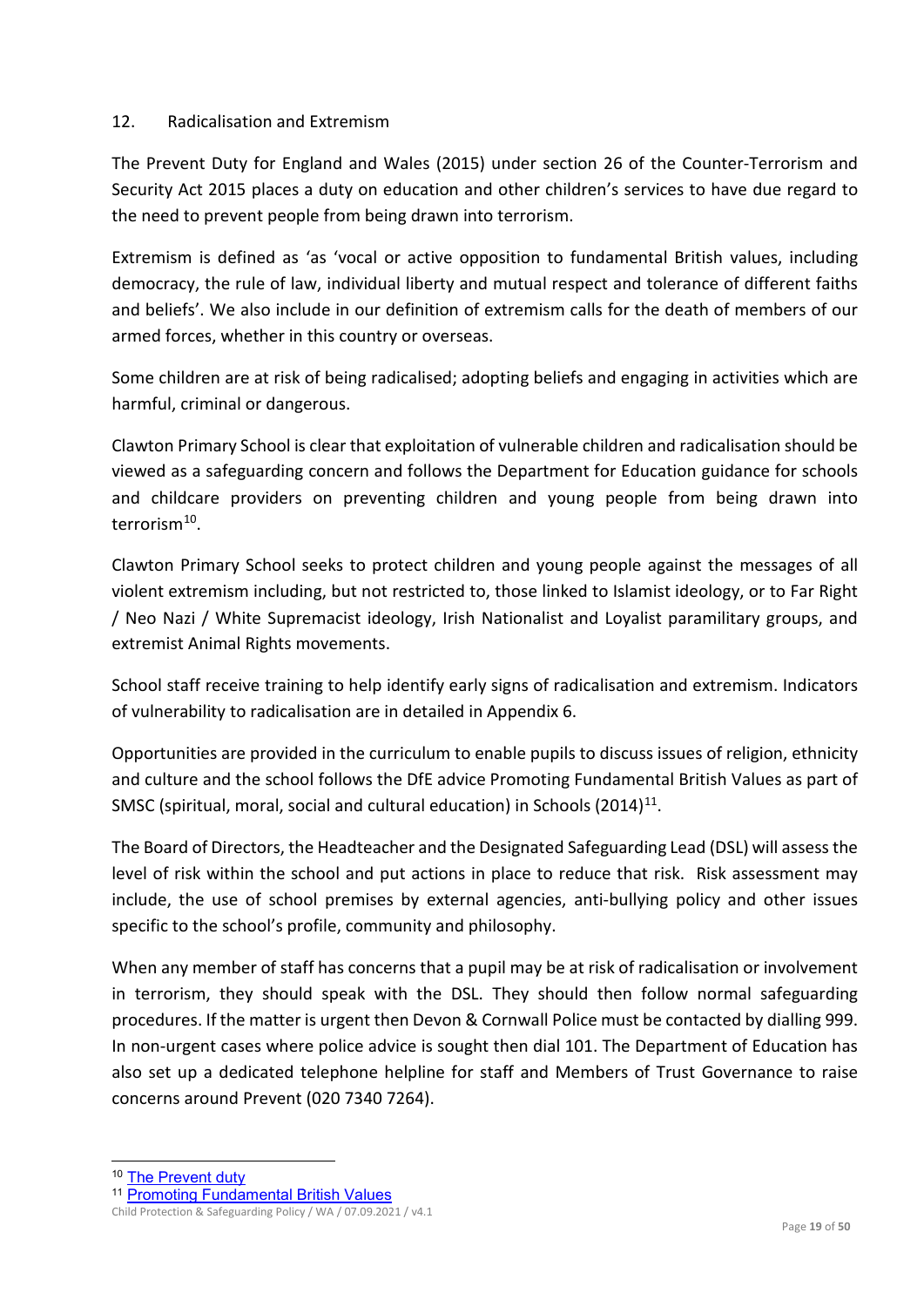#### 13. Domestic Abuse

Domestic abuse represents one quarter of all violent crime. It is actual or threatened physical, emotional, psychological or sexual abuse. It involves the use of power and control by one person over another. It occurs regardless of race, ethnicity, gender, class, sexuality, age, and religion, mental or physical ability. Domestic abuse can also involve other types of abuse.

We use the term domestic abuse to reflect that a number of abusive and controlling behaviours are involved beyond violence.

Slapping, punching, kicking, bruising, rape, ridicule, constant criticism, threats, manipulation, sleep deprivation, social isolation, and other controlling behaviours all count as abuse.

Living in a home where domestic abuse takes place is harmful to children and can have a serious impact on their behaviour, wellbeing and understanding of healthy, positive relationships. Children who witness domestic abuse are at risk of significant harm and staff are alert to the signs and symptoms of a child suffering or witnessing domestic abuse (See Appendix 5).

## 14. Child Sexual Exploitation (CSE) and Child Criminal Exploitation (CCE)

Both CSE and CCE are forms of abuse and both occur where an individual or group takes advantage of an imbalance in power to coerce, manipulate or deceive a child into sexual or criminal activity. This power imbalance could be due to age, gender, sexual identity, cognitive ability, physical strength, status, and /or access to economic or other resources. The abuse could be linked to an exchange for something the victim perceives that they need or want and/or will be to the financial benefit or other advantage (such as increase status) of the perpetrator or facilitator.

The abuse can be perpetrated by individuals or groups, males or females, and adults or children (who themselves may be experiencing exploitation). The abuse can be a one-off occurrence or a series of incidents over time and range from opportunistic to complex organised abuse. It may involve force and/or enticement-based methods of compliance and may, or may not, be accompanied by violence or threats of violence.

Victims can be exploited even when the activity appears consensual and it should be noted exploitation as well as being physical can be facilitated and/or take place online. The experience of girls who are criminally exploited can be very different from boys, the indicators may not be the same and both boys and girls that are being criminally exploited may be at higher risk of sexual exploitation.

CSE can occur over time or be a one off occurrence. CSE can affect any child, who has been coerced into engaging in sexual activities. This includes 16and 17 year olds who can legally consent to have sex.

More definitions and indicators are included in Appendix 3.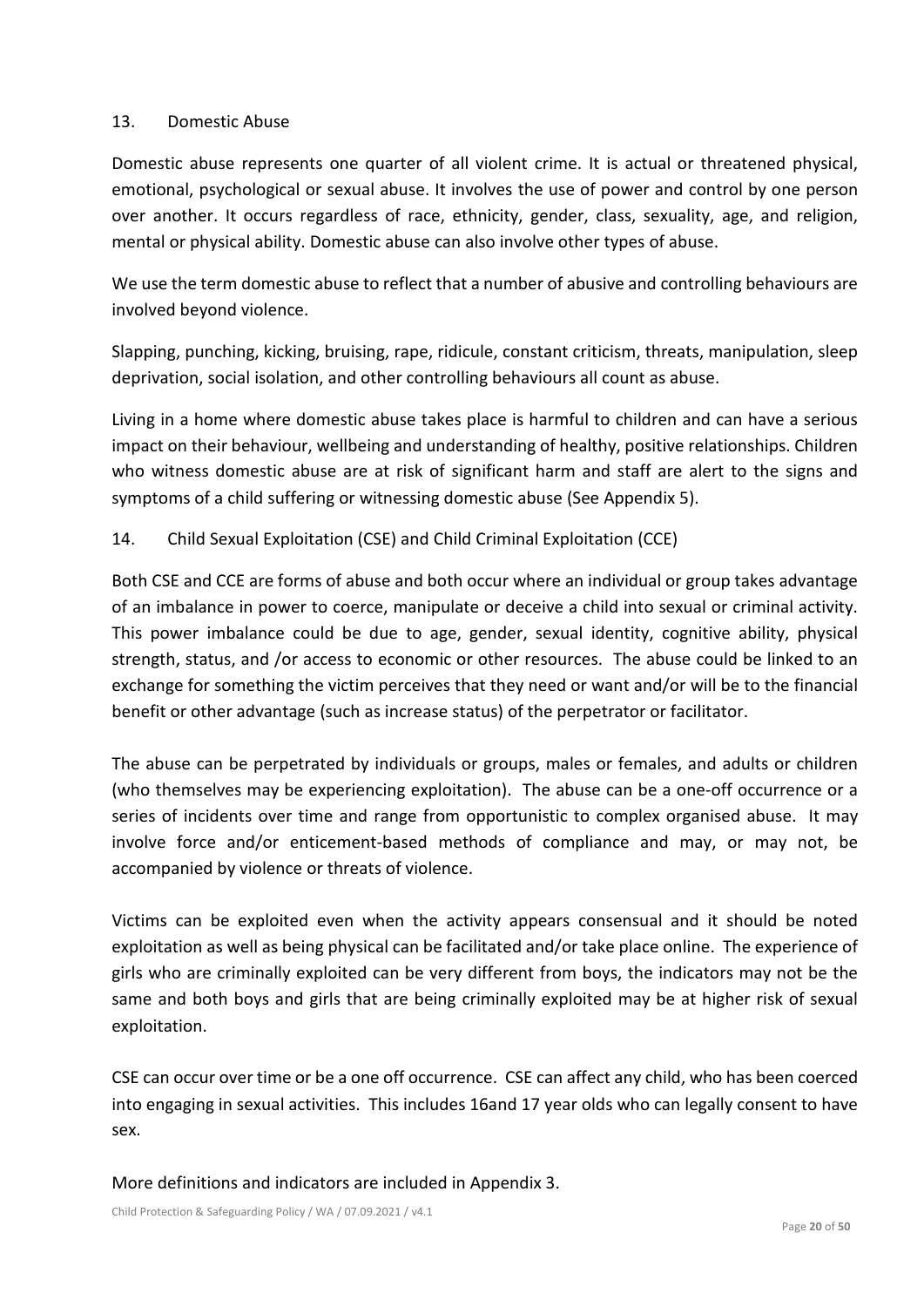Any concerns that a child is being or is at risk of being sexually or criminally exploited should be passed without delay to the DSL. Clawton Primary School is aware there is a clear link between regular school absence/truanting, CSE and CCE. Staff should consider a child to be at potential CSE/CCE risk in the case of regular school absence/truanting and make reasonable enquiries with the child and parents to assess this risk.

The DSL will use the Devon Children and Families Partnership Adolescent Safety Framework Safer Me Assessment<sup>[12](#page-20-0)</sup> on all occasions when there is a concern that a child is being or is at risk of being sexually or criminally exploited or where indicators have been observed that are consistent with a child who is being or who is at risk of being sexually or criminally exploited. The Safer Me Assessment will indicate to the DSL whether a Safer Me Early Help approach or referral to the Exploitation Hub is required. If the DSL is in any doubt they will contact MASH consultation.

In all cases if the assessment identified any level of concern the DSL should contact their local MACE<sup>[13](#page-20-1)</sup> (Missing & Child Exploitation) and email the completed Safer Me assessment along with a MASH enquiry form. If a child is in immediate danger the police should be called on 999.

Clawton Primary School is aware that a child often is not able to recognise the coercive nature of the abuse and does not see themselves as a victim. As a consequence the child may resent what they perceive as interference by staff. However, staff must act on their concerns as they would for any other type of abuse.

Clawton Primary School includes the risks of sexual and criminal exploitation in the PHSE and RSE curriculum. Pupils will be informed of the grooming process and how to protect themselves from people who may potentially be intent on causing harm. They will be supported in terms of recognising and assessing risk in relation to CSE/CCE, including online, and knowing how and where to get help.

## 15. Female Genital Mutilation (FGM)

Female Genital Mutilation (FGM) is illegal in England and Wales under the FGM Act (2003). It is a form of child abuse and violence against women. A mandatory reporting duty requires teachers to report 'known' cases of FGM in under 18s, which are identified in the course of their professional work, to the police<sup>[14](#page-20-2)</sup>.

The duty applies to all persons in Clawton Primary School who is employed or engaged to carry out 'teaching work' in the school, whether or not they have qualified teacher status. The duty applies to the individual who becomes aware of the case to make a report. It should not be transferred to the Designated Safeguarding Lead, however the DSL should be informed.

<span id="page-20-1"></span><sup>13</sup> [DCFP MACE guidance](https://www.dcfp.org.uk/child-abuse/child-sexual-exploitation/child-exploitation-information-for-professionals/)

<span id="page-20-0"></span> <sup>12</sup> [DCFP Adolescent Safety Framework info and Safer Me Assessment](https://www.dcfp.org.uk/training-and-resources/policies-and-procedures/adolescent-safety-framework-safer-me/)

<span id="page-20-2"></span><sup>14</sup> [FGM procedural information](https://www.gov.uk/government/uploads/system/uploads/attachment_data/file/573782/FGM_Mandatory_Reporting_-_procedural_information_nov16_FINAL.pdf)

Child Protection & Safeguarding Policy / WA / 07.09.2021 / v4.1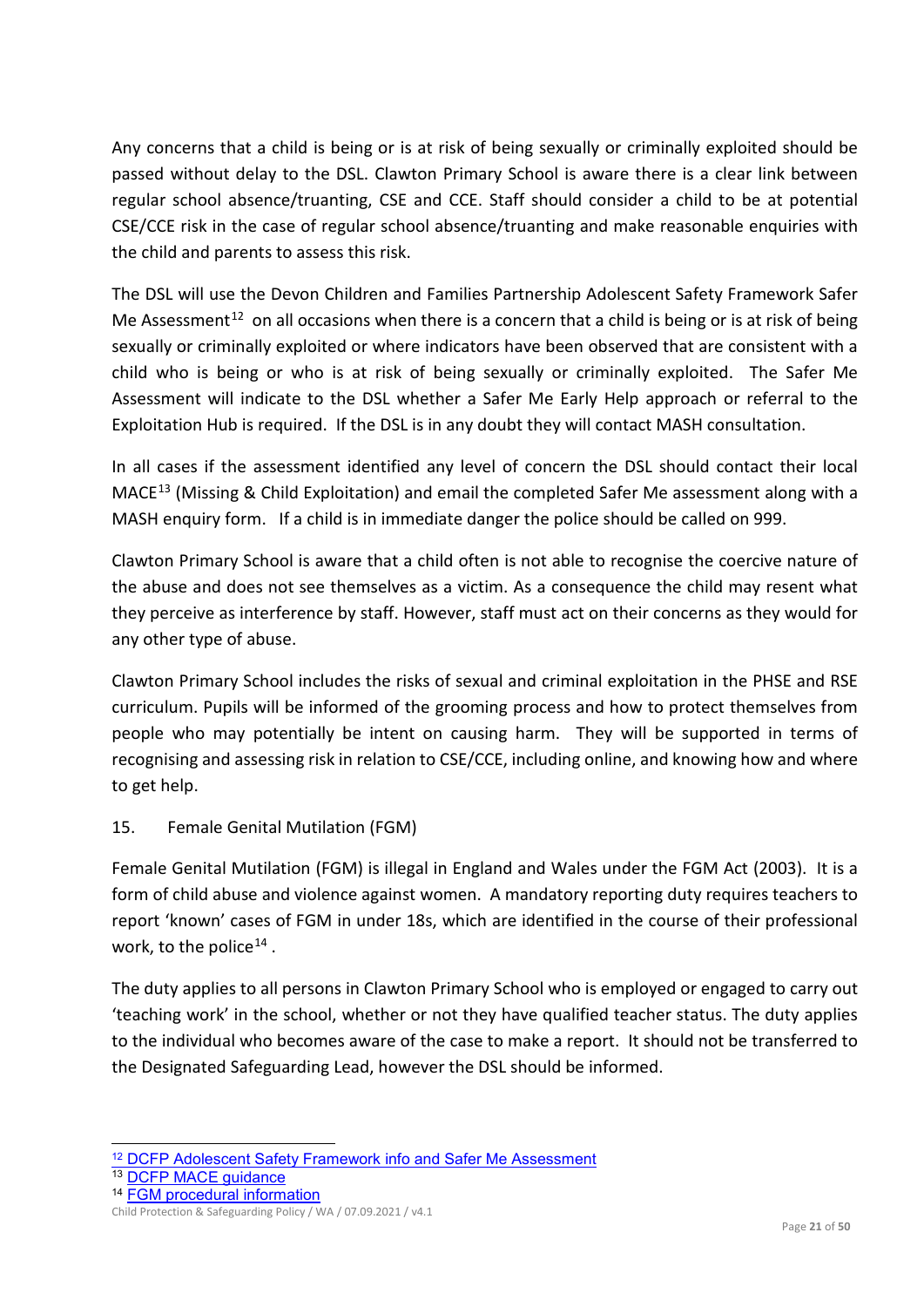If a teacher is informed by a girl under 18 that an act of FGM has been carried out on her or a teacher observes physical signs which appear to show that an act of FGM has been carried out on a girl under 18 and they have no reason to believe the act was necessary for the girl's physical or mental health or for purposes connected with labour or birth, the teacher should personally make a report to the police force in which the girl resides by calling 101. The report should be made by the close of the next working day.

School staff are trained to be aware of risk indicators of FGM which are set out in Appendix 4. Concerns about FGM outside of the mandatory reporting duty should be reported as per Clawton Primary School's child protection procedures. Staff should be particularly alert to suspicions or concerns expressed by female pupils about going on a long holiday during the summer vacation period. There should also be consideration of potential risk to other girls in the family and practicing community.

Where there is a risk to life or likelihood of serious immediate harm the teacher should report the case immediately to the police, including dialling 999 if appropriate.

There are no circumstances in which a teacher or other member of staff should examine a girl.

## 16. Forced Marriage

A forced marriage is a marriage in which one or both people do not (or in cases of people with learning disabilities cannot) consent to the marriage but are coerced into it. Coercion may include physical, psychological, financial, sexual and emotional pressure. It may also involve physical or sexual violence and abuse.

Forced marriage is an appalling and indefensible practice and is recognised in the UK as a form of violence against women and men, domestic/child abuse and a serious abuse of human rights. Since June 2014 forcing someone to marry has become a criminal offence in England and Wales under the Anti-Social Behaviour, Crime and Policing Act 2014.

A forced marriage is not the same as an arranged marriage which is common in several cultures. The families of both spouses take a leading role in arranging the marriage but the choice of whether or not to accept the arrangement remains with the prospective spouses.

School staff should never attempt to intervene directly as a school or through a third party. Contact should be made with MASH.

## 17. Honour-based Abuse

Honour based abuse (HBV) can be described as a collection of practices, which are used to control behaviour within families or other social groups to protect perceived cultural and religious beliefs and/or honour. Such abuse can occur when perpetrators perceive that a relative has shamed the family and/or community by breaking their honour code.

Honour based abuse might be committed against people who;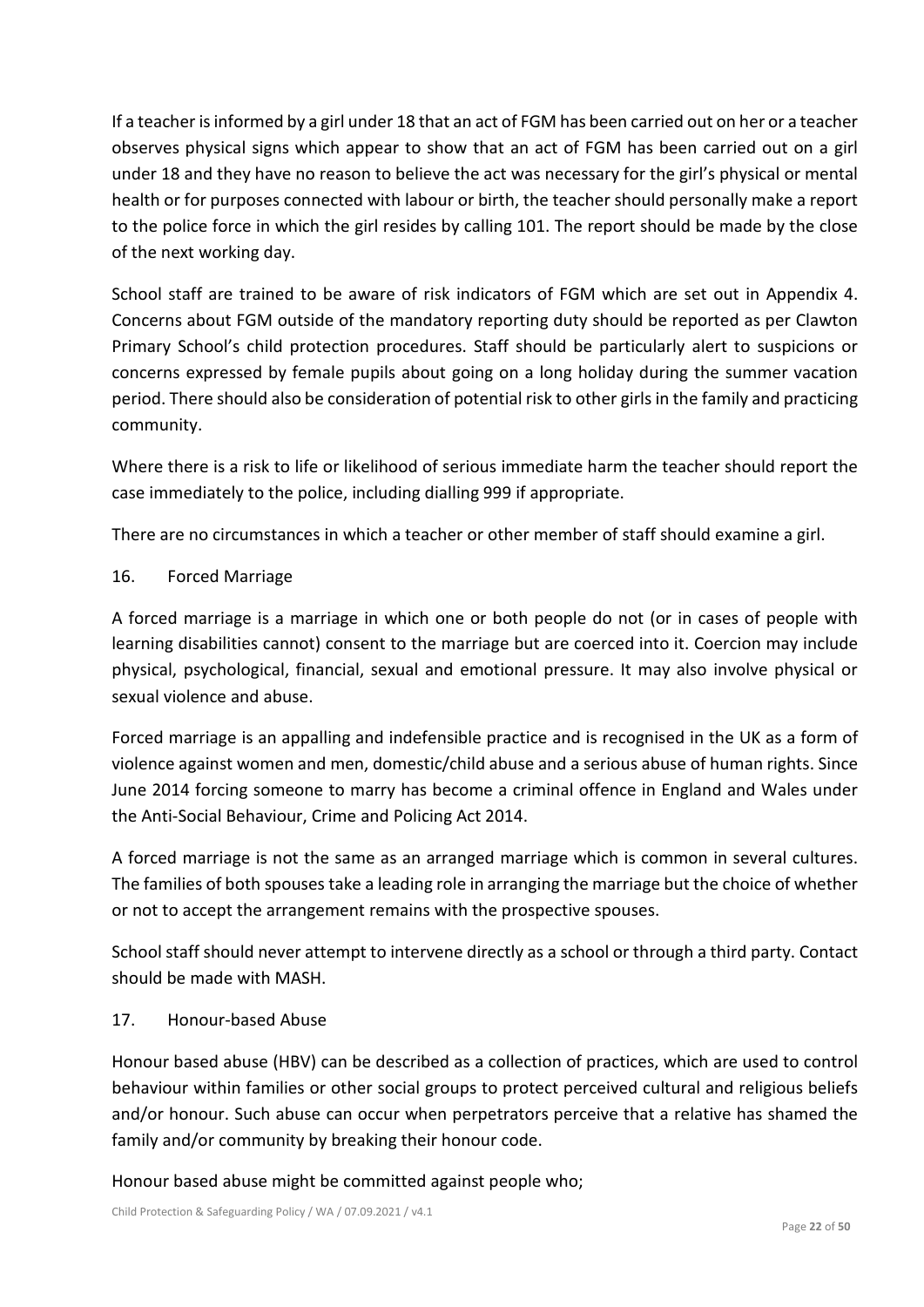- become involved with a boyfriend or girlfriend from a different culture or religion;
- want to get out of an arranged marriage;
- want to get out of a forced marriage;
- wear clothes or take part in activities that might not be considered traditional within a particular culture.

It is a violation of human rights and may be a form of domestic and/or sexual abuse. There is no, and cannot be, honour or justification for abusing the human rights of others.

#### 18. One Chance Rule

All staff are aware of the 'One Chance' Rule' in relation to forced marriage, FGM and HBV. Staff recognise they may only have one chance' to speak to a pupil who is a potential victim and have just one chance to save a life.

Clawton Primary School are aware that if the victim is not offered support following disclosure that the 'One Chance' opportunity may be lost. Therefore, all staff are aware of their responsibilities and obligations when they become aware of potential forced marriage, FGM and HBV cases.

## 19. Mental Health

Staff will be aware that mental health problems can, in some cases, be an indicator that a child has suffered or is at risk of suffering abuse, neglect or exploitation. Whilst school recognise that only appropriately trained professionals can diagnose mental health problems; staff are able to make day to day observations of children and identify such behaviour that may suggest they are experiencing a mental health problem or be at risk of developing one.

How traumatic ACE's and experiences of abuse and neglect can impact on a child's mental health, behaviour and education through to adolescence and adulthood will be covered in safeguarding awareness training and updates. If staff have a mental health concern about a child that is also a safeguarding concern they will share this with the DSL or deputy. School will also refer to the mental health and behaviour in schools guidance<sup>[15](#page-22-0)</sup>

## 20. Private Fostering Arrangements

A private fostering arrangement occurs when someone other than a parent or close relative cares for a child for a period of 28 days or more, with the agreement of the child's parents. It applies to children under the age of 16 or 18 if the child is disabled. Children looked after by the local authority or who are place in residential schools, children's homes or hospitals are not considered to be privately fostered.

Private fostering occurs in all cultures, including British culture and children may be privately fostered at any age.

<span id="page-22-0"></span> <sup>15</sup> [Mental health and behaviour in schools: guidance](https://www.gov.uk/government/publications/mental-health-and-behaviour-in-schools--2)

Child Protection & Safeguarding Policy / WA / 07.09.2021 / v4.1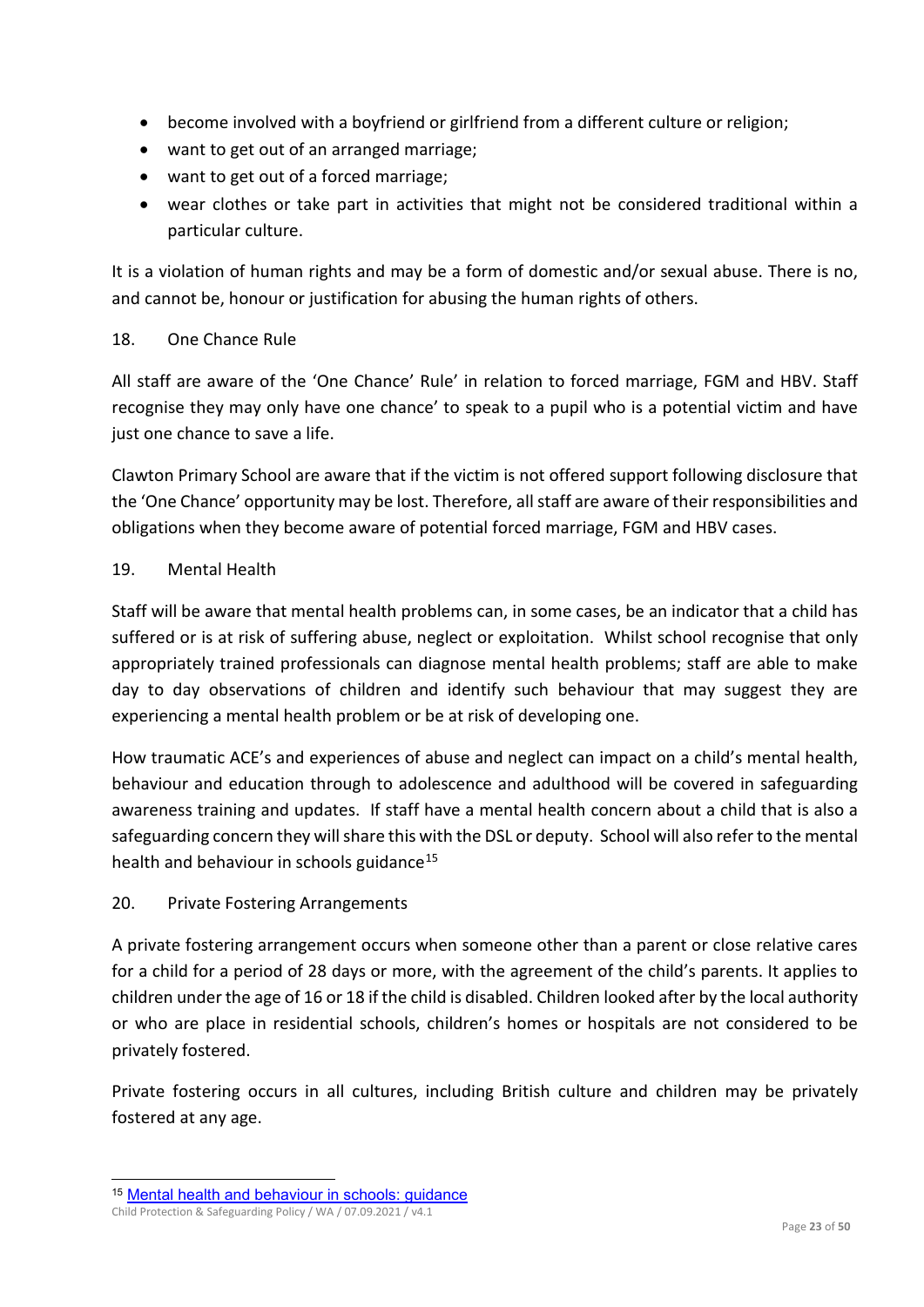Clawton Primary School recognise that most privately fostered children remain safe and well but are aware that safeguarding concerns have been raised in some cases. Therefore, all staff are alert to possible safeguarding issues, including the possibility that the child has been trafficked into the country.

By law, a parent, private foster carer or other persons involved in making a private fostering arrangement must notify children's services as soon as possible. However, where a member of staff becomes aware that a pupil may be in a private fostering arrangement they will raise this will the DSL and the DSL will notify MASH of the circumstances.

## 21. Looked after children and previously looked after children

The most common reason for children becoming looked after is as a result of abuse and neglect. Clawton Primary School ensures that staff have the necessary skills and understanding to keep looked after/previously looked after children safe. Appropriate staff have information about a child's looked after legal status and care arrangements, including the level of authority delegated to the carer by the authority looking after the child and contact arrangements with birth parents or those with parental responsibility.

The designated teacher for looked after children and the DSL have details of the child's social worker and the name and contact details of the Devon County Council's virtual school head for children in care.

The designated teacher for looked after children works with the virtual school head to discuss how Pupil Premium Plus funding can be best used to support the progress of looked after children in the school and meet the needs in the child's personal education plan. The designated teacher will follow the statutory guidance 'Promoting the education of Looked After Children'.

## 22. Children Missing Education

Attendance, absence and exclusions are closely monitored. The school will hold more than one emergency contact number for pupils and students where reasonably possible. A child going missing from education is a potential indicator of abuse and neglect, including sexual abuse and sexual exploitation.

The DSL will monitor unauthorised absences and take appropriate action including notifying the local authority particularly where children go missing on repeat occasions and/or are missing for periods during the school day in conjunction with 'Children Missing Education: Statutory Guidance for Local Authorities<sup>16</sup>.

Staff must be alert to signs of children at risk of travelling to conflict zones, female genital mutilation and forced marriage.

<span id="page-23-0"></span>Child Protection & Safeguarding Policy / WA / 07.09.2021 / v4.1 16 [CME Statutory Guidance for Local Authorities](https://www.gov.uk/government/uploads/system/uploads/attachment_data/file/550416/Children_Missing_Education_-_statutory_guidance.pdf)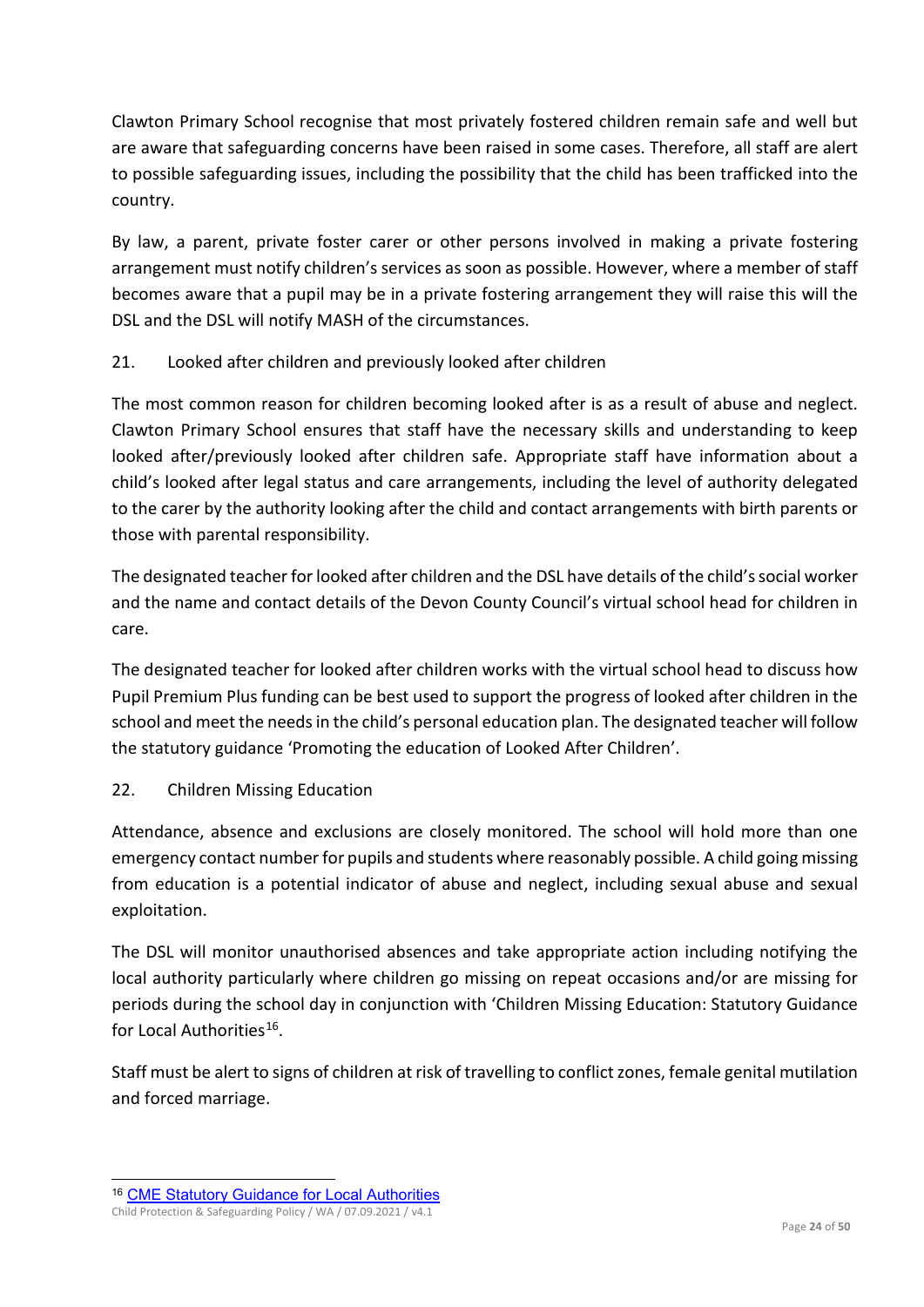## 23. Online Safety

Our pupils increasingly use electronic equipment on a daily basis to access the internet and share content and images via social media sites such as Facebook, twitter, Instagram, Snapchat and ooVoo.

Unfortunately, some adults and other children use these technologies to harm children. The harm might range from sending hurtful or abusive texts or emails, to grooming and enticing children to engage in sexual behaviour such as webcam photography or face-to-face meetings. Pupils may also be distressed or harmed by accessing inappropriate material such as pornographic websites or those which promote extremist behaviour, criminal activity, suicide or eating disorders.

Clawton Primary School has an online safety policy which explains how we try to keep pupils safe in school and how we respond to online safety incidents (See flowchart, Appendix 7).

Clawton Primary School will also provide advice to parents when pupils are being asked to learn on line at home and consider how best to safeguard both pupils and staff.

Pupils are taught about online safety throughout the curriculum and all staff receive online safety training which is regularly updated. The school online safety co-ordinator is the Headteacher.

24. Peer on peer Abuse (Child on Child) incl Sexual violence and sexual harassment

The DSL, Board of Directors and Head Teacher will take due regard to Part 5, KCSiE 2021

In most instances, the conduct of pupils towards each other will be covered by our behaviour policy. However, some allegations may be of such a serious nature that they may raise safeguarding concerns. Clawton Primary School recognise that children are capable of abusing their peers. It will not be passed off as 'banter' or 'part of growing up'. The forms of peer on peer abuse are outlined below.

- domestic abuse an incident or pattern of actual or threatened acts of physical, sexual, financial and/or emotional abuse, perpetrated by an adolescent against a current or former dating partner regardless of gender or sexuality;
- bullying (including cyberbullying, prejudice-based and discriminatory bullying);
- child sexual exploitation children under the age of 18 may be sexually abused in the context of exploitative relationships, contexts and situations by peers who are also under 18;
- harmful sexual behaviour Children and young people presenting with sexual behaviours that are outside of developmentally 'normative' parameters and harmful to themselves and others (For more information, please see Appendix 2);
- upskirting which typically involves taking a picture under a person's clothing without them knowing, with the intention of viewing their genitals or buttocks to obtain sexual gratification, or cause the victim humiliation, distress or alarm;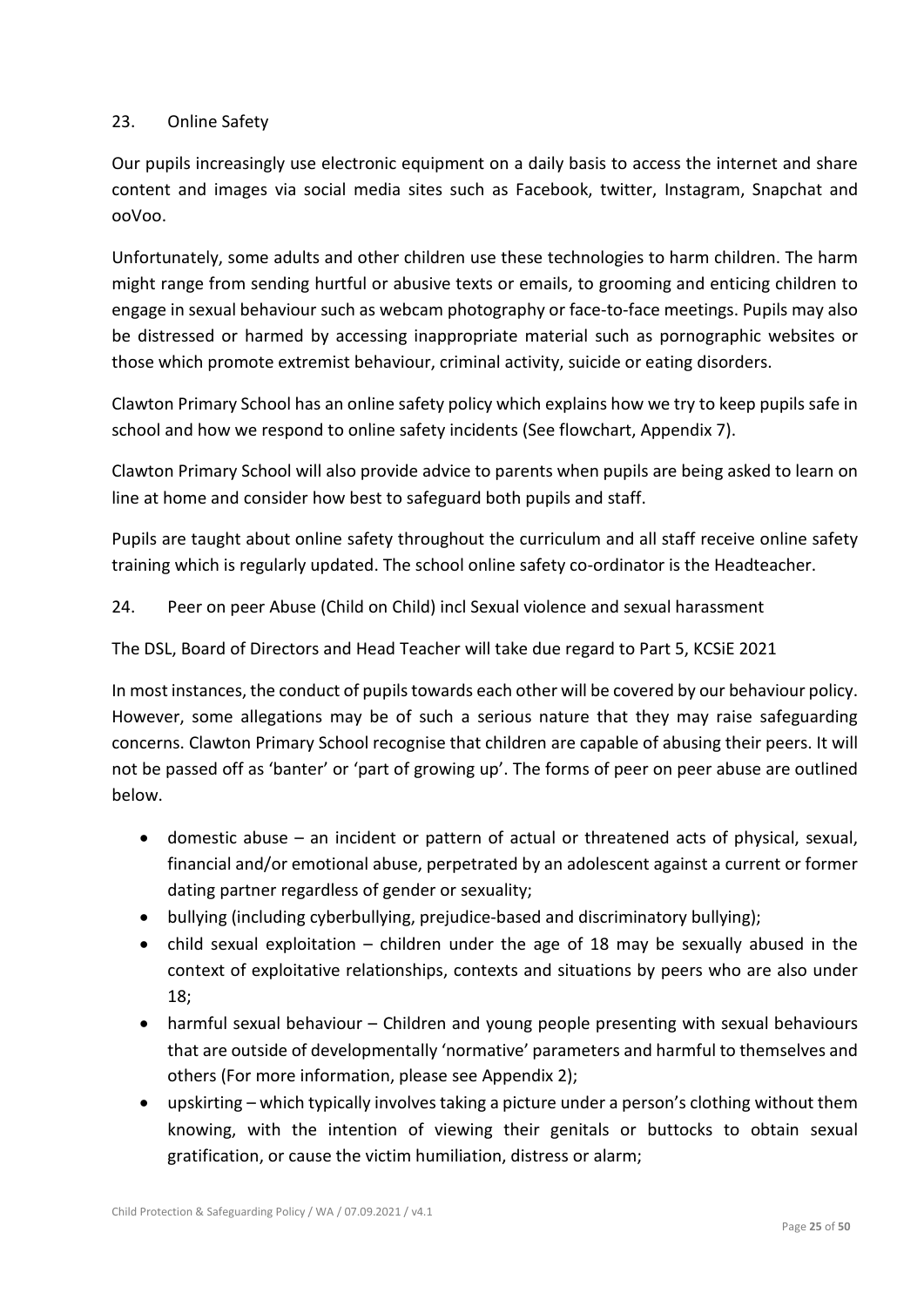- serious youth violence<sup>[17](#page-25-0)</sup> Any offence of most serious violence or weapon enabled crime, where the victim is aged 1-19' i.e. murder, manslaughter, rape, wounding with intent and causing grievous bodily harm. 'Youth violence' is defined in the same way, but also includes assault with injury offences. All staff will receive training so that they are aware of indicators which may signal that children are at risk from, or involved with serious violence and crime;
- initiation/hazing type violence and rituals (this could include activities involving harassment, abuse or humiliation used as a way of initiating a person into a group and may also include an online element); and
- consensual and non-consensual sharing of nudes and semi nudes images and or videos13 (also known as sexting or youth produced sexual imagery).

The term peer-on-peer abuse can refer to all of these definitions and a child may experience one or multiple facets of abuse at any one time. Therefore, our response will cut across these definitions and capture the complex web of their experiences.

There are also different gender issues that can be prevalent when dealing with peer on peer abuse (i.e. girls being sexually touched/assaulted or boys being subjected to initiation/hazing type violence).

Clawton Primary School aims to reduce the likelihood of peer on peer abuse through;

- the established ethos of respect, friendship, courtesy and kindness;
- high expectations of behaviour;
- clear consequences for unacceptable behaviour;
- providing a developmentally appropriate PSHE curriculum which develops pupils' understanding of healthy relationships, acceptable behaviour, consent and keeping themselves safe;
- systems for any pupil to raise concerns with staff, knowing that they will be listened to, valued and believed;
- robust risk assessments and providing targeted work for pupils identified as being a potential risk to other pupils and those identified as being at risk.

Research indicates that young people rarely disclose peer on peer abuse and that if they do, it is likely to be to their friends. Therefore, Clawton Primary School will also educate pupils in how to support their friends if they are concerned about them, that they should talk to a trusted adult in the school and what services they can contact for further advice.

Any concerns, disclosures or allegations of peer on peer abuse in any form should be referred to the DSL using Clawton Primary School child protection procedures as set out in this policy. Where a concern regarding peer on peer abuse has been disclosed to the DSL(s), advice and guidance will

<span id="page-25-0"></span><sup>&</sup>lt;sup>17</sup> [Preventing youth violence and gang involvement](https://assets.publishing.service.gov.uk/government/uploads/system/uploads/attachment_data/file/418131/Preventing_youth_violence_and_gang_involvement_v3_March2015.pdf)

Child Protection & Safeguarding Policy / WA / 07.09.2021 / v4.1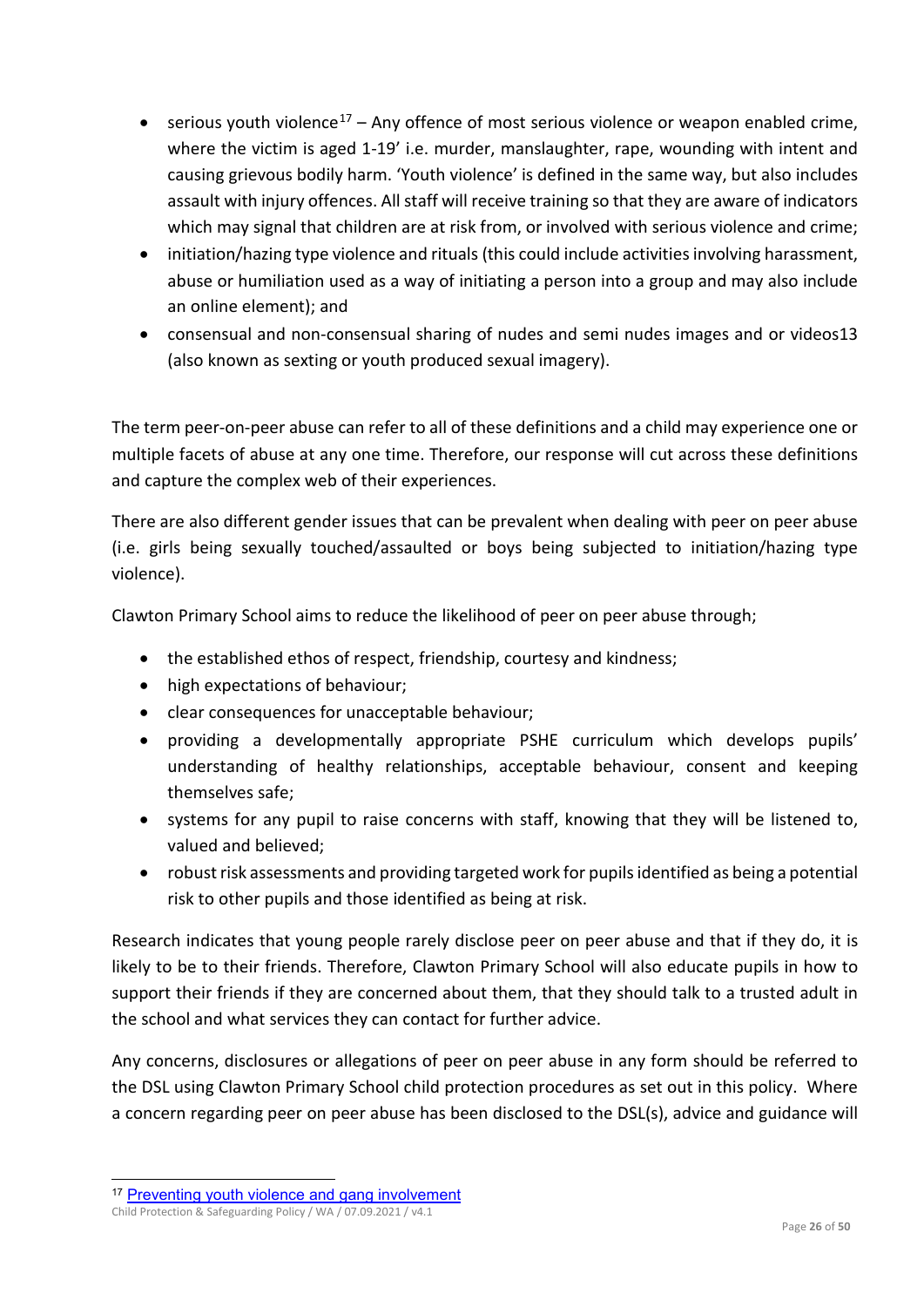be sought from MASH and where it is clear a crime has been committed or there is a risk of crime being committed the Police will be contacted.

Working with external agencies the school will respond to the unacceptable behaviour. If a pupil's behaviour negatively impacts on the safety and welfare of other pupils then safeguards will be put in place to promote the well-being of the pupils affected and the victim and perpetrator will be provided with support.

## 25. Youth produced sexual imagery (sexting) $18$

The practice of children sharing images and videos via text message, email, social media or mobile messaging apps has become commonplace. However, this online technology has also given children the opportunity to produce and distribute sexual imagery in the form of photos and videos. Such imagery involving anyone under the age of 18 is illegal.

Youth produced sexual imagery refers to both images and videos where;

- A person under the age of 18 creates and shares sexual imagery of themselves with a peer under the age of 18.
- A person under the age of 18 shares sexual imagery created by another person under the age of 18 with a peer under the age of 18 or an adult.
- A person under the age if 18 is in possession of sexual imagery created by another person under the age of 18.

All incidents of this nature should be treated as a safeguarding concern and in line with the UKCIS guidance 'Sexting in schools and colleges: responding to incidents and safeguarding young people'[19](#page-26-1), and 'Sharing nudes and semi-nudes: how to respond to an incident.['20](#page-26-2)

Cases where sexual imagery of people under 18 has been shared by adults and where sexual imagery of a person of any age has been shared by an adult to a child is child sexual abuse and should be responded to accordingly.

If a member of staff becomes aware of an incident involving youth produced sexual imagery they should follow the child protection procedures and refer to the DSL as soon as possible. The member of staff should confiscate the device involved and set it to flight mode or, if this is not possible, turn it off. Staff should not view, copy or print the youth produced sexual imagery.

The DSL should hold an initial review meeting with appropriate school staff and subsequent interviews with the children involved (if appropriate). Parents should be informed at an early stage and involved in the process unless there is reason to believe that involving parents would put the

<span id="page-26-0"></span><sup>&</sup>lt;sup>18</sup> Youth refers to anyone under the age of 18

<span id="page-26-1"></span><sup>19</sup> [Sexting in schools and colleges](https://www.gov.uk/government/groups/uk-council-for-child-internet-safety-ukccis)

<span id="page-26-2"></span>Child Protection & Safeguarding Policy / WA / 07.09.2021 / v4.1 <sup>20</sup> [Sharing nudes and semi-nudes: how](https://www.gov.uk/government/publications/sharing-nudes-and-semi-nudes-advice-for-education-settings-working-with-children-and-young-people/sharing-nudes-and-semi-nudes-how-to-respond-to-an-incident-overview) to respond to an incident (UCKIS)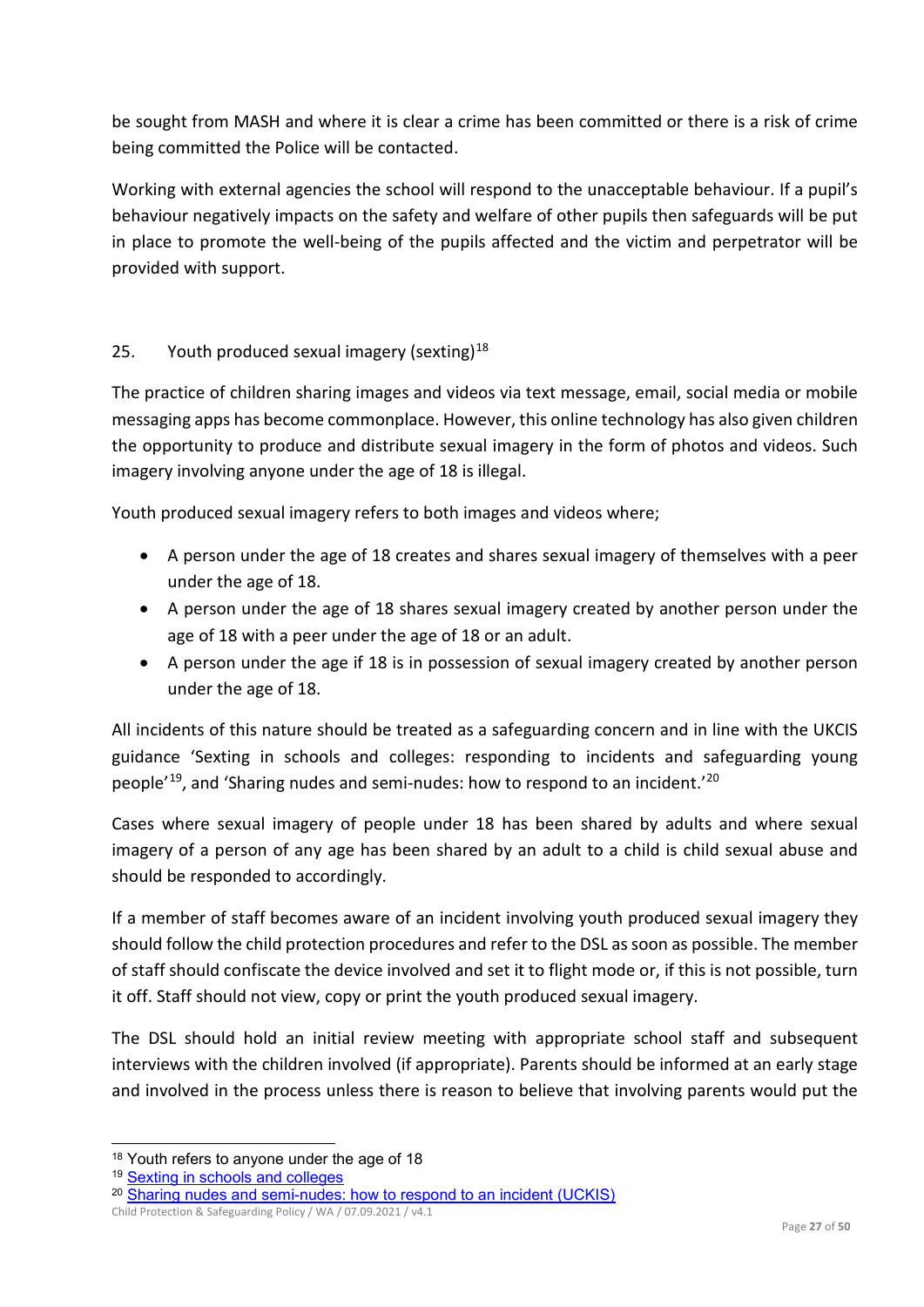child at risk of harm. At any point in the process if there is concern a young person has been harmed or is at risk of harm a referral should be made to MASH or the Police as appropriate.

Immediate referral at the initial review stage should be made to MASH/Police if;

- The incident involves an adult:
- There is good reason to believe that a young person has been coerced, blackmailed or groomed or if there are concerns about their capacity to consent (for example, owing to special education needs);
- What you know about the imagery suggests the content depicts sexual acts which are unusual for the child's development stage or are violent;
- The imagery involves sexual acts;
- The imagery involves anyone aged 12 or under;
- There is reason to believe a child is at immediate risk of harm owing to the sharing of the imagery, for example the child is presenting as suicidal or self-harming.

If none of the above apply then the DSL will use their professional judgement to assess the risk to pupils involved and may decide, with input from the Headteacher, to respond to the incident without escalation to MASH or the police. Such decisions will be recorded.

In applying judgement the DSL will consider if;

- there is a significant age difference between the sender/receiver;
- there is any coercion or encouragement beyond the sender/receiver;
- the imagery was shared and received with the knowledge of the child in the imagery;
- the child is more vulnerable than usual i.e. at risk;
- there is a significant impact on the children involved;
- the image is of a severe or extreme nature;
- the child involved understands consent;
- the situation is isolated or if the image been more widely distributed;
- there other circumstances relating to either the sender or recipient that may add cause for concern i.e. difficult home circumstances;
- the children have been involved in incidents relating to youth produced imagery before.

If any of these circumstances are present the situation will be escalated according to our child protection procedures, including reporting to the police or MASH. Otherwise, the situation will be managed within the school.

The DSL will record all incidents of youth produced sexual imagery, including both the actions taken, actions not taken, reasons for doing so and the resolution in line with safeguarding recording procedures.

#### 26. Allegations against staff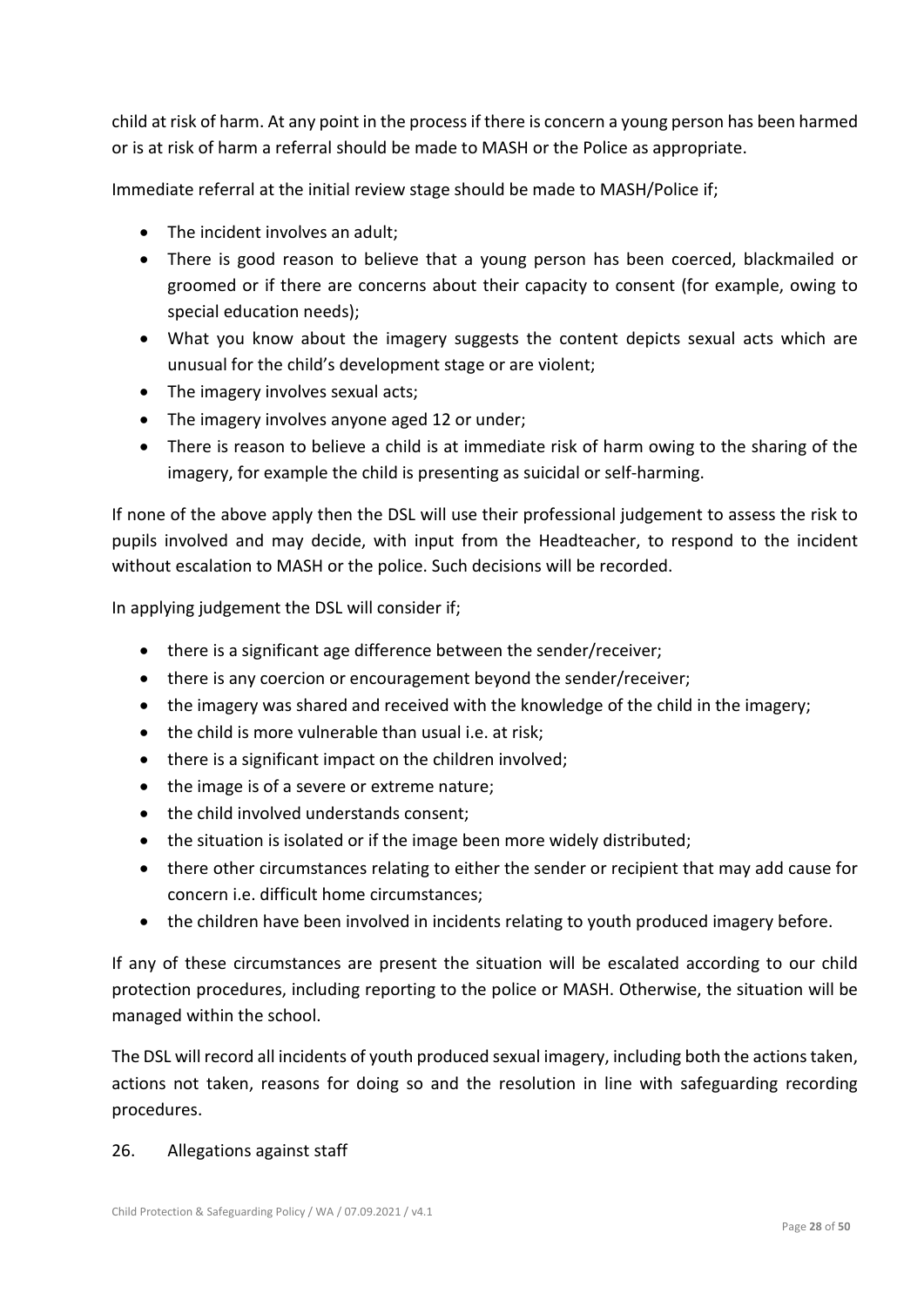All school staff should take care not to place themselves in a vulnerable position with a child. It is always advisable for interviews or work with individual children or parents to be conducted in view of other adults.

Guidance about conduct and safe practice, including safe use of mobile phones by staff and volunteers will be given at induction $21$ .

We understand that a pupil may make an allegation against a member of staff or staff may have concerns about another staff member.

If such an allegation is made, or information is received which suggests that a person may be unsuitable to work with children, the member of staff receiving the allegation or aware of the information, will immediately inform the Headteacher<sup>[22](#page-28-1)</sup>.

The Headteacher on all such occasions will discuss the content of the allegation with the Local Authority Designated Officer (LADO)<sup>[23](#page-28-2)</sup> at the earliest opportunity and before taking any further action.

If the allegation made to a member of staff concerns the Headteacher, the person receiving the allegation will immediately inform the CEO who will consult the LADO as above, without notifying the Headteacher first. [NB where the Headteacher is also the sole proprietor of an independent school the concerns should be reported directly to the LADO]

The school will follow the Devon procedures for managing allegations against staff, procedures set out in Keeping Children Safe in Education 2020 and the school's Managing Allegations policy and procedures.

Suspension of the member of staff, excluding the Headteacher, against whom an allegation has been made, needs careful consideration, and the Headteacher will seek the advice of the LADO and an HR Consultant in making this decision.

In the event of an allegation against the Headteacher, the decision to suspend will be made by the CEO with advice as above.

Allegations regarding the proprietor of an independent school will be referred to the Local Authority Designated Officer (Independent Schools only).

We have a procedure for managing the suspension of a contract for a community user in the event of an allegation arising in that context.

Child Protection & Safeguarding Policy / WA / 07.09.2021 / v4.1

<span id="page-28-0"></span><sup>&</sup>lt;sup>21</sup> Refer to "Guidance for Safe Working Practice"

<span id="page-28-1"></span><sup>&</sup>lt;sup>22</sup> CEO in the event of an allegation against the Headteacher

<span id="page-28-2"></span><sup>23</sup> Duty LADO 01392 384964 or email [ladosecure-mailbox@devon.gov.uk](mailto:ladosecure-mailbox@devon.gov.uk)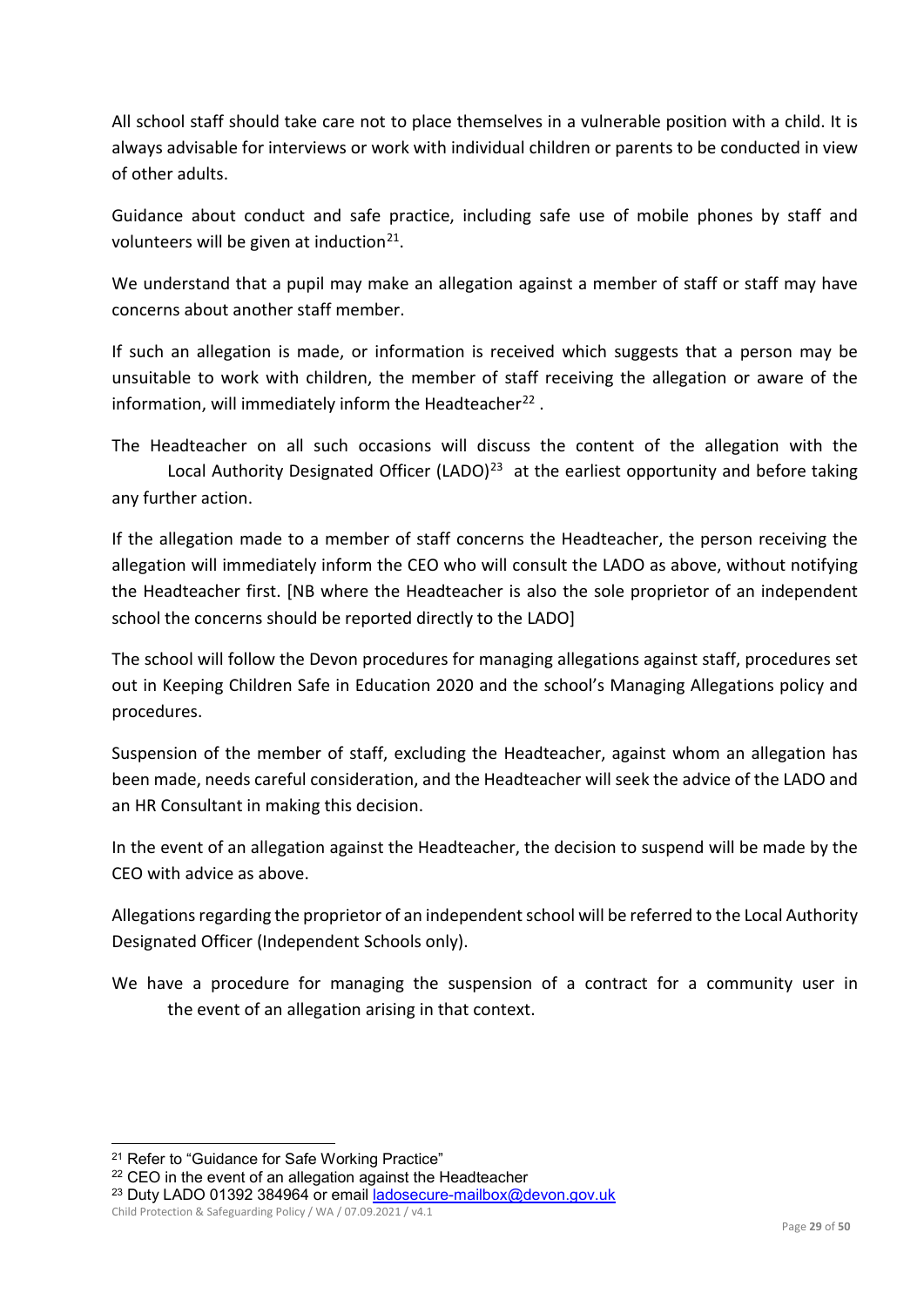Staff, parents and members of Trust Governance are reminded that publication of material that may lead to the identification of a teacher who is the subject of an allegation is prohibited by law. Publication includes verbal conversations or writing including content placed on social media sites.

## 27. Whistle-blowing

We recognise that children cannot be expected to raise concerns in an environment where staff fail to do so.

All staff should be aware of their duty to raise concerns, where they exist, about the management of child protection, which may include the attitude or actions of colleagues, poor or unsafe practice and potential failures in the school's safeguarding arrangements. If it becomes necessary to consult outside the school, they should speak in the first instance, to the LADO following the Whistleblowing Policy.

The NSPCC whistleblowing helpline is available for staff who do not feel able to raise concerns regarding child protection failures internally. Staff can call: 0800 028 0285 line is available from 8:00 AM to 8:00 PM, Monday to Friday and email: [help@nspcc.org.uk](mailto:help@nspcc.org.uk)

Whistle-blowing re the Headteacher should be made to the Chief Executive Officer whose contact details are readily available to staff (as pertinent to setting).

## 28. Physical Intervention

We acknowledge that staff must only ever use physical intervention as a last resort, when a child is endangering him/herself or others, and that at all times it must be the minimal force necessary to prevent injury to another person.

Such events should be recorded and signed by a witness.

Staff who are likely to need to use physical intervention will be appropriately trained.

We understand that physical intervention of a nature which causes injury or distress to a child may be considered under child protection or disciplinary procedures.

We recognise that touch is appropriate in the context or working with children, and all staff have been given 'Safe Practice' guidance to ensure they are clear about their professional boundary.

## 29. Confidentiality, sharing information and GDPR

All staff will understand that child protection issues warrant a high level of confidentiality, not only out of respect for the pupil and staff involved but also to ensure that information being released into the public domain does not compromise evidence.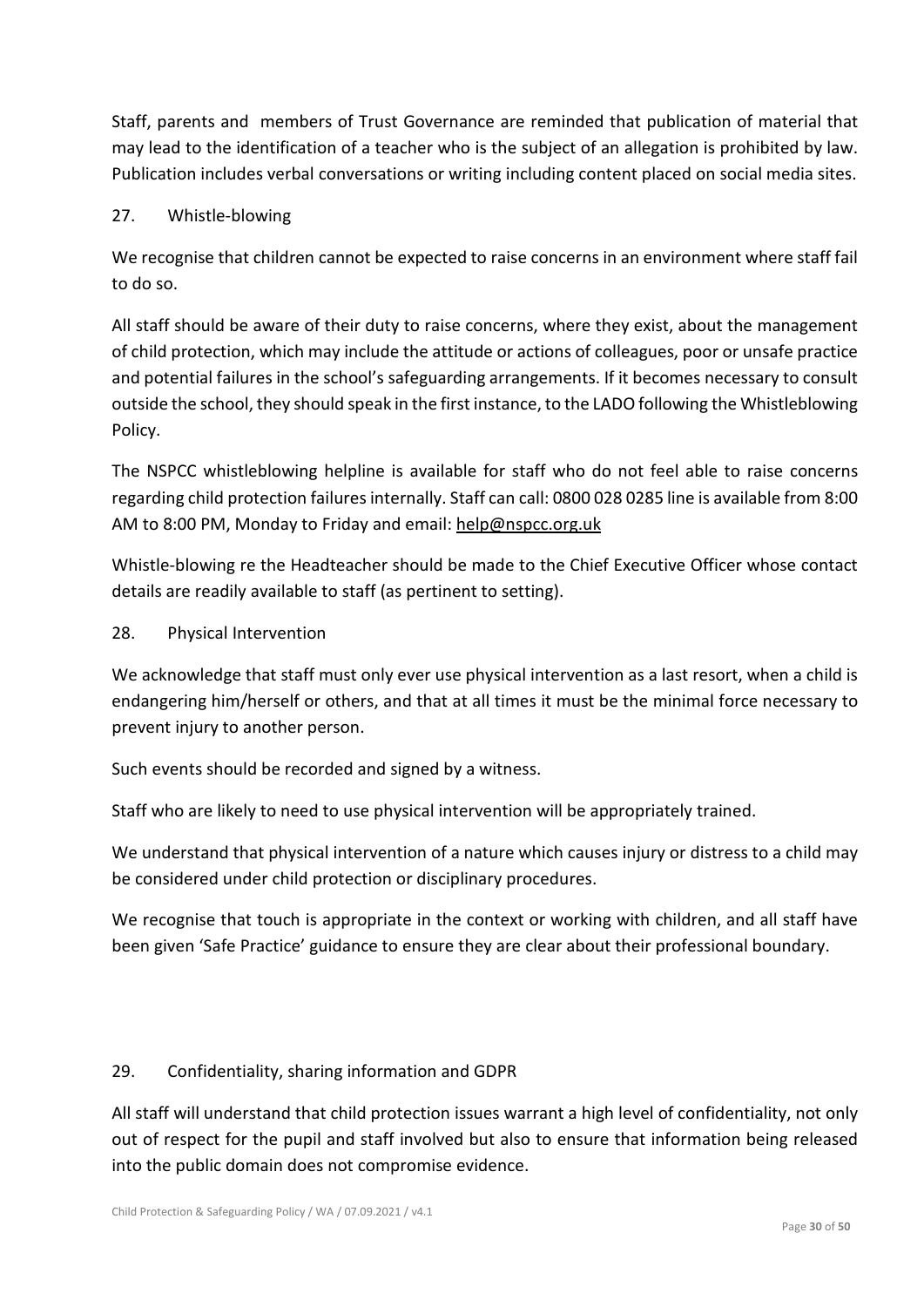School and college staff should be proactive in sharing as early as possible to help identify, assess and respond to risks or concerns about the safety and welfare of children, whether this is when problems are first emerging, or where a child is already known to local authority children's social care.

Staff should only discuss concerns with the DSL, Headteacher/CEO or Chair of the Board of Directors/ LSC (depending on who is the subject of the concern). That person will then decide who else needs to have the information and they will disseminate it on a 'need-to-know' basis.

However, following a number of cases where senior leaders in school had failed to act upon concerns raised by staff, Keeping Children Safe in Education (2020) emphasises that any member of staff can contact children's social care if they are concerned about a child.

Child protection information will be stored and handled in line with the Data Protection Act 2018 [24](#page-30-0) and HM Government Information Sharing and Advice for practitioners providing safeguarding services to children, young people, parents and carers, July 2018

Information sharing is guided by the following principles:

- necessary and proportionate
- relevant
- adequate
- accurate
- timely
- secure

Fears about sharing information cannot be allowed to stand in the way of the need to promote the welfare and protect the safety of children.

30. This policy also links to our policies on:

- Attitudes to Learning; Character Development Policy
- Staff Behaviour Policy / Code of Conduct
- Whistleblowing
- Anti-bullying
- Health & Safety
- Allegations against staff
- Parental concerns
- Attendance
- Curriculum
- PSHE
- Administration of medicines

<span id="page-30-0"></span><sup>&</sup>lt;sup>24</sup> The UK Data Protection Act 2018 (DPA 2018) is supplementary to the General Data Protection Regulation 2016 (the GDPR) and replaces DPA 1998.

Child Protection & Safeguarding Policy / WA / 07.09.2021 / v4.1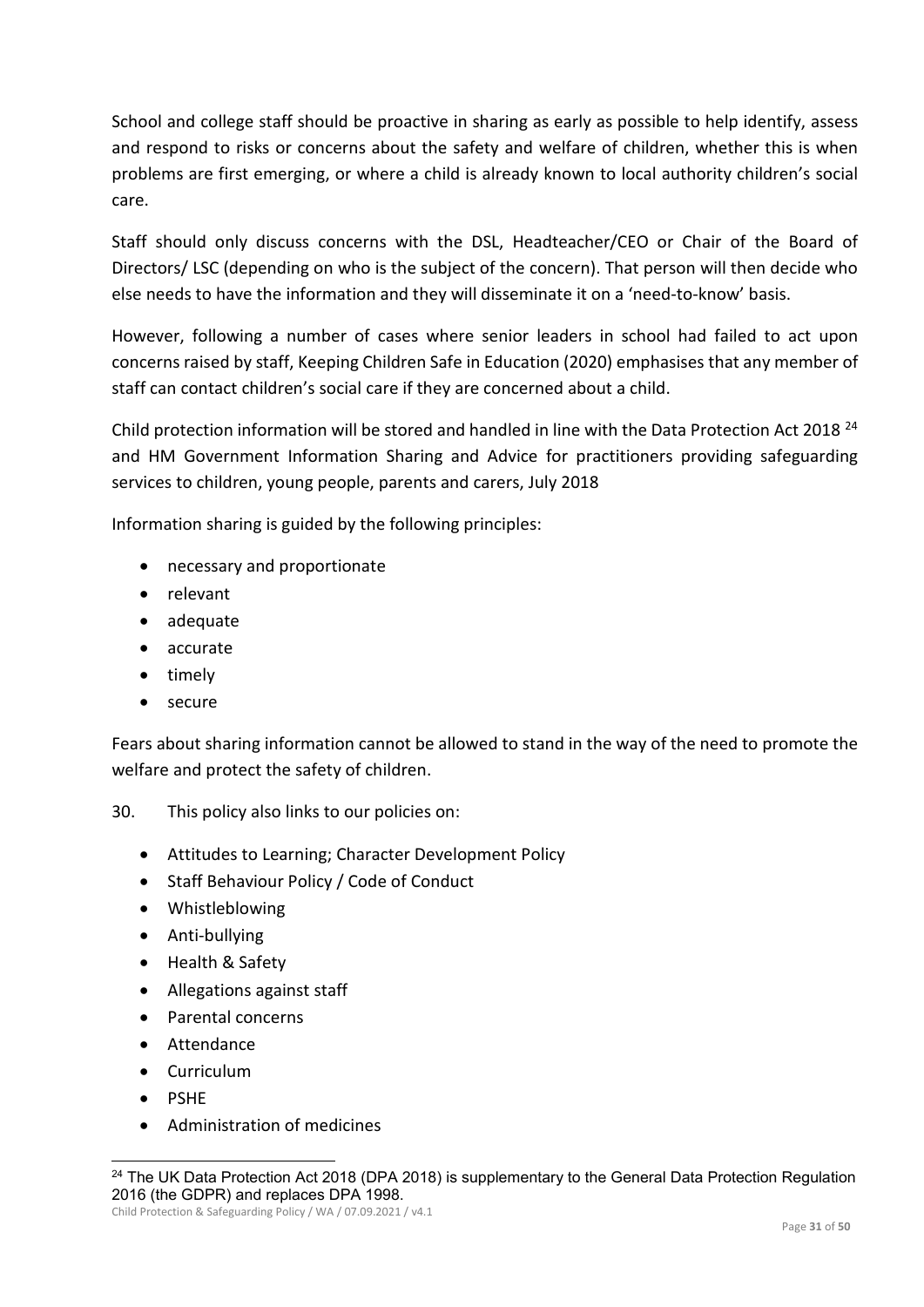- Drug Education
- Relationships and Sex Education
- Physical intervention
- E-Safety, including staff use of mobile phones
- Risk Assessment
- Recruitment and Selection
- Child Sexual Exploitation
- Intimate Care
- Radicalisation and Extremism
- Data Protection/GDPR Guidance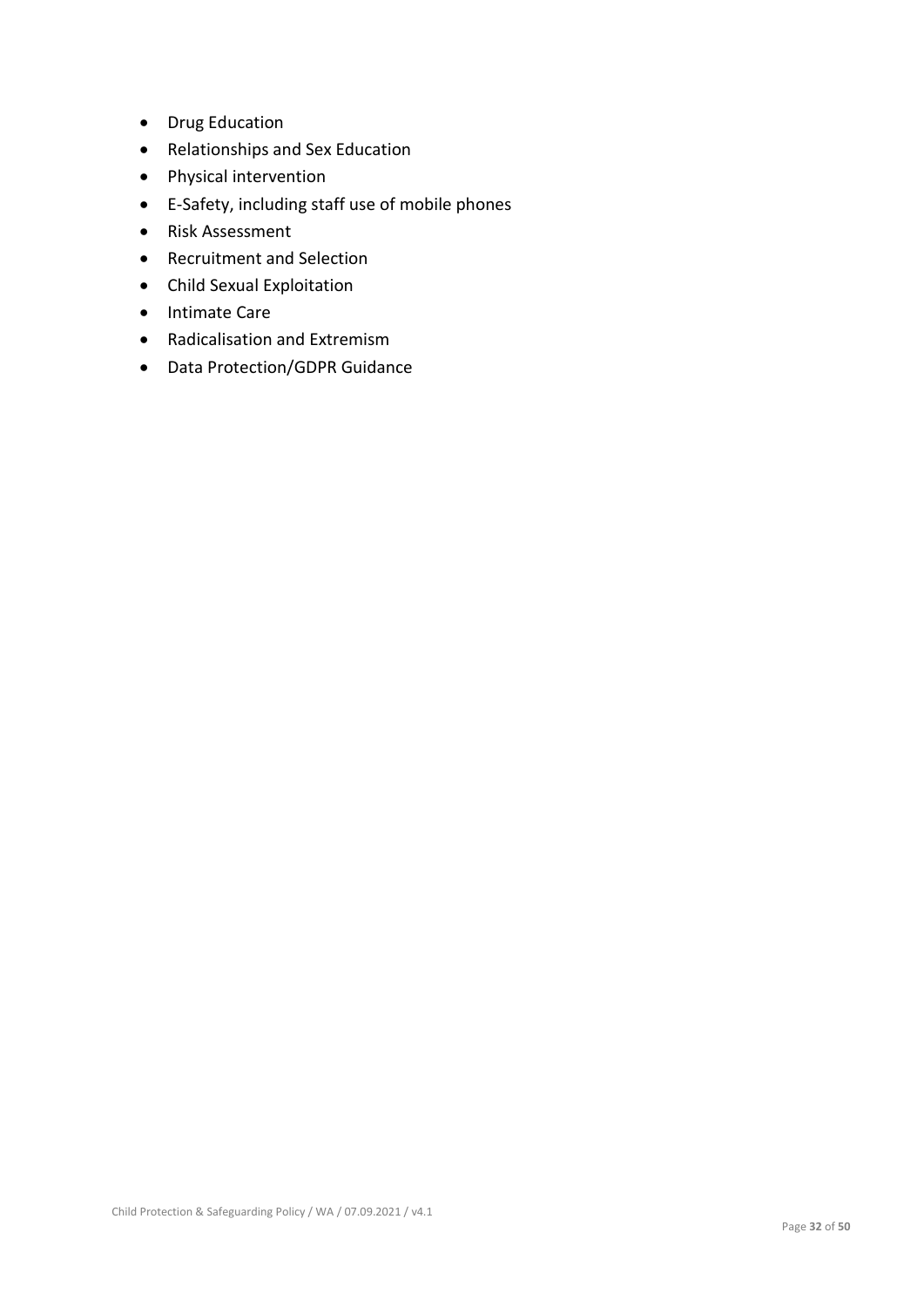## **Appendix 1**

Recognising signs of child abuse

Categories of Abuse:

- Physical Abuse
- Emotional Abuse (including Domestic Abuse)
- Sexual Abuse (including child sexual exploitation)
- Neglect

Signs of Abuse in Children:

The following non-specific signs may indicate something is wrong:

- Significant change in behaviour
- Extreme anger or sadness
- Aggressive and attention-needing behaviour
- Suspicious bruises with unsatisfactory explanations
- Lack of self-esteem
- Self-injury
- Depression and/or anxiousness
- Age inappropriate sexual behaviour
- Child Sexual Exploitation
- Criminality
- Substance abuse
- Mental health problems
- Poor attendance

#### Risk Indicators

The factors described in this section are frequently found in cases of child abuse. Their presence is not proof that abuse has occurred, but:

- Must be regarded as indicators of the possibility of significant harm
- Justifies the need for careful assessment and discussion with designated / named / lead person, manager, (or in the absence of all those individuals, an experienced colleague)
- May require consultation with and / or referral to Children's Services

The absence of such indicators does not mean that abuse or neglect has not occurred.

In an abusive relationship the child may:

• Appear frightened of the parent/s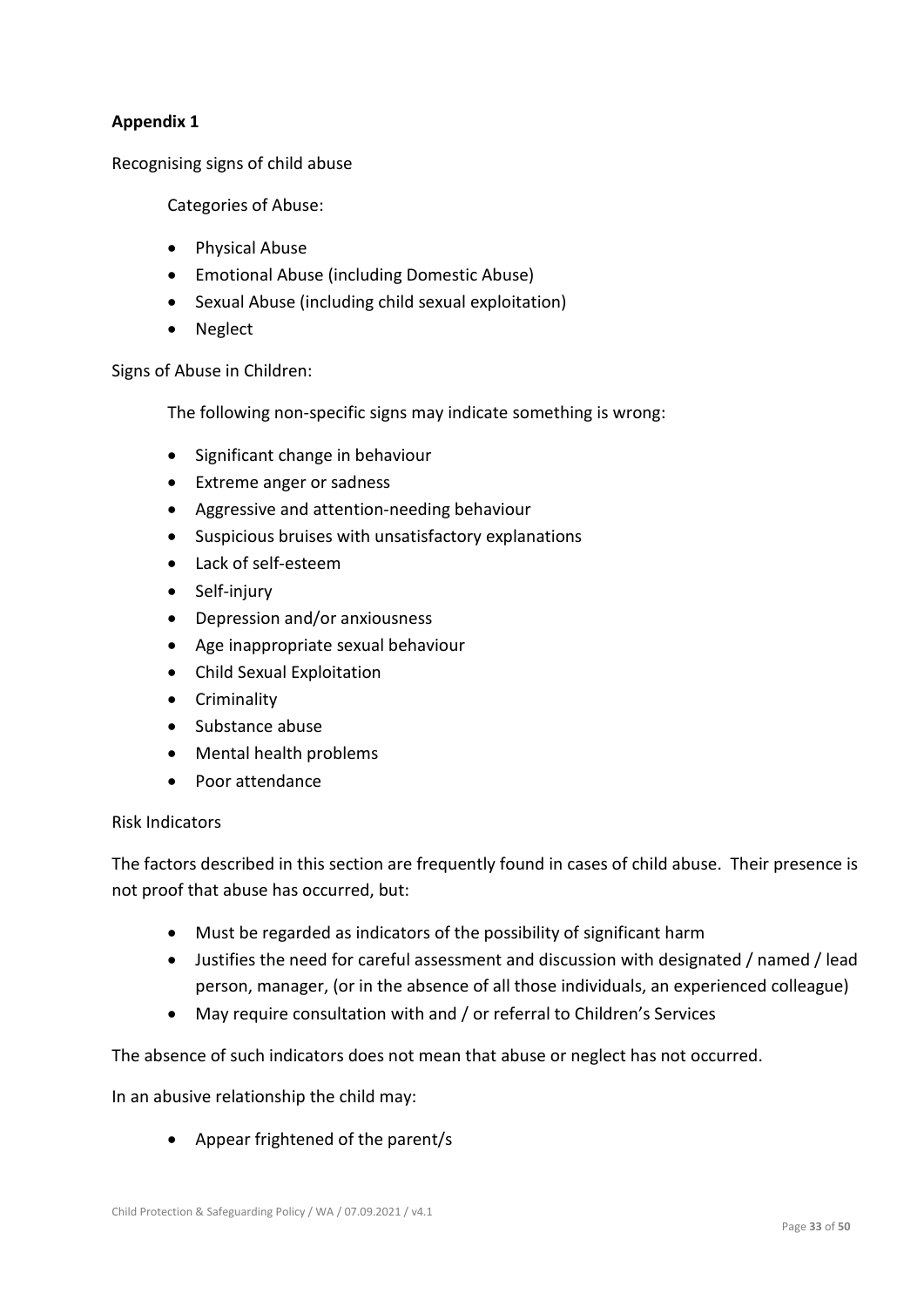• Act in a way that is inappropriate to her/his age and development (though full account needs to be taken of different patterns of development and different ethnic groups)

The parent or carer may:

- Persistently avoid child health promotion services and treatment of the child's episodic illnesses
- Have unrealistic expectations of the child
- Frequently complain about/to the child and may fail to provide attention or praise (high criticism/low warmth environment)
- Be absent or misusing substances
- Persistently refuse to allow access on home visits
- Be involved in domestic abuse

Staff should be aware of the potential risk to children when individuals, previously known or suspected to have abused children, move into the household.

#### Recognising Physical Abuse

The following are often regarded as indicators of concern:

- An explanation which is inconsistent with an injury
- Several different explanations provided for an injury
- Unexplained delay in seeking treatment
- The parents/carers are uninterested or undisturbed by an accident or injury
- Parents are absent without good reason when their child is presented for treatment
- Repeated presentation of minor injuries (which may represent a "cry for help" and if ignored could lead to a more serious injury)
- Family use of different doctors and A&E departments
- Reluctance to give information or mention previous injuries

#### Bruising

Children can have accidental bruising, but the following must be considered as non-accidental unless there is evidence or an adequate explanation provided:

- Any bruising to a pre-crawling or pre-walking baby
- Bruising in or around the mouth, particularly in small babies which may indicate force feeding
- Two simultaneous bruised eyes, without bruising to the forehead, (rarely accidental, though a single bruised eye can be accidental or abusive)
- Repeated or multiple bruising on the head or on sites unlikely to be injured accidentally
- Variation in colour possibly indicating injuries caused at different times
- The outline of an object used e.g. belt marks, hand prints or a hair brush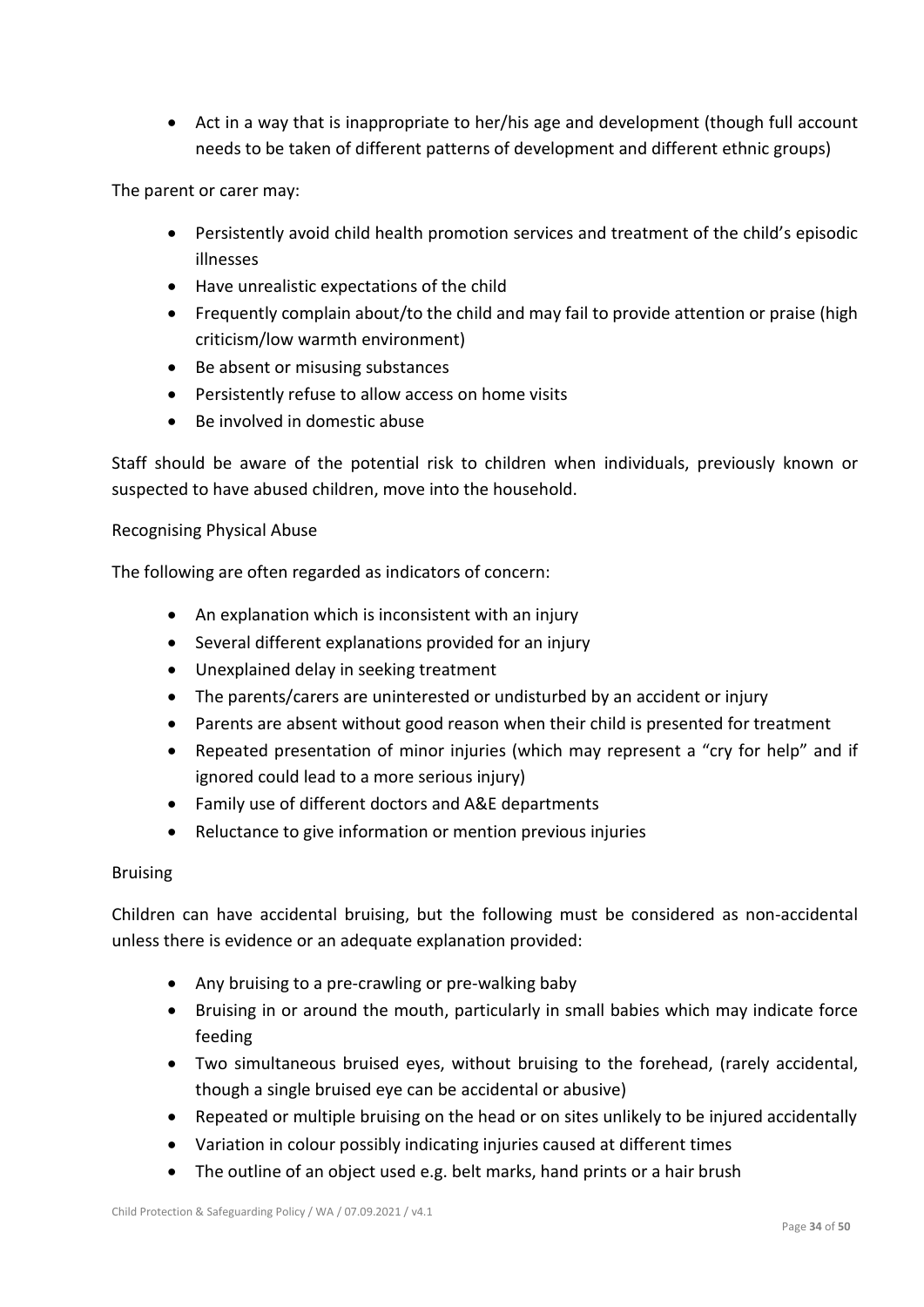- Bruising or tears around, or behind, the earlobe/s indicating injury by pulling or twisting
- Bruising around the face
- Grasp marks on small children
- Bruising on the arms, buttocks and thighs may be an indicator of sexual abuse

#### Bite Marks

Bite marks can leave clear impressions of the teeth. Human bite marks are oval or crescent shaped. Those over 3 cm in diameter are more likely to have been caused by an adult or older child.

A medical opinion should be sought where there is any doubt over the origin of the bite.

## Burns and Scalds

It can be difficult to distinguish between accidental and non-accidental burns and scalds, and will always require experienced medical opinion. Any burn with a clear outline may be suspicious e.g.:

- Circular burns from cigarettes (but may be friction burns if along the bony protuberance of the spine)
- Linear burns from hot metal rods or electrical fire elements
- Burns of uniform depth over a large area
- Scalds that have a line indicating immersion or poured liquid (a child getting into hot water is his/her own accord will struggle to get out and cause splash marks)
- Old scars indicating previous burns/scalds which did not have appropriate treatment or adequate explanation

Scalds to the buttocks of a small child, particularly in the absence of burns to the feet, are indicative of dipping into a hot liquid or bath.

#### Fractures

Fractures may cause pain, swelling and discolouration over a bone or joint. Non-mobile children rarely sustain fractures.

There are grounds for concern if:

- The history provided is vague, non-existent or inconsistent with the fracture type
- There are associated old fractures
- Medical attention is sought after a period of delay when the fracture has caused symptoms such as swelling, pain or loss of movement
- There is an unexplained fracture in the first year of life

#### **Scars**

A large number of scars or scars of different sizes or ages, or on different parts of the body, may suggest abuse.

#### Recognising Emotional Abuse

Child Protection & Safeguarding Policy / WA / 07.09.2021 / v4.1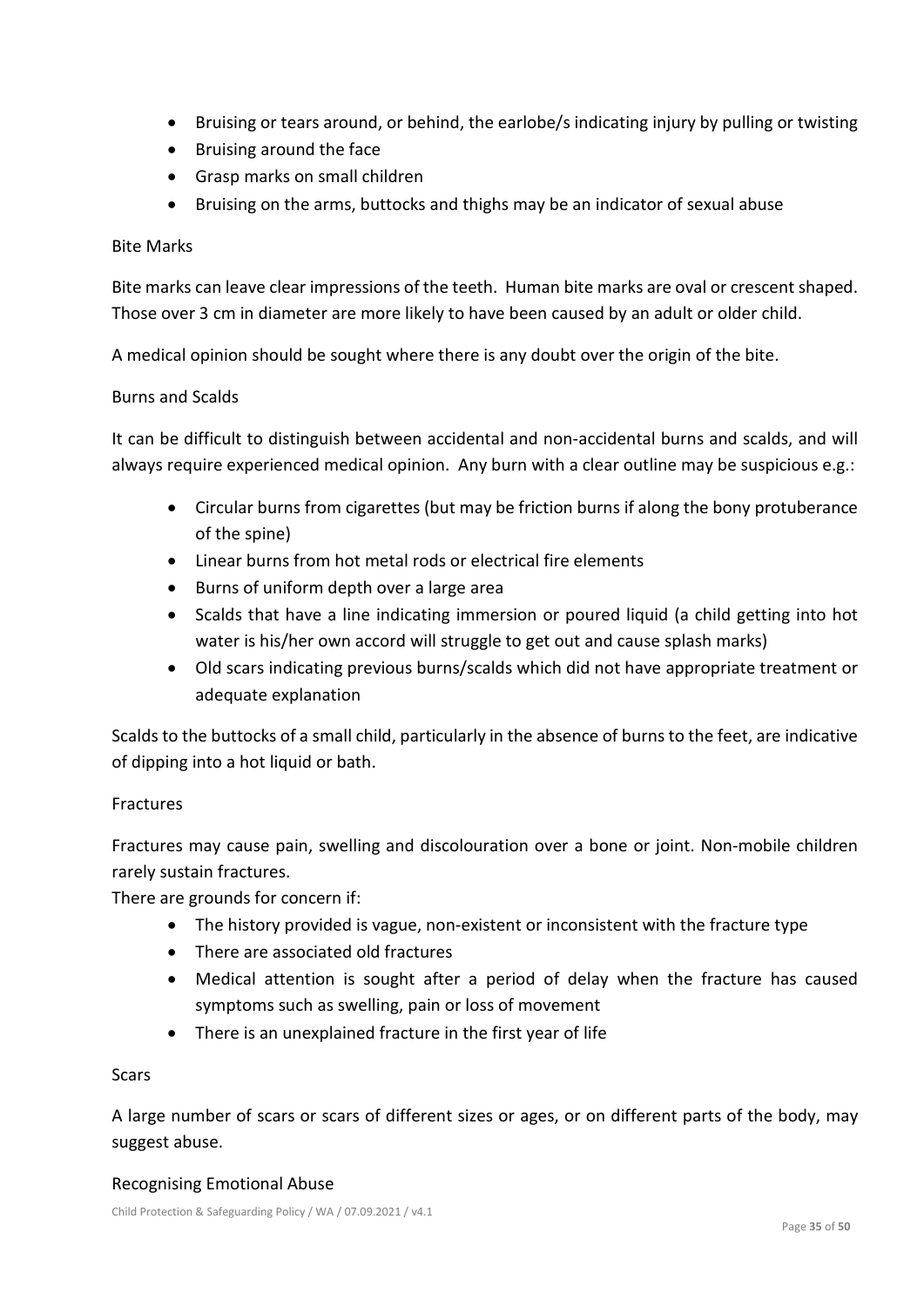Emotional abuse may be difficult to recognise, as the signs are usually behavioural rather than physical. The manifestations of emotional abuse might also indicate the presence of other kinds of abuse. The indicators of emotional abuse are often also associated with other forms of abuse. The following may be indicators of emotional abuse:

- Developmental delay
- Abnormal attachment between a child and parent/carer e.g. anxious, indiscriminate or not attachment
- Indiscriminate attachment or failure to attach
- Aggressive behaviour towards others
- Scapegoated within the family
- Frozen watchfulness, particularly in pre-school children
- Low self-esteem and lack of confidence
- Withdrawn or seen as a "loner" difficulty relating to others

## Recognising Signs of Sexual Abuse

Boys and girls of all ages may be sexually abused and are frequently scared to say anything due to guilt and/or fear. This is particularly difficult for a child to talk about and full account should be taken of the cultural sensitivities of any individual child/family.

Recognition can be difficult, unless the child discloses and is believed. There may be no physical signs and indications are likely to be emotional/behavioural.

Some behavioural indicators associated with this form of abuse are:

- Inappropriate sexualised conduct
- Sexually explicit behaviour, play or conversation, inappropriate to the child's age
- Continual and inappropriate or excessive masturbation
- Self-harm (including eating disorder), self-mutilation and suicide attempts
- Involvement in prostitution or indiscriminate choice of sexual partners
- An anxious unwillingness to remove clothes e.g. for sports events (but this may be related to cultural norms or physical difficulties)

Some physical indicators associated with this form of abuse are:

- Pain or itching of genital area
- Blood on underclothes
- Pregnancy in a younger girl where the identity of the father is not disclosed
- Physical symptoms such as injuries to the genital or anal area, bruising to buttocks, abdomen and thighs, sexually transmitted disease, presence of semen on vagina, anus, external genitalia or clothing

#### Recognising Neglect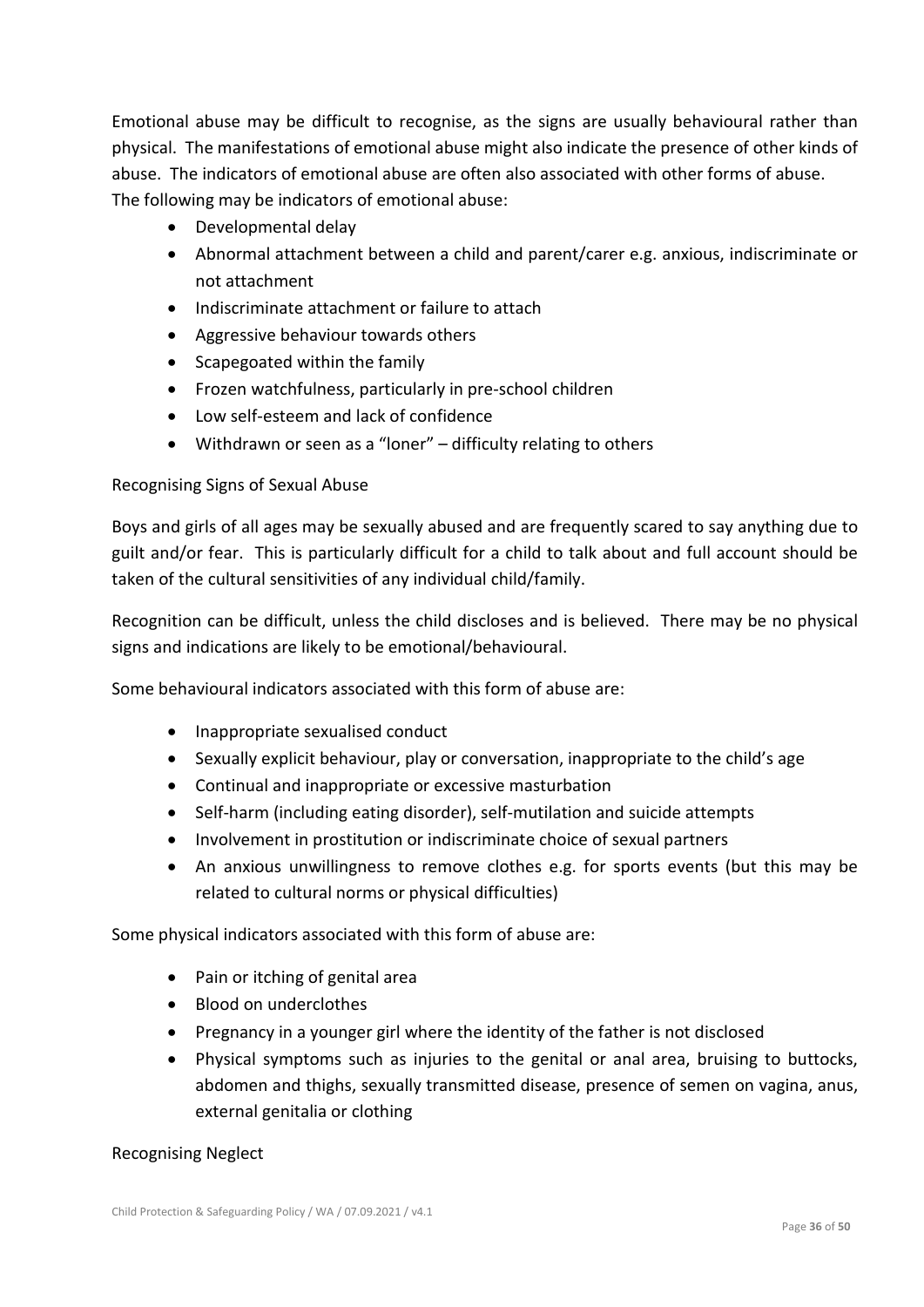Evidence of neglect is built up over a period of time and can cover different aspects of parenting. Indicators include:

- Failure by parents or carers to meet the basic essential needs e.g. adequate food, clothes, warmth, hygiene and medical care
- A child seen to be listless, apathetic and irresponsive with no apparent medical cause
- Failure of child to grow within normal expected pattern, with accompanying weight loss
- Child thrives away from home environment
- Child frequently absent from school
- Child left with adults who are intoxicated or violent
- Child abandoned or left alone for excessive periods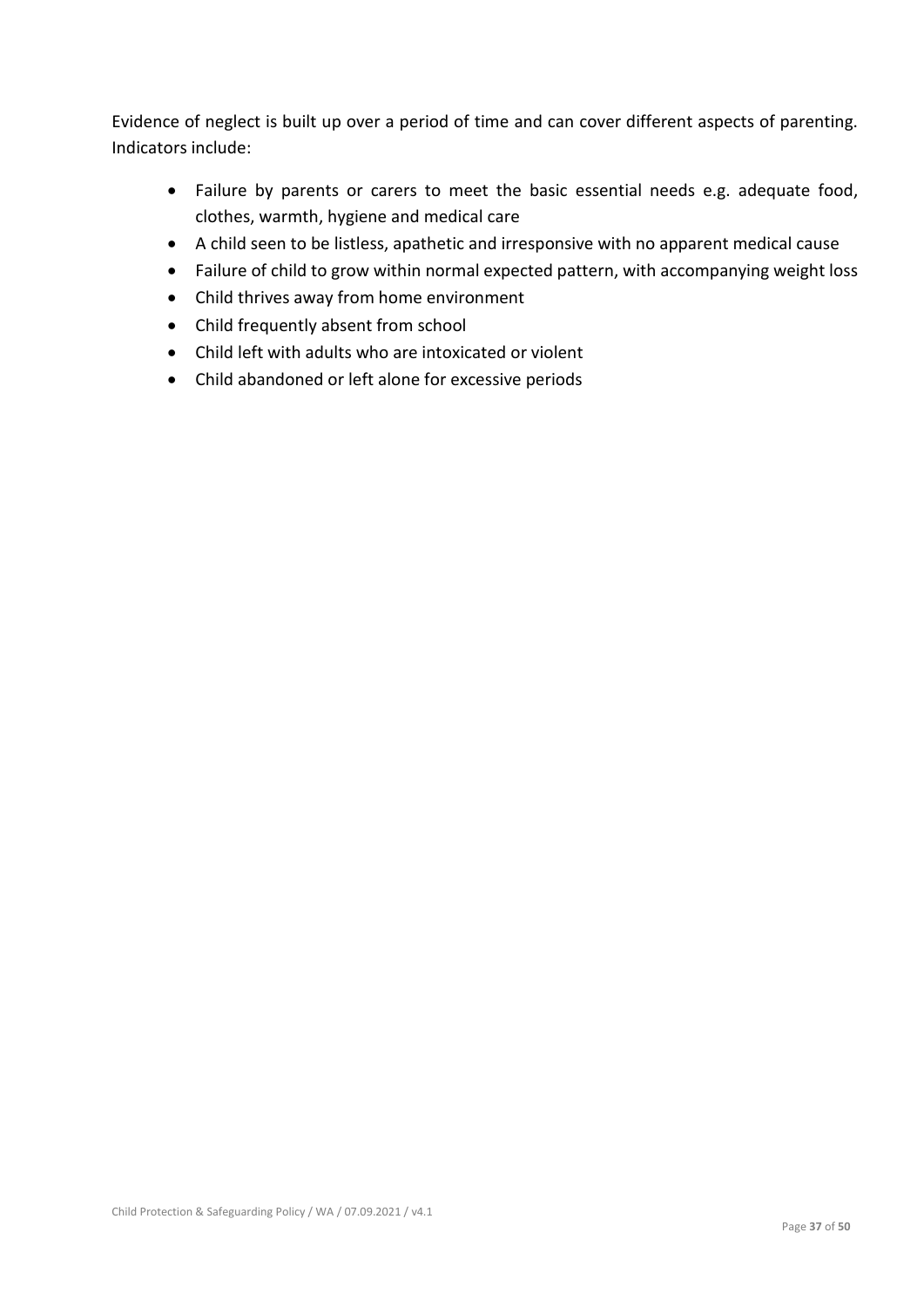#### **Appendix 2**

#### **Sexual Abuse & Sexual Harassment**

The boundary between what is abusive and what is part of normal childhood or youthful experimentation can be blurred. The determination of whether behaviour is developmental, inappropriate or abusive will hinge around the related concepts of true consent, power imbalance and exploitation. This may include children and young people who exhibit a range of sexually problematic behaviour such as indecent exposure, obscene telephone calls, fetishism, bestiality and sexual abuse against adults, peers or children. Staff should be vigilant to:

- bullying (including cyberbullying)
- physical abuse such as hitting, kicking, shaking, biting, hair pulling, or otherwise causing physical harm
- sexual violence and sexual harassment
- sexting (also known as youth produced sexual imagery)
- initiation/hazing type violence and rituals
- upskirting

#### Developmental Sexual Activity

Encompasses those actions that are to be expected from children and young people as they move from infancy through to an adult understanding of their physical, emotional and behavioural relationships with each other. Such sexual activity is essentially information gathering and experience testing. It is characterised by mutuality and of the seeking of consent.

#### Inappropriate Sexual Behaviour

Can be inappropriate socially, in appropriate to development, or both. In considering whether behaviour fits into this category, it is important to consider what negative effects it has on any of the parties involved and what concerns it raises about a child or young person. It should be recognised that some actions may be motivated by information seeking, but still cause significant upset, confusion, worry, physical damage, etc. It may also be that the behaviour is "acting out" which may derive from other sexual situations to which the child or young person has been exposed. If an act appears to have been inappropriate, there may still be a need for some form of behaviour management or intervention. For some children, educative inputs may be enough to address the behaviour.

Abusive sexual activity included any behaviour involving coercion, threats, aggression together with secrecy, or where one participant relies on an unequal power base. In order to more fully determine the nature of the incident the following factors should be given consideration. The presence of exploitation in terms of: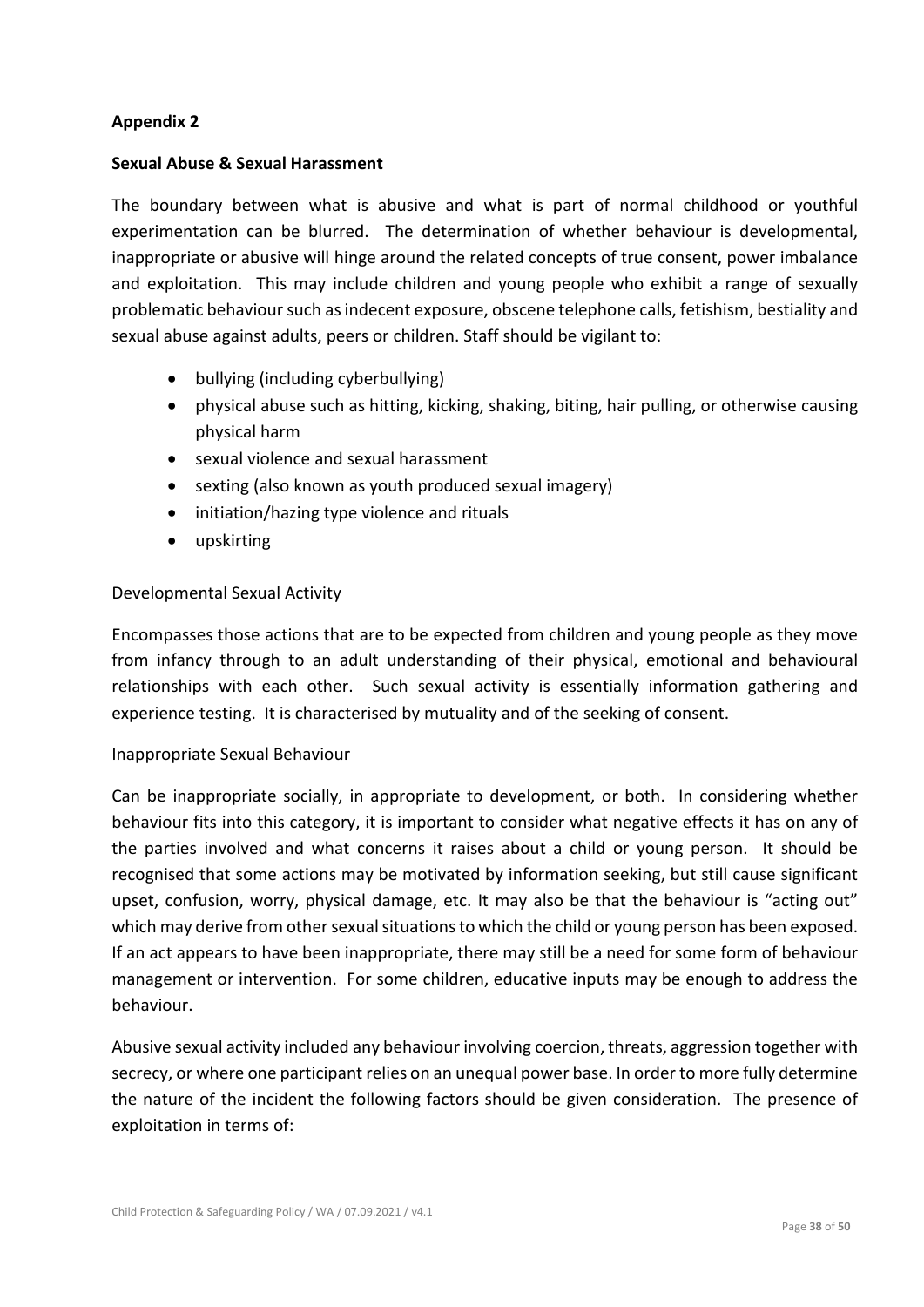Equality – consider differentials of physical, cognitive and emotional development, power and control and authority, passive and assertive tendencies

Consent – agreement including all the following:

- Understanding that is proposed based on age, maturity, development level, functioning and experience
- Knowledge of society's standards for what is being proposed
- Awareness of potential consequences and alternatives
- Assumption that agreements or disagreements will be respected equally
- Voluntary decision
- Mental competence

Coercion – the young perpetrator who abuses may use techniques like bribing, manipulation and emotional threats of secondary gains and losses that is loss of love, friendship, etc. Some may use physical force, brutality or the threat of these regardless of victim resistance.

In evaluating sexual behaviour of children and young people, the above information should be used only as a guide. Further information and advice is available in the Devon multi-agency protocol "Working with Sexually Active Young People" available at [https://www.proceduresonline.com/swcpp/devon/p\\_underage\\_sexual\\_act.html](https://www.proceduresonline.com/swcpp/devon/p_underage_sexual_act.html) or go to South West Child Protection Procedures (www.proceduresonline.com) choose Child Protection Procedures, scroll down to Safeguarding Practice Guidance.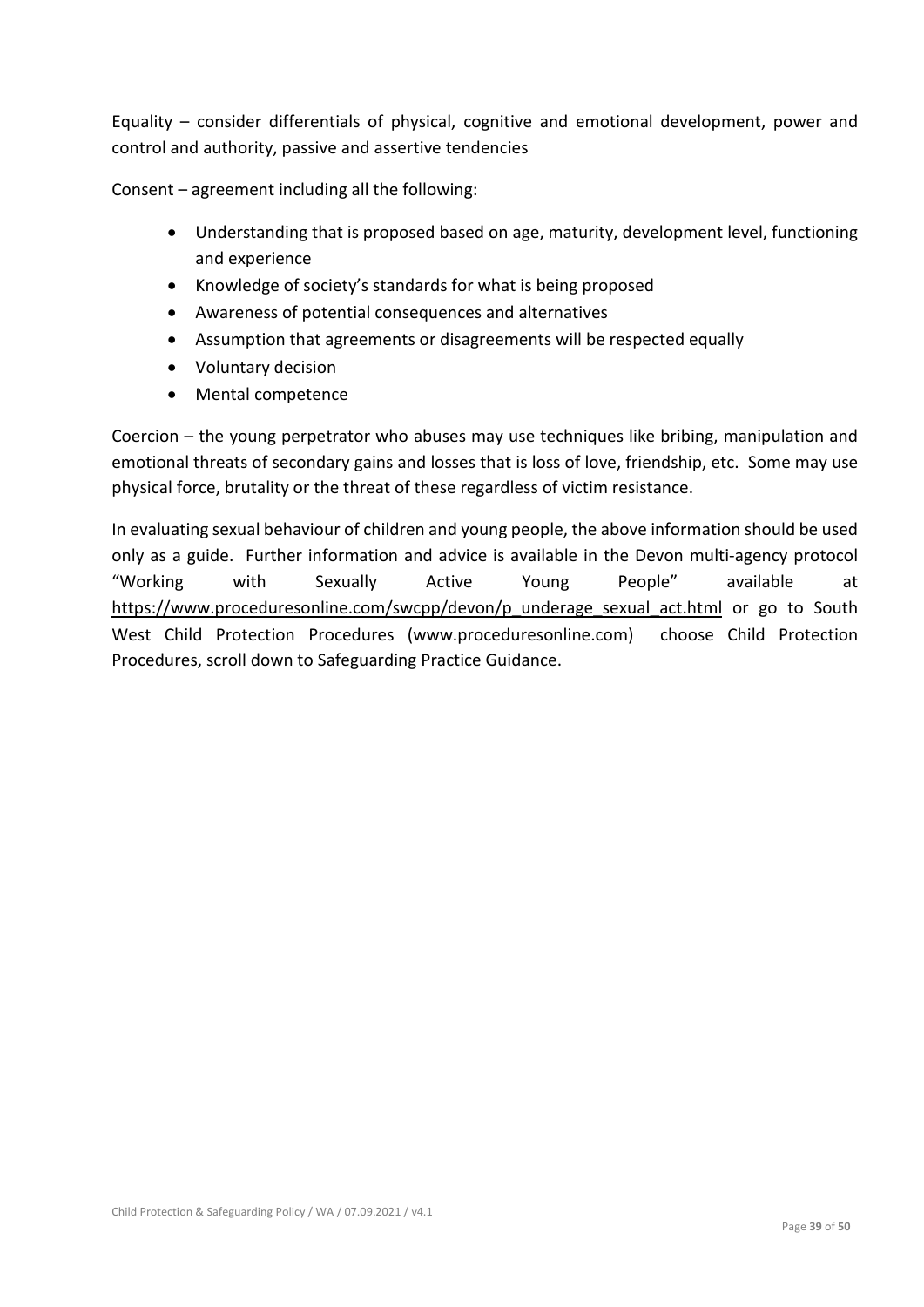## **Appendix 3**

## **Exploitation (including Child Sex Exploitation, Child Criminal Exploitation and County Lines)**

The following list of indicators is not exhaustive or definitive but it does highlight common signs which can assist professionals in identifying children or young people who may be victims of sexual or criminal exploitation.

Signs include:

- going missing from home or school
- regular school absence/truanting
- underage sexual activity
- inappropriate sexual or sexualised behaviour
- sexually risky behaviour, 'swapping' sex
- repeat sexually transmitted infections
- in girls, repeat pregnancy, abortions, miscarriage
- receiving unexplained gifts or gifts from unknown sources
- having multiple mobile phones and worrying about losing contact via mobile
- online safety concerns such as youth produced sexual imagery or being coerced into sharing explicit images.
- having unaffordable new things (clothes, mobile) or expensive habits (alcohol, drugs)
- changes in the way they dress
- going to hotels or other unusual locations to meet friends
- seen at known places of concern
- moving around the country, appearing in new towns or cities, not knowing where they are
- getting in/out of different cars driven by unknown adults
- having older boyfriends or girlfriends
- contact with known perpetrators
- involved in abusive relationships, intimidated and fearful of certain people or situations
- hanging out with groups of older people, or anti-social groups, or with other vulnerable peers
- associating with other young people involved in sexual exploitation
- recruiting other young people to exploitative situations
- truancy, exclusion, disengagement with school, opting out of education altogether
- unexplained changes in behaviour or personality (chaotic, aggressive, sexual)
- mood swings, volatile behaviour, emotional distress
- self-harming, suicidal thoughts, suicide attempts, overdosing, eating disorders
- drug or alcohol misuse
- getting involved in crime
- police involvement, police records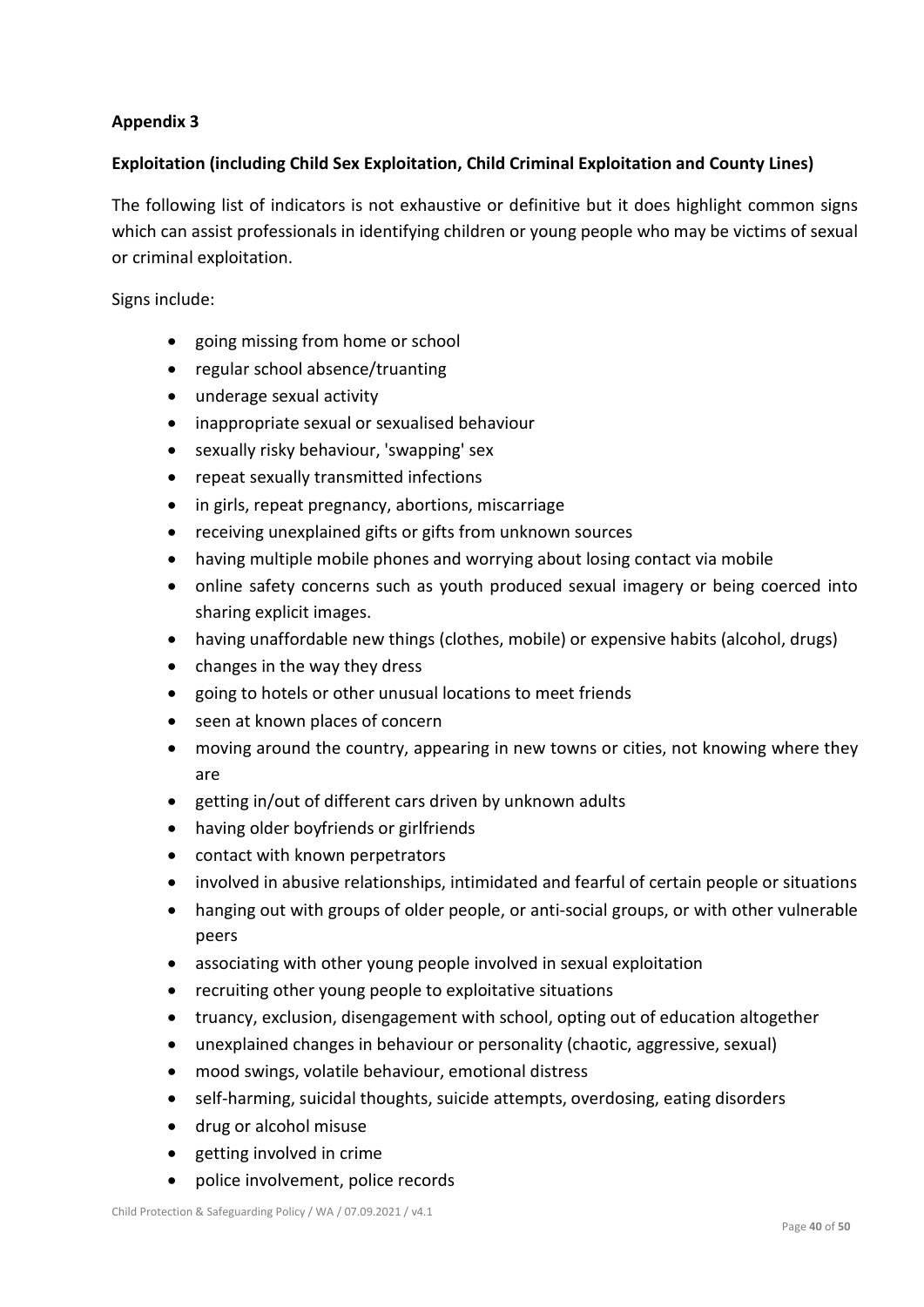- involved in gangs, gang fights, gang membership
- injuries from physical assault, physical restraint, sexual assault.

Child Criminal Exploitation can include children being forced or manipulated into transporting drugs or money through county lines, working in cannabis factories, shoplifting or pickpocketing. They can also be forced or manipulated into committing vehicle crime or threatening/committing serious violence to others

County lines is a term used to describe gangs and organised criminal networks involved in the exporting of illegal drugs (primarily crack cocaine and heroin) into one or more importing areas (within the UK), using dedicated mobile phone lines or other form of 'deal line.'

Exploitation is an integral part of the county lines offending model with children and vulnerable adults being exploited to move (and store) drugs and money. The same grooming models used to coerce, intimidate and abuse individuals for sexual and criminal exploitation are also used for grooming vulnerable individuals for county lines.

CSE is a form of child sexual abuse. Sexual abuse may involve physical contact, including assault by penetration (for example, rape or oral sex) or nonpenetrative acts such as masturbation, kissing, rubbing, and touching outside clothing. It may include non-contact activities, such as involving children in the production of sexual images, forcing children to look at sexual images or watch sexual activities, encouraging children to behave in sexually inappropriate ways or grooming a child in preparation for abuse including via the internet.

# **For further information on signs of a child's involvement in sexual exploitation:** [Child sexual](https://assets.publishing.service.gov.uk/government/uploads/system/uploads/attachment_data/file/591903/CSE_Guidance_Core_Document_13.02.2017.pdf)  [exploitation: guide for practitioners](https://assets.publishing.service.gov.uk/government/uploads/system/uploads/attachment_data/file/591903/CSE_Guidance_Core_Document_13.02.2017.pdf)

**For further information on County Lines:** [Criminal exploitation of children and vulnerable adults:](https://www.gov.uk/government/publications/criminal-exploitation-of-children-and-vulnerable-adults-county-lines)  [county lines guidance](https://www.gov.uk/government/publications/criminal-exploitation-of-children-and-vulnerable-adults-county-lines)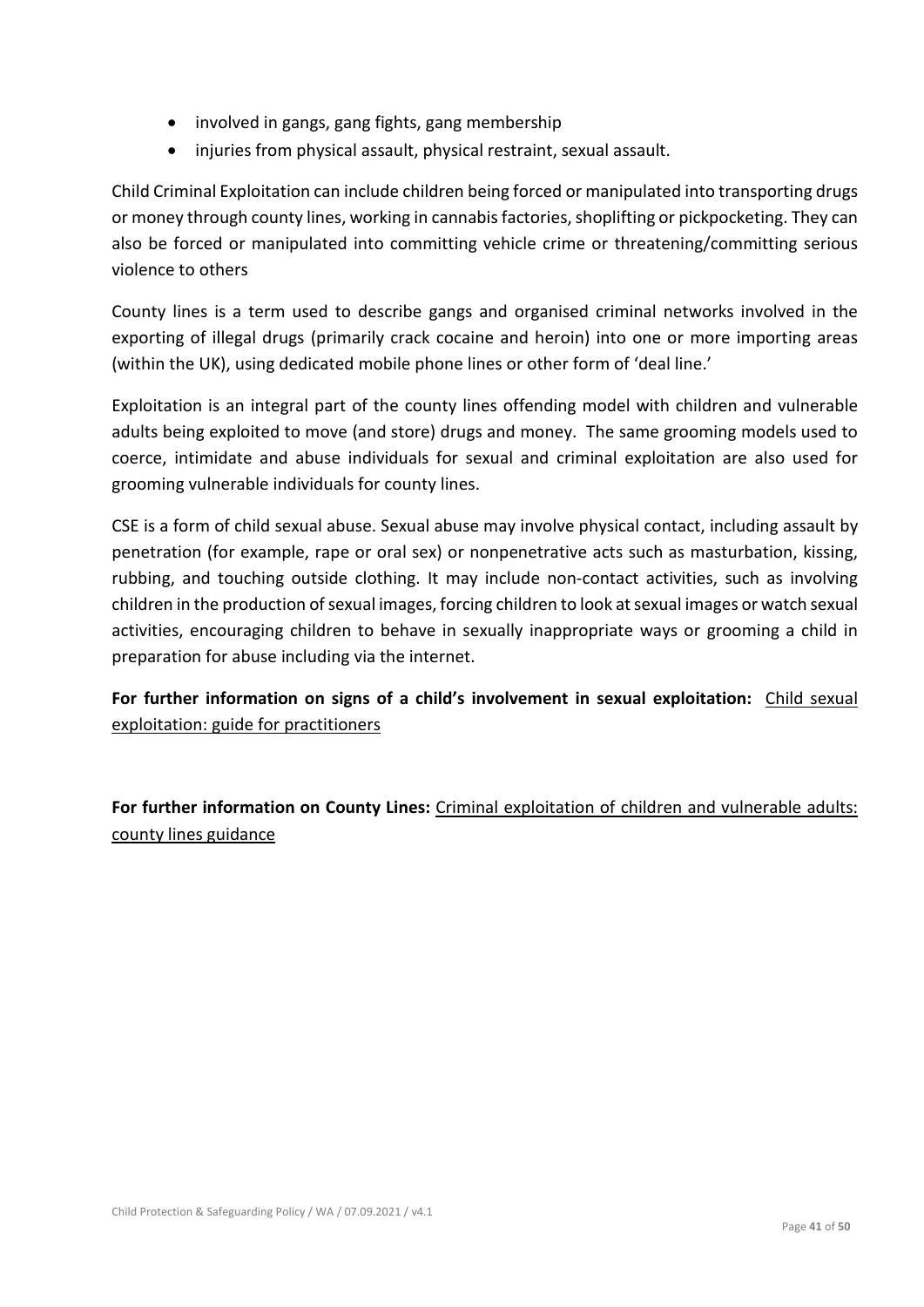## **Appendix 4**

## **Female Genital Mutilation (FGM)**

It is essential that staff are aware of FGM practices and the need to look for signs, symptoms and other indicators of FGM. If a member of staff, in the course of their work, discovers that an act of FGM appears to have been carried out, the member of staff must report this to the Police.

Female Genital Mutilation (FGM) is illegal in England and Wales under the FGM Act 2003 ("the 2003 Act"). It is a form of child abuse and violence against women. FGM comprises all procedures involving partial or total removal of the external female genitalia for non-medical reasons.

Section 5B of the 2003 Act1 introduces a mandatory reporting duty which requires regulated health and social care professionals and teachers in England and Wales to report 'known' cases of FGM in under 18s which they identify in the course of their professional work to the police. The duty came into force on 31 October 2015.

#### What is FGM?

It involves procedures that intentionally alter/injure the female genital organs for non-medical reasons.

4 types of procedure:

Type 1 Clitoridectomy – partial/total removal of clitoris

Type 2 Excision – partial/total removal of clitoris and labia minora

Type 3 Infibulation entrance to vagina is narrowed by repositioning the inner/outer labia Type 4 all other procedures that may include: pricking, piercing, incising, cauterising and scraping the genital area.

Why is it carried out? Belief that:

- FGM brings status/respect to the girl social acceptance for marriage
- Preserves a girl's virginity
- Part of being a woman / rite of passage
- Upholds family honour
- Cleanses and purifies the girl
- Gives a sense of belonging to the community
- Fulfils a religious requirement
- Perpetuates a custom/tradition
- Helps girls be clean / hygienic
- Is cosmetically desirable
- Mistakenly believed to make childbirth easier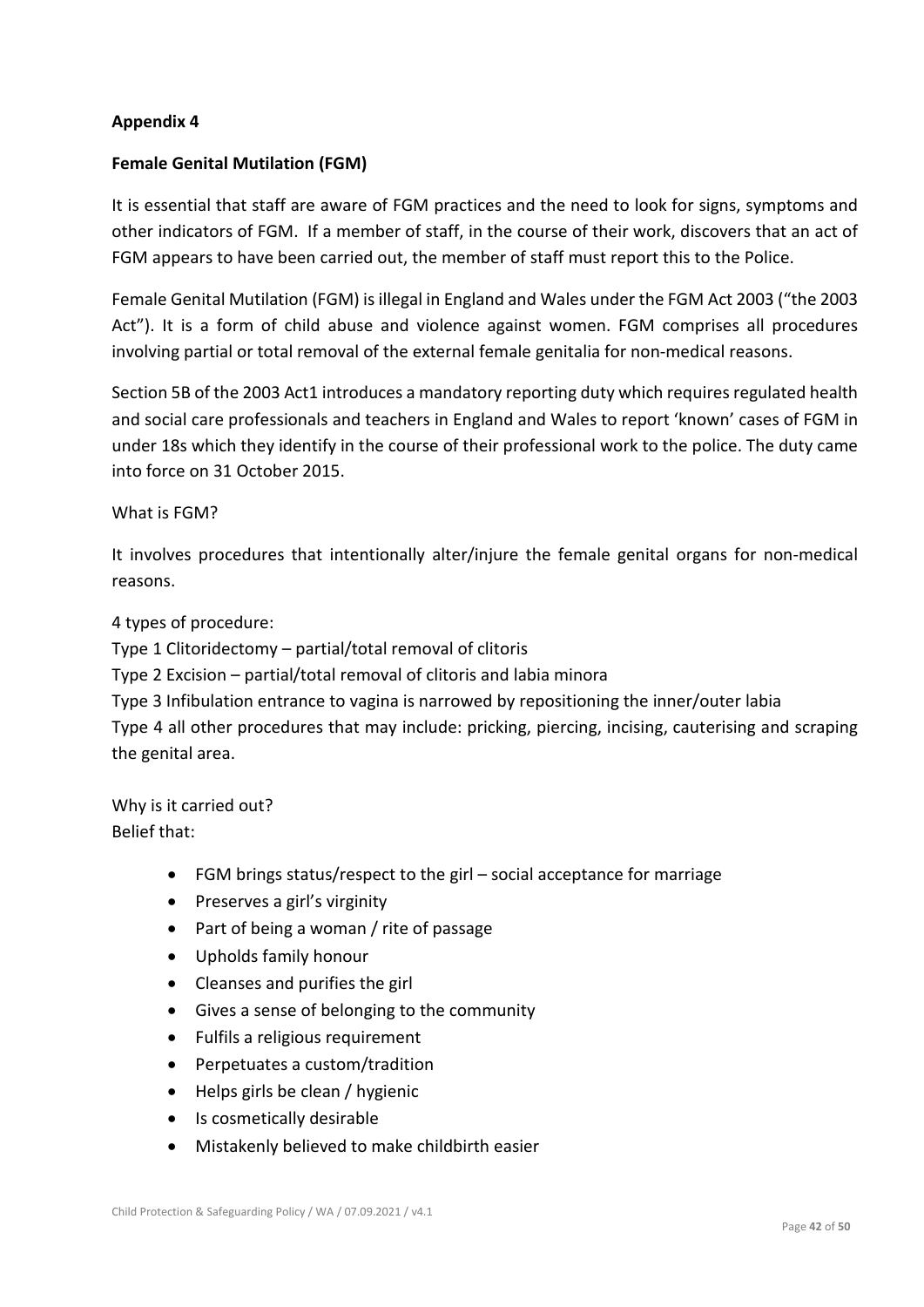Is FGM legal?

FGM is internationally recognised as a violation of human rights of girls and women. It is illegal in most countries including the UK.

Circumstances and occurrences that may point to FGM happening are:

- Child talking about getting ready for a special ceremony
- Family taking a long trip abroad
- Child's family being from one of the 'at risk' communities for FGM (Kenya, Somalia, Sudan, Sierra Leon, Egypt, Nigeria, Eritrea as well as non-African communities including Yemeni, Afghani, Kurdistan, Indonesia and Pakistan)
- Knowledge that the child's sibling has undergone FGM
- Child talks about going abroad to be 'cut' or to prepare for marriage

Signs that may indicate a child has undergone FGM:

- Prolonged absence from school and other activities
- Behaviour change on return from a holiday abroad, such as being withdrawn and appearing subdued
- Bladder or menstrual problems
- Finding it difficult to sit still and looking uncomfortable
- Complaining about pain between the legs
- Mentioning something somebody did to them that they are not allowed to talk about
- Secretive behaviour, including isolating themselves from the group
- Reluctance to take part in physical activity
- Repeated urinal tract infection
- Disclosure

The 'One Chance' rule

As with Forced Marriage there is the 'One Chance' rule. It is essential that settings /schools/colleges take action **without delay** and make a referral to children's services.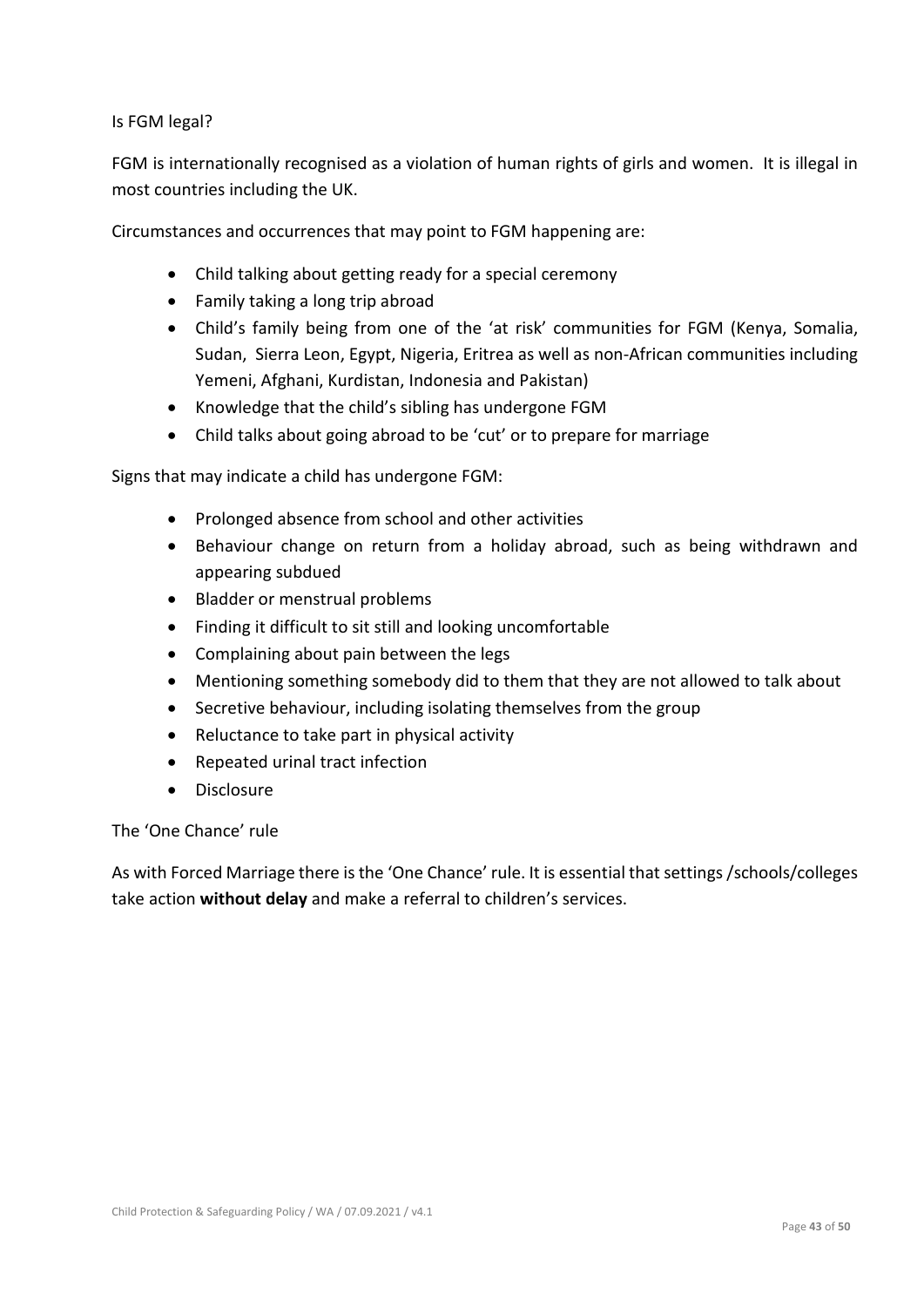## **Appendix 5**

Domestic Abuse (incl Operation Encompass)

How does it affect children?

Children can be traumatised by seeing and hearing violence and abuse. They may also be directly targeted by the abuser or take on a protective role and get caught in the middle. In the long term this can lead to serious long lasting emotional and psychological impact on children. In some cases children may blame themselves for the abuse or may have had to leave the family home as a result.

#### What are the signs to look out for?

Children affected by domestic abuse reflect their distress in a variety of ways. They may change their usual behaviour and become withdrawn, tired, start to wet the bed and have behavioural difficulties. They may not want to leave their house or may become reluctant to return. Others will excel, using their time in your care as a way to escape from their home life. None of these signs are exclusive to domestic abuse so when you are considering changes in behaviours and concerns about a child, think about whether domestic abuse may be a factor.

What should I do if I suspect a family is affected by domestic abuse?

Contact:<https://new.devon.gov.uk/dsva/>

**If you are concerned about a child or young person** in Devon please contact the [Multi-Agency](https://www.devon.gov.uk/educationandfamilies/child-protection/making-a-mash-enquiry)  [Safeguarding Hub \(MASH\)](https://www.devon.gov.uk/educationandfamilies/child-protection/making-a-mash-enquiry) on 0345 155 1071 or emai[l mashsecure@devon.gov.uk.](mailto:mashsecure@devon.gov.uk)

**If you are concerned about an adult (aged 16+)** in Devon please complete the [Risk Identification](https://safelives.org.uk/sites/default/files/resources/NI%20Dash%20without%20guidance%20FINAL.pdf)  [Checklist](https://safelives.org.uk/sites/default/files/resources/NI%20Dash%20without%20guidance%20FINAL.pdf) (Safelives DASH RIC) to identify the level of risk which support service to refer them too, and follow the advice on the [MARAC page](https://new.devon.gov.uk/dsva/information-for-professionals/marac/) for all levels of risk.

**If you are concerned about a vulnerable adult** please contact [Care Direct](https://new.devon.gov.uk/devonsafeguardingadultsboard/reporting-concerns) on 0845 155 1007 (8am – 8pm Monday to Friday and 9am – 1pm on Saturdays) In an emergency, please contact the Emergency Duty Service 0845 6000 388 or email [csc.caredirect@devon.gov.uk.](mailto:csc.caredirect@devon.gov.uk)

**[Splitz Support Service](https://www.splitz.org/devon.html)** is a charity delivering support services to women and young people experiencing the trauma of domestic abuse and sexual violence. Telephone 0345 155 1074 or email [admin@splitzdevon.org](mailto:admin@splitzdevon.org)

**SAFE [\(Stop Abuse For Everyone\)](https://www.safe-services.org.uk/)** is a charity based in Exeter providing help and support to children and families who have experienced domestic abuse and violence. Telephone 030 30 30 0112 or email [hello@safe-services.org.uk](mailto:info@safe-services.org.uk) (Monday to Friday, 9am – 5pm)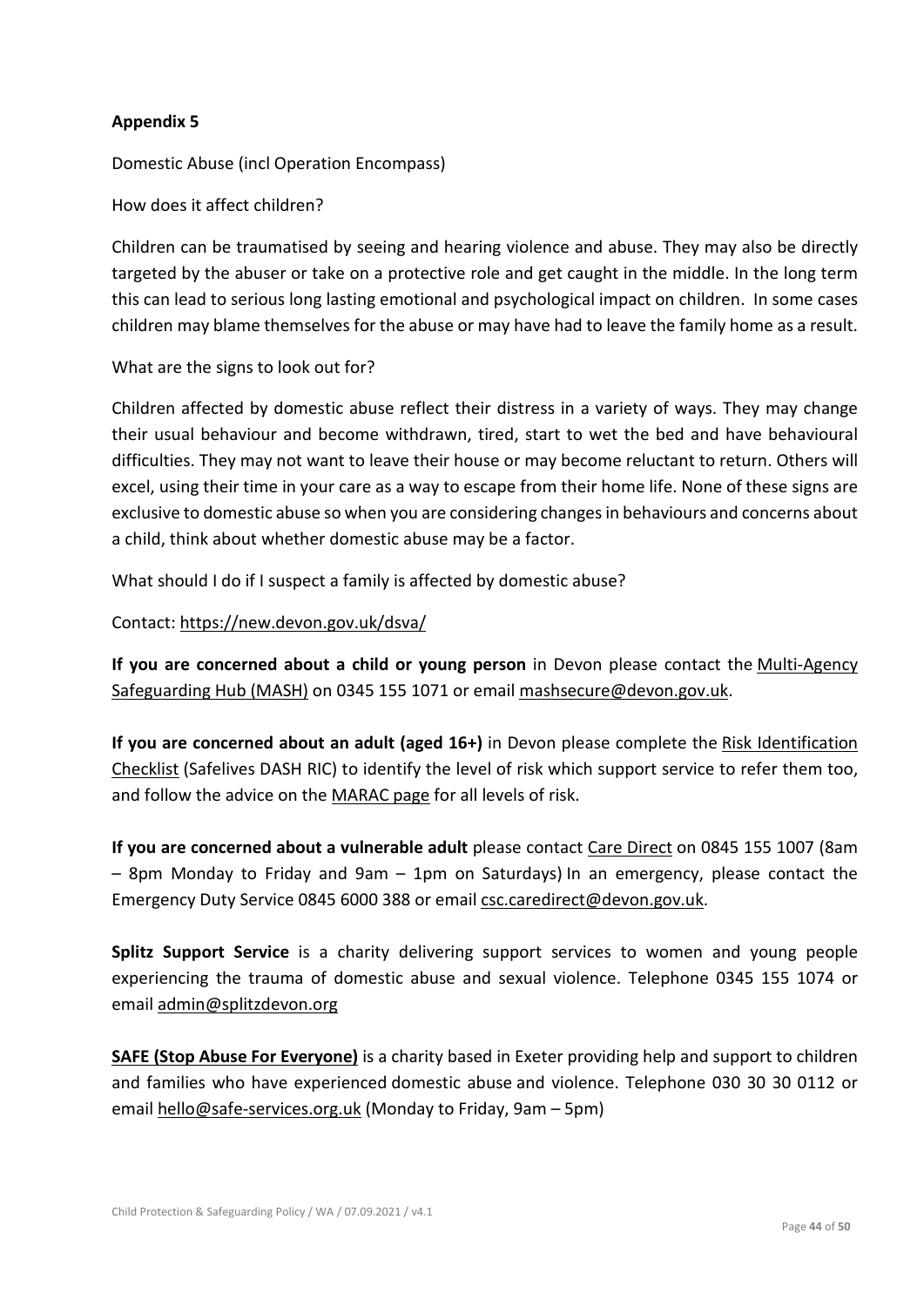**National Domestic Abuse Helpline** Refuge runs the National Domestic Abuse Helpline, available 24hour a day 0808 2000 247 and its website offers guidance and support for potential victims.

**Refuge:** <https://www.refuge.org.uk/>

Operation Encompass helps police and schools work together to provide emotional and practical help for children. Police will inform the 'key adult' within school if they have been called to an incident of domestic abuse, where there are children in the household before registration the next day.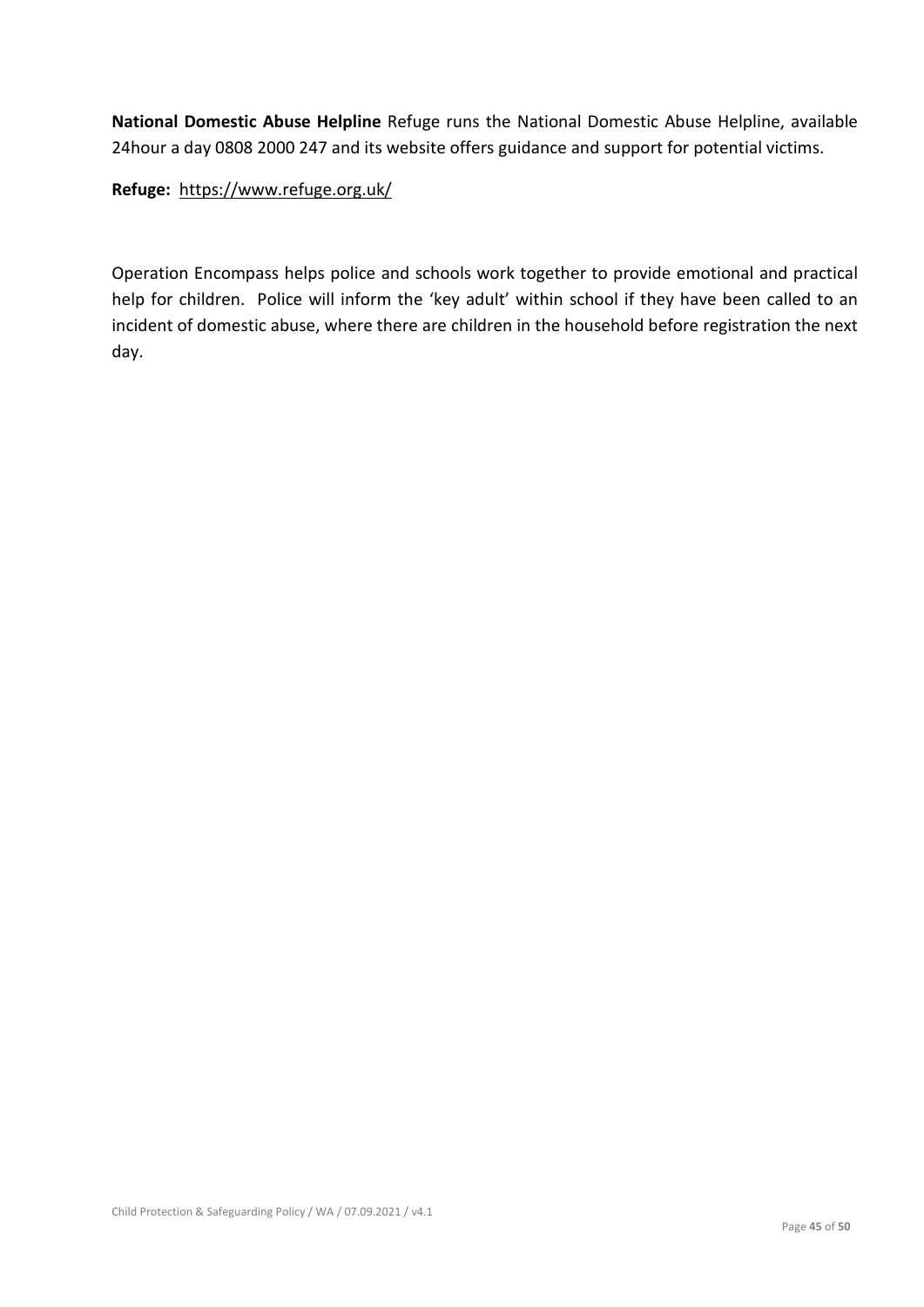## **Appendix 6**

#### INDICATORS OF VULNERABILITY TO RADICALISATION

- 1. Radicalisation refers to the process by which a person comes to support terrorism and forms of extremism extremism leading to to terrorism.
- 2. Extremism is defined by the Government in the Prevent Strategy as:

*Vocal or active opposition to fundamental British values, including democracy, the rule of law, individual liberty and mutual respect and tolerance of different faiths and beliefs. We also include in our definition of extremism calls for the death of members of our armed forces, whether in this country or overseas.*

- 3. Extremism is defined by the Crown Prosecution Service as: The demonstration of unacceptable behaviour by using any means or medium to express views which:
	- Encourage, justify or glorify terrorist violence in furtherance of particular beliefs;
	- Seek to provoke others to terrorist acts;
	- Encourage other serious criminal activity or seek to provoke others to serious criminal acts; or
	- Foster hatred which might lead to inter-community violence in the UK.

There is no such thing as a "typical extremist": those who become involved in extremist actions come from a range of backgrounds and experiences, and most individuals, even those who hold radical views, do not become involved in violent extremist activity.

Pupils may become susceptible to radicalisation through a range of social, personal and environmental factors - it is known that violent extremists exploit vulnerabilities in individuals to drive a wedge between them and their families and communities. It is vital that school staff are able to recognise those vulnerabilities.

Indicators of vulnerability include:

- Identity Crisis the student / pupil is distanced from their cultural / religious heritage and experiences discomfort about their place in society;
- Personal Crisis the student / pupil may be experiencing family tensions; a sense of isolation; and low self-esteem; they may have dissociated from their existing friendship group and become involved with a new and different group of friends; they may be searching for answers to questions about identity, faith and belonging;
- Personal Circumstances migration; local community tensions; and events affecting the student / pupil's country or region of origin may contribute to a sense of grievance that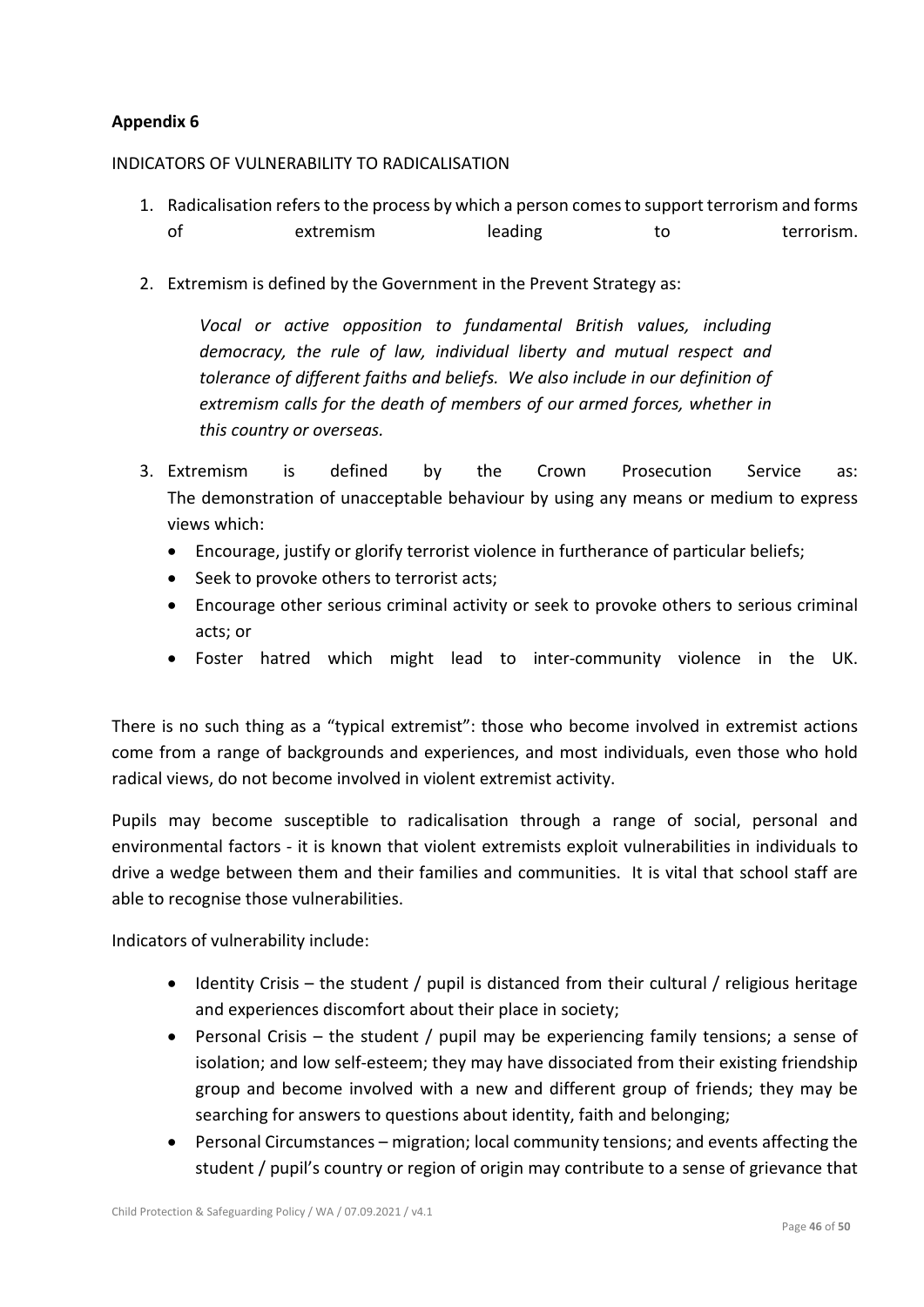is triggered by personal experience of racism or discrimination or aspects of Government policy;

- Unmet Aspirations the student / pupil may have perceptions of injustice; a feeling of failure; rejection of civic life;
- Experiences of Criminality which may include involvement with criminal groups, imprisonment, and poor resettlement / reintegration;
- Special Educational Need students / pupils may experience difficulties with social interaction, empathy with others, understanding the consequences of their actions and awareness of the motivations of others.

However, this list is not exhaustive, nor does it mean that all young people experiencing the above are at risk of radicalisation for the purposes of violent extremism.

More critical risk factors could include:

- Being in contact with extremist recruiters;
- Accessing violent extremist websites, especially those with a social networking element;
- Possessing or accessing violent extremist literature;
- Using extremist narratives and a global ideology to explain personal disadvantage;
- Justifying the use of violence to solve societal issues;
- Joining or seeking to join extremist organisations; and
- Significant changes to appearance and / or behaviour;
- Experiencing a high level of social isolation resulting in issues of identity crisis and / or personal crisis.

The Prevent duty ensures schools and colleges have 'due regard' to the need to prevent people from being draw into terrorism.

Channel is the voluntary, confidential support programme which focuses on providing support at an early stage to individuals that have been identified as being vulnerable to radicalisation. Prevent referrals may be passed to the multi-agency Channel panel to determine whether individuals require support.

[The Prevent Duty can be accessed via this link.](https://www.gov.uk/government/publications/prevent-duty-guidance/revised-prevent-duty-guidance-for-england-and-wales) (school specific para's 57-76)

[Summary of The Prevent Duty for Schools and Childcare Providers \(June 2015\)](https://assets.publishing.service.gov.uk/government/uploads/system/uploads/attachment_data/file/439598/prevent-duty-departmental-advice-v6.pdf)

[The Prevent Duty, for Further Education Institutions](https://www.gov.uk/government/publications/prevent-duty-guidance/prevent-duty-guidance-for-further-education-institutions-in-england-and-wales)

Guidance on Channel <https://www.gov.uk/government/publications/channel-guidance>

Further information can be obtained from the Home Office website.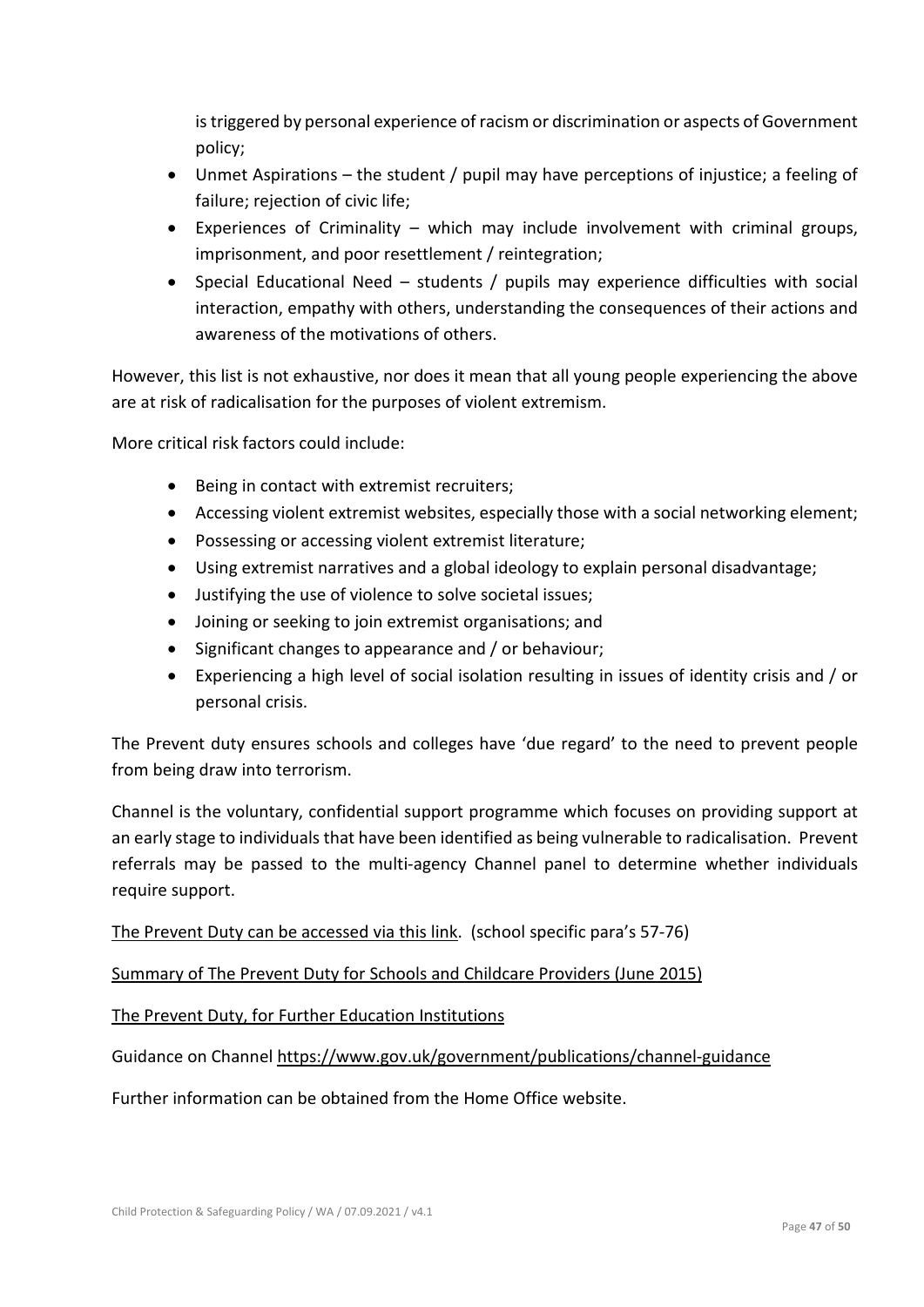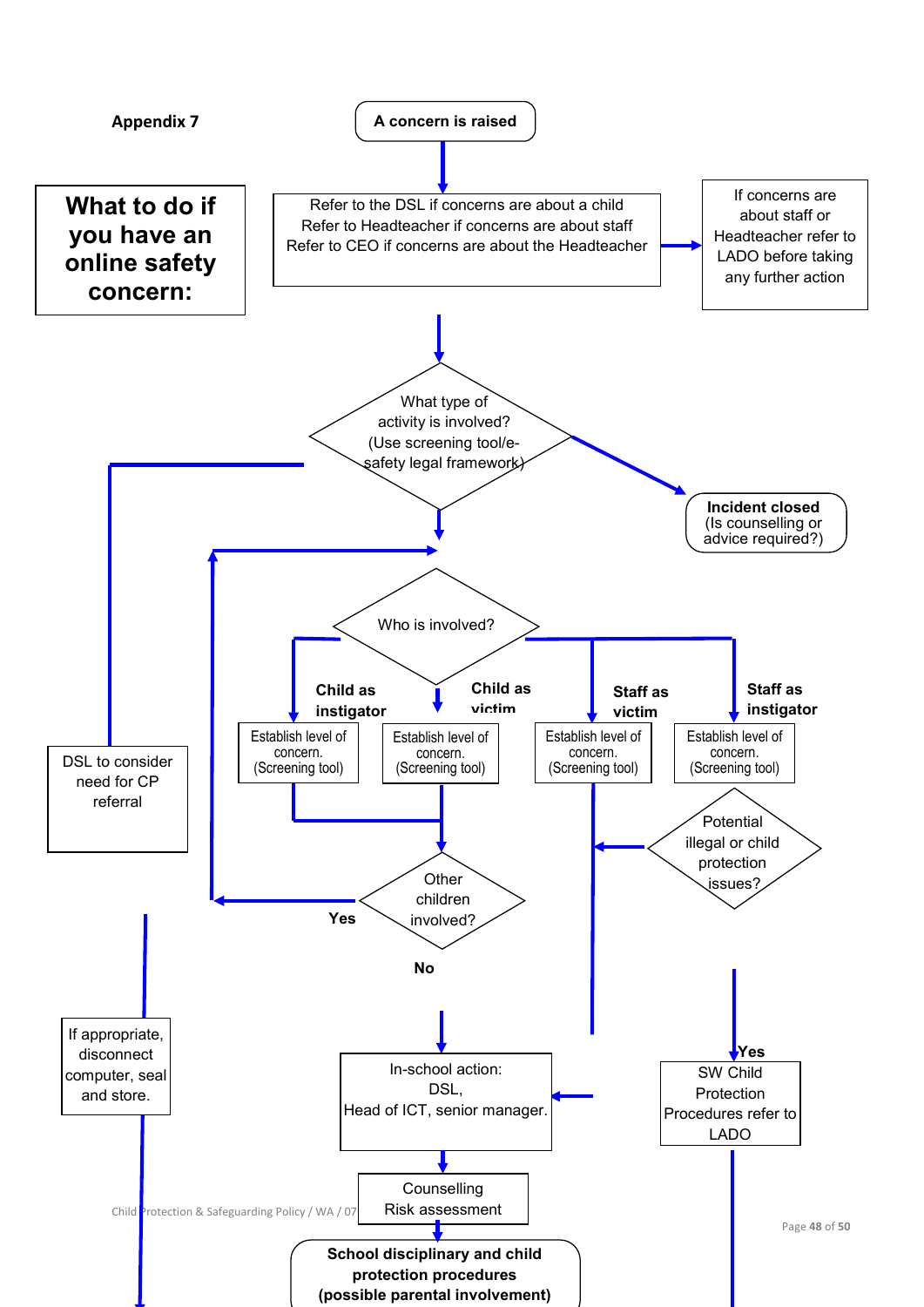## **Appendix 8**

Further advice on child protection is available from:

NSPCC: <http://www.nspcc.org.uk/>

Childline: <http://www.childline.org.uk/pages/home.aspx>

Anti-Bullying Alliance: <http://anti-bullyingalliance.org.uk/>

Beat Bullying: <http://www.beatbullying.org/>

Childnet International –making the internet a great and safe place for children. Includes resources for professionals and parents<http://www.childnet.com/>

Thinkuknow (includes resources for professionals and parents[\) https://www.thinkuknow.co.uk/](https://www.thinkuknow.co.uk/)

Safer Internet Centre<http://www.saferinternet.org.uk/>

Transgender<http://www.mermaidsuk.org.uk/>

[Schools transgender toolkit](https://www.theproudtrust.org/resources/research-and-guidance-by-other-organisations/trans-inclusion-schools-toolkit/)

[Intercom trust transgender guidance](https://www.intercomtrust.org.uk/item/55-schools-transgender-guidance-july-2015)